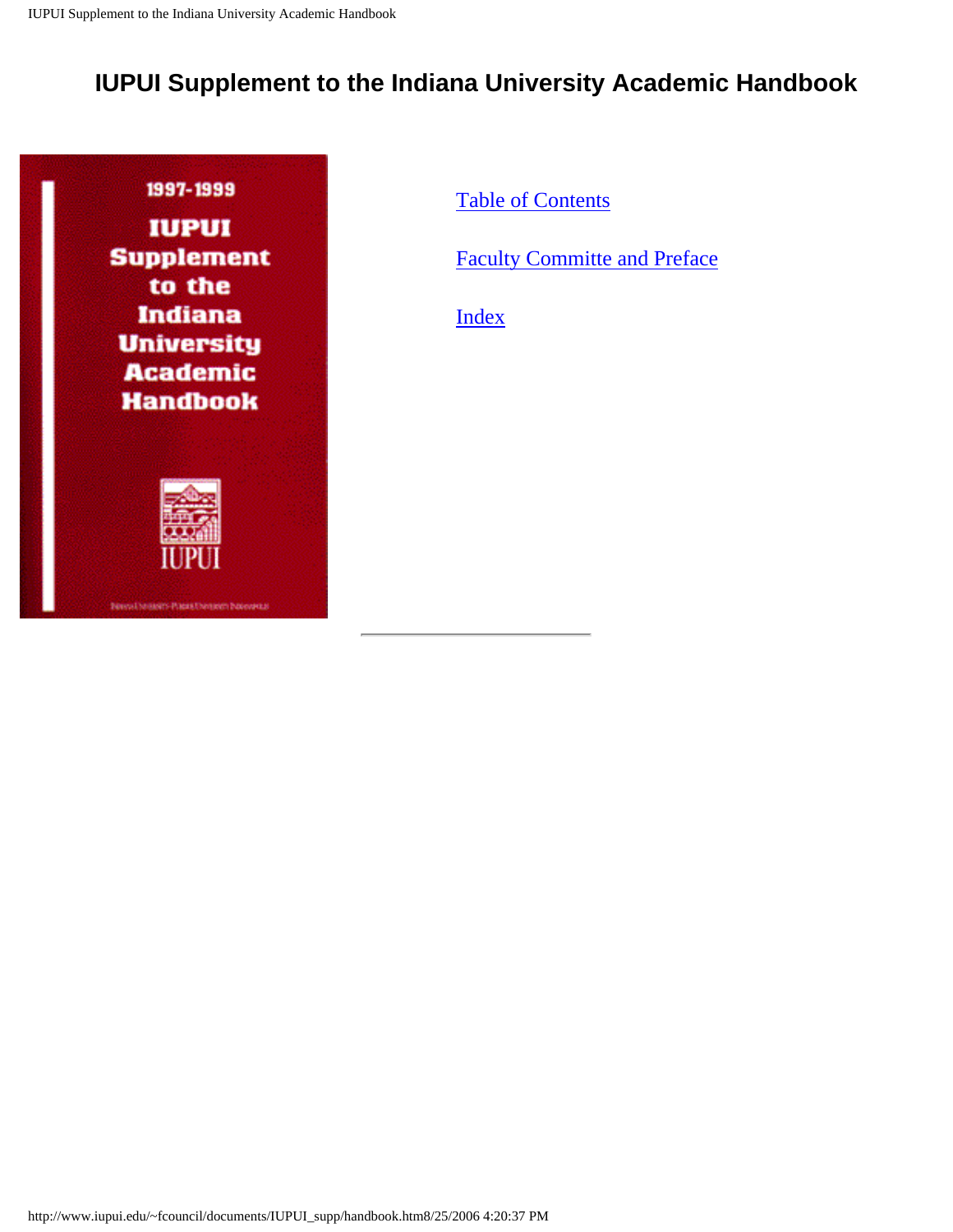| <b>HANDBOOK</b> | Index |
|-----------------|-------|
|                 |       |

# **Table of Contents**

<span id="page-1-0"></span>**[Section One: Overall Structure and Governance of IUPUI 1](http://www.iupui.edu/~fcouncil/documents/IUPUI_supp/hb1.htm)**

[Introduction to IUPUI 1](http://www.iupui.edu/~fcouncil/documents/IUPUI_supp/hb1.htm#1)

[A Brief History of IUPUI, Indiana University-Purdue University Indianapolis Mission,](http://www.iupui.edu/~fcouncil/documents/IUPUI_supp/hb1.htm#2) [Vision, Values, Strategic Initiatives 2](http://www.iupui.edu/~fcouncil/documents/IUPUI_supp/hb1.htm#2)

[IUPUI Academic Units and Campuses 3](http://www.iupui.edu/~fcouncil/documents/IUPUI_supp/hb1.htm#3)

[Other IUPUI Academic Programs, Institutes, and Centers 6](http://www.iupui.edu/~fcouncil/documents/IUPUI_supp/hb1.htm#6)

[Community Learning Network 6](http://www.iupui.edu/~fcouncil/documents/IUPUI_supp/hb1.htm#6)

[Continuing Studies 6](http://www.iupui.edu/~fcouncil/documents/IUPUI_supp/hb1.htm#6)

[General Studies Program 6](http://www.iupui.edu/~fcouncil/documents/IUPUI_supp/hb1.htm#6)

[IUPUI and IVY TECH Office of Coordinated Programs 7](http://www.iupui.edu/~fcouncil/documents/IUPUI_supp/hb1.htm#7)

[Office of Credit Programs 7](http://www.iupui.edu/~fcouncil/documents/IUPUI_supp/hb1.htm#7)

[The Office of Service Learning 7](http://www.iupui.edu/~fcouncil/documents/IUPUI_supp/hb1.htm#7)

[The Office of Student Voluntary Community Service 7](http://www.iupui.edu/~fcouncil/documents/IUPUI_supp/hb1.htm#7)

[Gerontology 7](http://www.iupui.edu/~fcouncil/documents/IUPUI_supp/hb1.htm#7)

[Honors Program 8](http://www.iupui.edu/~fcouncil/documents/IUPUI_supp/hb1.htm#8)

[IUPU Columbus 8](http://www.iupui.edu/~fcouncil/documents/IUPUI_supp/hb1.htm#8)

[School of Engineering and Technology Malaysia Program 8](http://www.iupui.edu/~fcouncil/documents/IUPUI_supp/hb1.htm#8)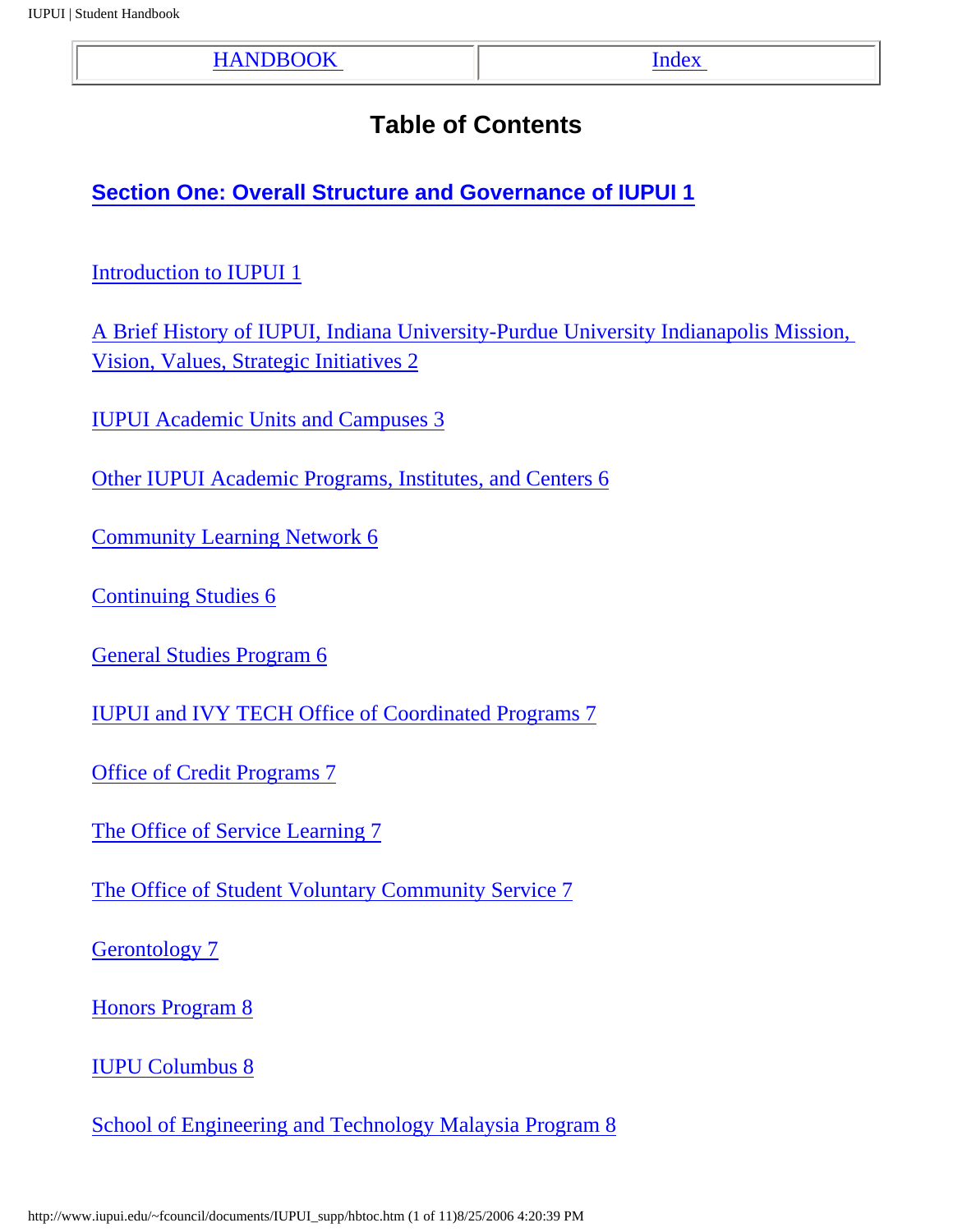[Military Science 8](http://www.iupui.edu/~fcouncil/documents/IUPUI_supp/hb1.htm#8)

[Summer Research Opportunity Program 8](http://www.iupui.edu/~fcouncil/documents/IUPUI_supp/hb1.htm#8)

[Undergraduate Education Center 8](http://www.iupui.edu/~fcouncil/documents/IUPUI_supp/hb1.htm#8)

[Centers and Institutes 8](http://www.iupui.edu/~fcouncil/documents/IUPUI_supp/hb1.htm#8)

[University College 8](http://www.iupui.edu/~fcouncil/documents/IUPUI_supp/hb1.htm#8)

[Accreditation of IUPUI 10](http://www.iupui.edu/~fcouncil/documents/IUPUI_supp/hb1.htm#10)

[Governance of IUPUI 10](http://www.iupui.edu/~fcouncil/documents/IUPUI_supp/hb1.htm#10)

[IUPUI in the State System 10](http://www.iupui.edu/~fcouncil/documents/IUPUI_supp/hb1.htm#10)

[The Indiana Commission for Higher Education 12](http://www.iupui.edu/~fcouncil/documents/IUPUI_supp/hb1.htm#12)

[IUPUI Faculty Governance 12](http://www.iupui.edu/~fcouncil/documents/IUPUI_supp/hb1.htm#12)

[Constitution of the IUPUI Faculty 12](http://www.iupui.edu/~fcouncil/documents/IUPUI_supp/hb1.htm#12)

[Bylaws of the IUPUI Faculty Council 17](http://www.iupui.edu/~fcouncil/documents/IUPUI_supp/hb1.htm#17)

[IUPUI Administrative Organization 30](http://www.iupui.edu/~fcouncil/documents/IUPUI_supp/hb1.htm#30)

[Administrative Committees 30](http://www.iupui.edu/~fcouncil/documents/IUPUI_supp/hb1.htm#30)

[Council on Undergraduate Learning 34](http://www.iupui.edu/~fcouncil/documents/IUPUI_supp/hb1.htm#34)

[Review Procedures for IUPUI Administrators 34](http://www.iupui.edu/~fcouncil/documents/IUPUI_supp/hb1.htm#34)

[I. Introduction 34](http://www.iupui.edu/~fcouncil/documents/IUPUI_supp/hb1.htm#34)

[II. Committee Selection 35](http://www.iupui.edu/~fcouncil/documents/IUPUI_supp/hb1.htm#35)

[III. Committee Charge 36](http://www.iupui.edu/~fcouncil/documents/IUPUI_supp/hb1.htm#36)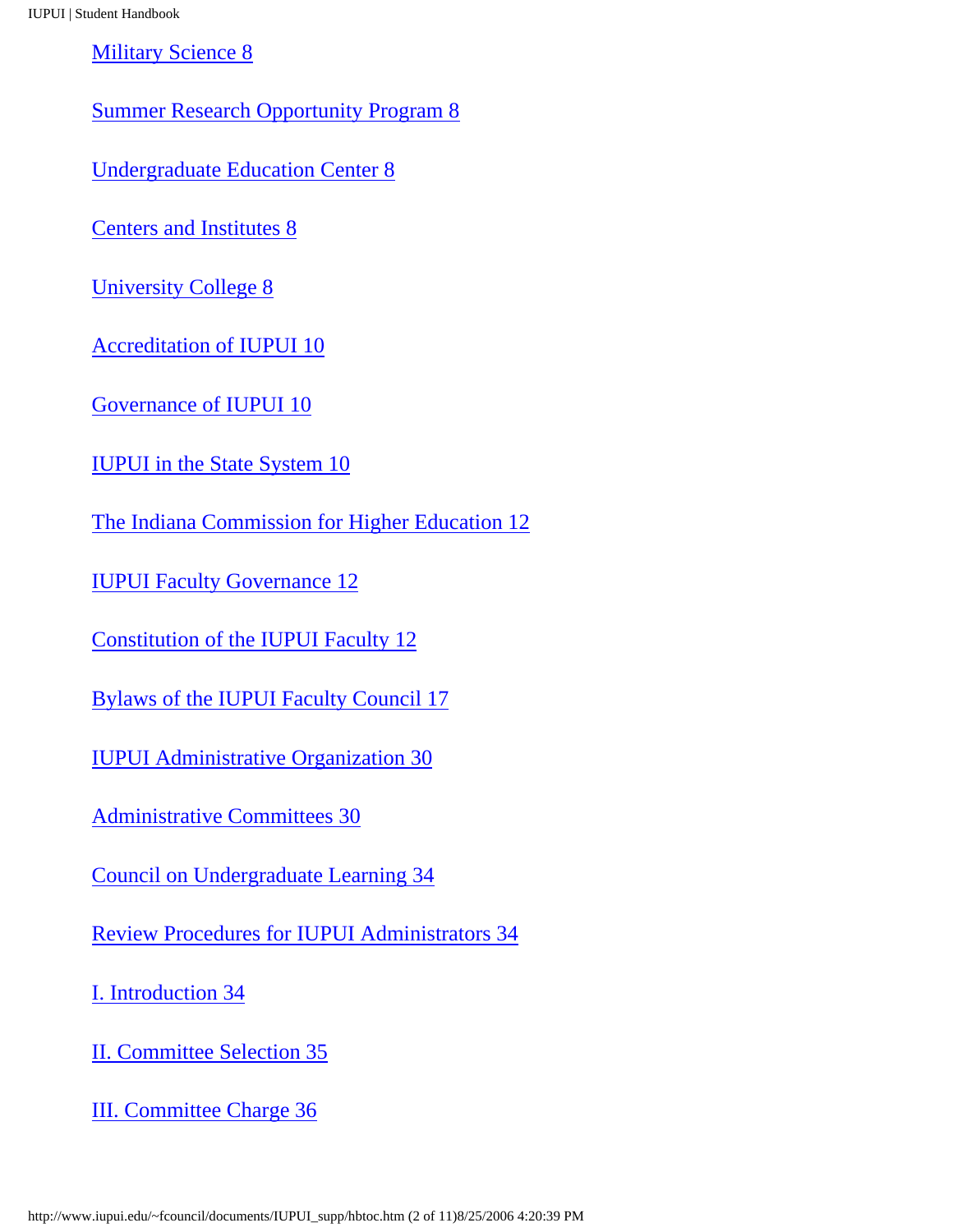[IV. The Report 36](http://www.iupui.edu/~fcouncil/documents/IUPUI_supp/hb1.htm#36)

[Program Review 37](http://www.iupui.edu/~fcouncil/documents/IUPUI_supp/hb1.htm#37)

[IUPUI Formal Ceremonies 38](http://www.iupui.edu/~fcouncil/documents/IUPUI_supp/hb1.htm#38)

1997-1999 IUPUI Supplement to the Indiana University Academic Handbook

**[Section Two: The Academic Appointee and IUPUI 39](http://www.iupui.edu/~fcouncil/documents/IUPUI_supp/hb2.htm)**

[Faculty Ranks and Titles 39](http://www.iupui.edu/~fcouncil/documents/IUPUI_supp/hb2.htm#39)

[Indiana University Register 39](http://www.iupui.edu/~fcouncil/documents/IUPUI_supp/hb2.htm#39)

[Reviews and Reappointment Procedures for Probationary Faculty 39](http://www.iupui.edu/~fcouncil/documents/IUPUI_supp/hb2.htm#39)

[Types of Reviews 39](http://www.iupui.edu/~fcouncil/documents/IUPUI_supp/hb2.htm#39)

[Annual Review 39](http://www.iupui.edu/~fcouncil/documents/IUPUI_supp/hb2.htm#39)

[Reappointment Recommendations 39](http://www.iupui.edu/~fcouncil/documents/IUPUI_supp/hb2.htm#39)

[Tenure Review 40](http://www.iupui.edu/~fcouncil/documents/IUPUI_supp/hb2.htm#40)

[IUPUI Tenure and Promotion Policies and Procedures 40](http://www.iupui.edu/~fcouncil/documents/IUPUI_supp/hb2.htm#40)

[Procedure for Librarians Regarding Promotion and Tenure 40](http://www.iupui.edu/~fcouncil/documents/IUPUI_supp/hb2.htm#40)

[Promotion and Tenure Procedures for Faculty in Multi-Campus Schools \(Education,](http://www.iupui.edu/~fcouncil/documents/IUPUI_supp/hb2.htm#40)  [Journalism, Library and Information Science, and Music\) Based on IUPUI Campus 40](http://www.iupui.edu/~fcouncil/documents/IUPUI_supp/hb2.htm#40)

[Earlier-than-Normal Tenure Recommendations 41](http://www.iupui.edu/~fcouncil/documents/IUPUI_supp/hb2.htm#41)

[Stopping the Tenure Clock 42](http://www.iupui.edu/~fcouncil/documents/IUPUI_supp/hb2.htm#42)

[Sabbatical Leave Program 42](http://www.iupui.edu/~fcouncil/documents/IUPUI_supp/hb2.htm#42)

[Full-Time Lecturer Appointments on Renewable Term Contracts 42](http://www.iupui.edu/~fcouncil/documents/IUPUI_supp/hb2.htm#42)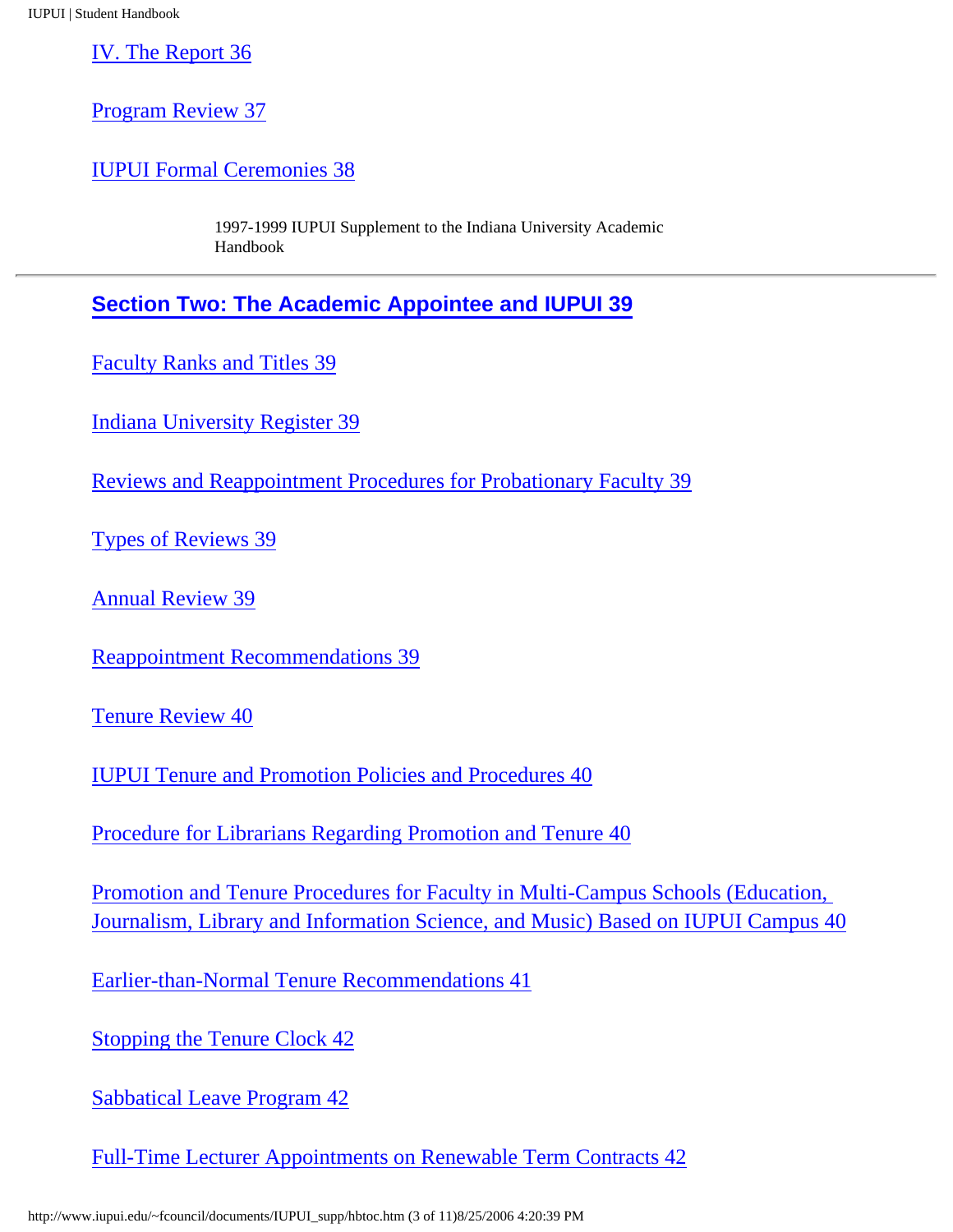[IUPUI Dismissal Procedures for Tenured Faculty and Librarians 43](http://www.iupui.edu/~fcouncil/documents/IUPUI_supp/hb2.htm#43)

[Alleged Professional Incompetence 44](http://www.iupui.edu/~fcouncil/documents/IUPUI_supp/hb2.htm#44)

[Alleged Misconduct 46](http://www.iupui.edu/~fcouncil/documents/IUPUI_supp/hb2.htm#46)

[Policy on Dealing with the Effect of Financial Difficulties Upon Faculty at IUPUI 48](http://www.iupui.edu/~fcouncil/documents/IUPUI_supp/hb2.htm#48)

[Grievance Procedure for Designated Academic Appointees 57](http://www.iupui.edu/~fcouncil/documents/IUPUI_supp/hb2.htm#57)

[Other Academic Appointments 58](http://www.iupui.edu/~fcouncil/documents/IUPUI_supp/hb2.htm#58)

[Research Associate 58](http://www.iupui.edu/~fcouncil/documents/IUPUI_supp/hb2.htm#58)

[IUPUI Policies Concerning Part-time Academic Appointments 58](http://www.iupui.edu/~fcouncil/documents/IUPUI_supp/hb2.htm#58)

[School and Campus Policies 58](http://www.iupui.edu/~fcouncil/documents/IUPUI_supp/hb2.htm#58)

[Academic Appointees 58](http://www.iupui.edu/~fcouncil/documents/IUPUI_supp/hb2.htm#58)

[Exceptions 58](http://www.iupui.edu/~fcouncil/documents/IUPUI_supp/hb2.htm#58)

[Teaching Loads at IUPUI 60](http://www.iupui.edu/~fcouncil/documents/IUPUI_supp/hb2.htm#60)

[Overload Teaching: Full-time Faculty 60](http://www.iupui.edu/~fcouncil/documents/IUPUI_supp/hb2.htm#60)

[Teaching Loads: Full-time Faculty 61](http://www.iupui.edu/~fcouncil/documents/IUPUI_supp/hb2.htm#61)

[Statement on Faculty Work 61](http://www.iupui.edu/~fcouncil/documents/IUPUI_supp/hb2.htm#61)

1997-1999 IUPUI Supplement to the Indiana University Academic Handbook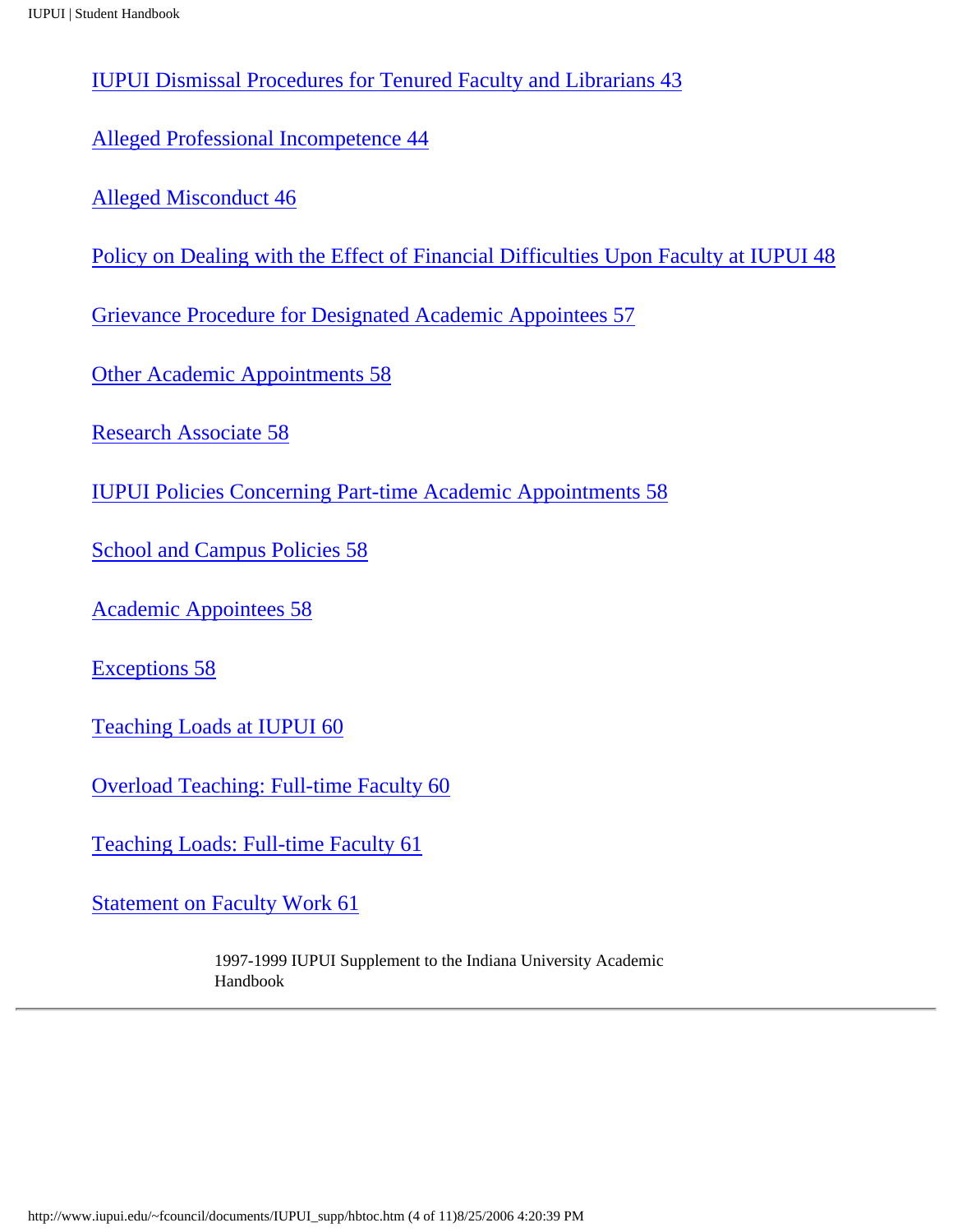[Salary Information 61](http://www.iupui.edu/~fcouncil/documents/IUPUI_supp/hb2.htm#61)

[IUPUI Campus Salary Policy for Faculty and Librarians 61](http://www.iupui.edu/~fcouncil/documents/IUPUI_supp/hb2.htm#61)

[Salaries as Public Records 63](http://www.iupui.edu/~fcouncil/documents/IUPUI_supp/hb2.htm#63)

[Faculty Awards 63](http://www.iupui.edu/~fcouncil/documents/IUPUI_supp/hb2.htm#63)

[The Glenn W. Irwin, Jr., Research Award 63](http://www.iupui.edu/~fcouncil/documents/IUPUI_supp/hb2.htm#63)

[Outstanding New Faculty Award 63](http://www.iupui.edu/~fcouncil/documents/IUPUI_supp/hb2.htm#63)

[Chancellor's Awards 64](http://www.iupui.edu/~fcouncil/documents/IUPUI_supp/hb2.htm#64)

[Bynum Mentor Awards 64](http://www.iupui.edu/~fcouncil/documents/IUPUI_supp/hb2.htm#64)

[Glenn W. Irwin Experience Excellence Awards 64](http://www.iupui.edu/~fcouncil/documents/IUPUI_supp/hb2.htm#64)

[External Fellowship Salary Supplement 64](http://www.iupui.edu/~fcouncil/documents/IUPUI_supp/hb2.htm#64)

[Workshops 64](http://www.iupui.edu/~fcouncil/documents/IUPUI_supp/hb2.htm#64)

[Teaching Excellence Recognition Award 65](http://www.iupui.edu/~fcouncil/documents/IUPUI_supp/hb2.htm#65)

[The IUPUI Senior Academy 65](http://www.iupui.edu/~fcouncil/documents/IUPUI_supp/hb2.htm#65)

**[Section Three: Additional Academic and Administrative Policies 67](http://www.iupui.edu/~fcouncil/documents/IUPUI_supp/hb3.htm)**

[Access to Academic and Administrative Policies Using Computer Networks 67](http://www.iupui.edu/~fcouncil/documents/IUPUI_supp/hb3.htm#67)

[Policy on Personal Web Pages 67](http://www.iupui.edu/~fcouncil/documents/IUPUI_supp/hb3.htm#67)

[Academic Calendar 67](http://www.iupui.edu/~fcouncil/documents/IUPUI_supp/hb3.htm#67)

[IUPUI Admission Policy 67](http://www.iupui.edu/~fcouncil/documents/IUPUI_supp/hb3.htm#67)

[IUPUI Forgiveness Policy 70](http://www.iupui.edu/~fcouncil/documents/IUPUI_supp/hb3.htm#70)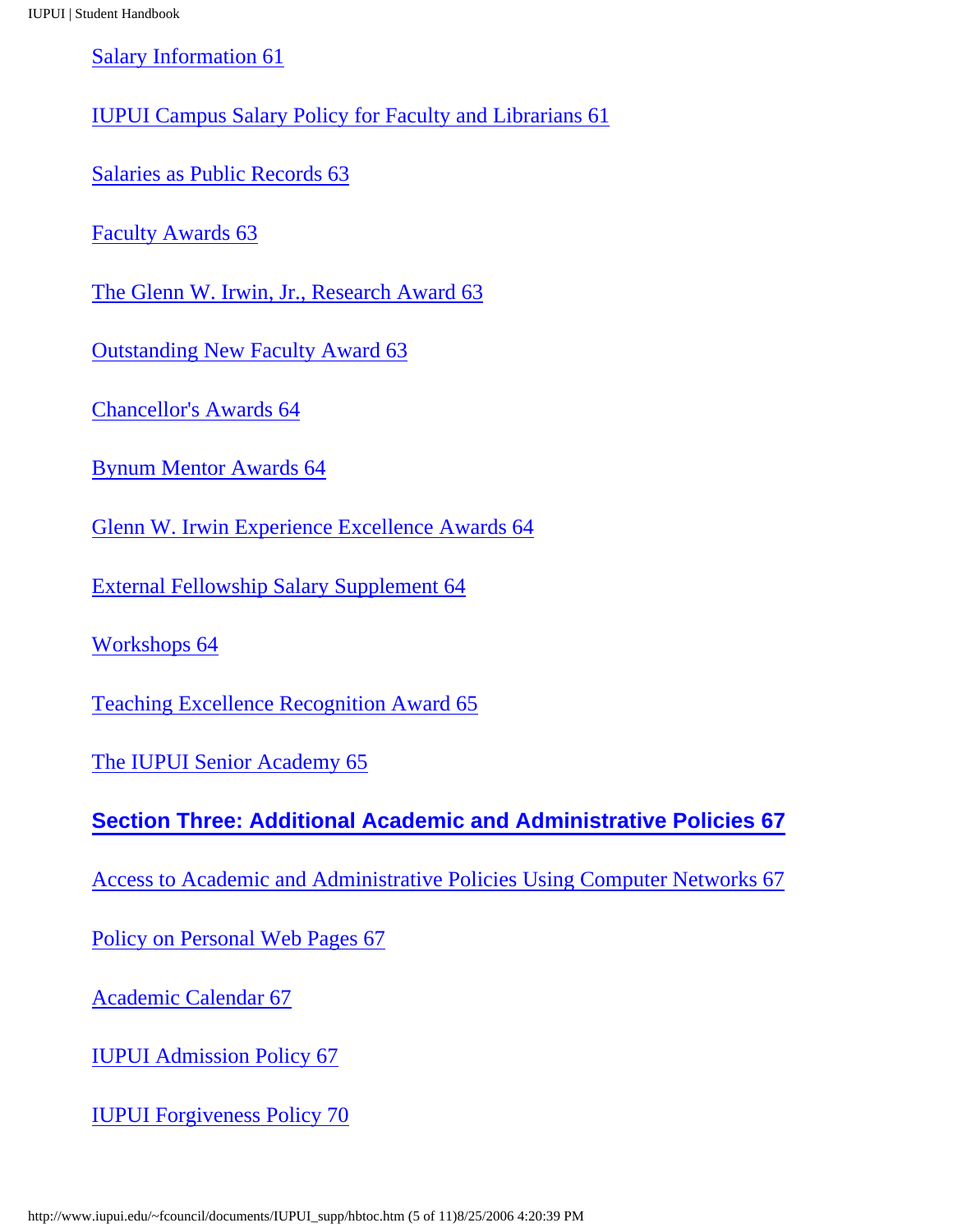[Grade Replacement Policy 72](http://www.iupui.edu/~fcouncil/documents/IUPUI_supp/hb3.htm#72)

[Final Examinations 72](http://www.iupui.edu/~fcouncil/documents/IUPUI_supp/hb3.htm#72)

[Cheating and Plagiarism 73](http://www.iupui.edu/~fcouncil/documents/IUPUI_supp/hb3.htm#73)

[Student Records:Release Of Public Information 73](http://www.iupui.edu/~fcouncil/documents/IUPUI_supp/hb3.htm#73)

[IUPUI Sexual Harassment Policies 73](http://www.iupui.edu/~fcouncil/documents/IUPUI_supp/hb3.htm#73)

[Statement from IUPUI Administration 73](http://www.iupui.edu/~fcouncil/documents/IUPUI_supp/hb3.htm#73)

[IUPUI Sexual Harassment Policy & Complaint Procedure 74](http://www.iupui.edu/~fcouncil/documents/IUPUI_supp/hb3.htm#74)

[Sexual Assault and Harassment Complaint Information: 76](http://www.iupui.edu/~fcouncil/documents/IUPUI_supp/hb3.htm#76)

[Sex Offenders Screening Policy 76](http://www.iupui.edu/~fcouncil/documents/IUPUI_supp/hb3.htm#76)

[IUPUI Alcohol and Drug Policies 77](http://www.iupui.edu/~fcouncil/documents/IUPUI_supp/hb3.htm#77)

[Equal Opportunity Policy 77](http://www.iupui.edu/~fcouncil/documents/IUPUI_supp/hb3.htm#77)

[Policy Regarding People with Disabilities 78](http://www.iupui.edu/~fcouncil/documents/IUPUI_supp/hb3.htm#78)

[IUPUI Smoking Policy 79](http://www.iupui.edu/~fcouncil/documents/IUPUI_supp/hb3.htm#79)

[Research Compliance 80](http://www.iupui.edu/~fcouncil/documents/IUPUI_supp/hb3.htm#80)

[Ethical Issues 82](http://www.iupui.edu/~fcouncil/documents/IUPUI_supp/hb3.htm#82)

[IUPUI Policy on Conflicts of Interest 83](http://www.iupui.edu/~fcouncil/documents/IUPUI_supp/hb3.htm#83)

[Distance Education Policy and Guidelines 87](http://www.iupui.edu/~fcouncil/documents/IUPUI_supp/hb3.htm#87)

1997-1999 IUPUI Supplement to the Indiana University Academic Handbook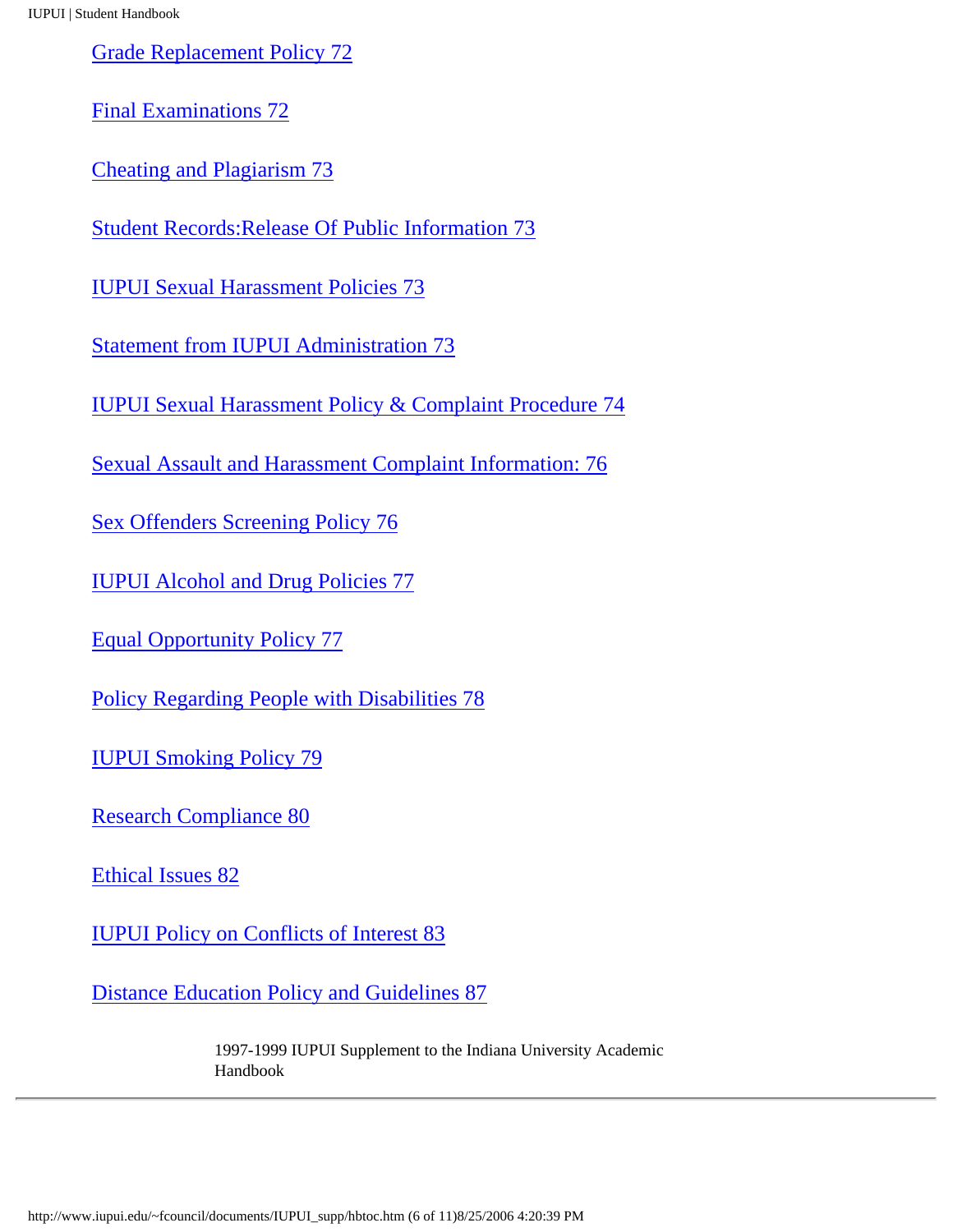### **[Section Four: IUPUI Student Organizations and Services 89](http://www.iupui.edu/~fcouncil/documents/IUPUI_supp/hb4.htm)**

[Student Governance 89](http://www.iupui.edu/~fcouncil/documents/IUPUI_supp/hb4.htm#89)

[The Undergraduate Student Assembly 89](http://www.iupui.edu/~fcouncil/documents/IUPUI_supp/hb4.htm#89)

[The Graduate Student Organization 89](http://www.iupui.edu/~fcouncil/documents/IUPUI_supp/hb4.htm#89)

[Student Fees 89](http://www.iupui.edu/~fcouncil/documents/IUPUI_supp/hb4.htm#89)

[IUPUI Student Organizations 89](http://www.iupui.edu/~fcouncil/documents/IUPUI_supp/hb4.htm#89)

[Student Services/Offices 90](http://www.iupui.edu/~fcouncil/documents/IUPUI_supp/hb4.htm#90)

[Student Activities 90](http://www.iupui.edu/~fcouncil/documents/IUPUI_supp/hb4.htm#90)

[Adaptive Educational Services 90](http://www.iupui.edu/~fcouncil/documents/IUPUI_supp/hb4.htm#90)

[Office of Undergraduate Admissions 90](http://www.iupui.edu/~fcouncil/documents/IUPUI_supp/hb4.htm#90)

[Office of The Bursar 90](http://www.iupui.edu/~fcouncil/documents/IUPUI_supp/hb4.htm#90)

[Campus Housing 90](http://www.iupui.edu/~fcouncil/documents/IUPUI_supp/hb4.htm#90)

[Career Center 91](http://www.iupui.edu/~fcouncil/documents/IUPUI_supp/hb4.htm#91)

[Child Care Center 91](http://www.iupui.edu/~fcouncil/documents/IUPUI_supp/hb4.htm#91)

[Counseling and Psychological Services 91](http://www.iupui.edu/~fcouncil/documents/IUPUI_supp/hb4.htm#91)

[Graduate Office Student Services 91](http://www.iupui.edu/~fcouncil/documents/IUPUI_supp/hb4.htm#91)

[Student Health Services/Occupational Health Services 92](http://www.iupui.edu/~fcouncil/documents/IUPUI_supp/hb4.htm#92)

[Intercollegiate Athletics 92](http://www.iupui.edu/~fcouncil/documents/IUPUI_supp/hb4.htm#92)

[International Student Services 92](http://www.iupui.edu/~fcouncil/documents/IUPUI_supp/hb4.htm#92)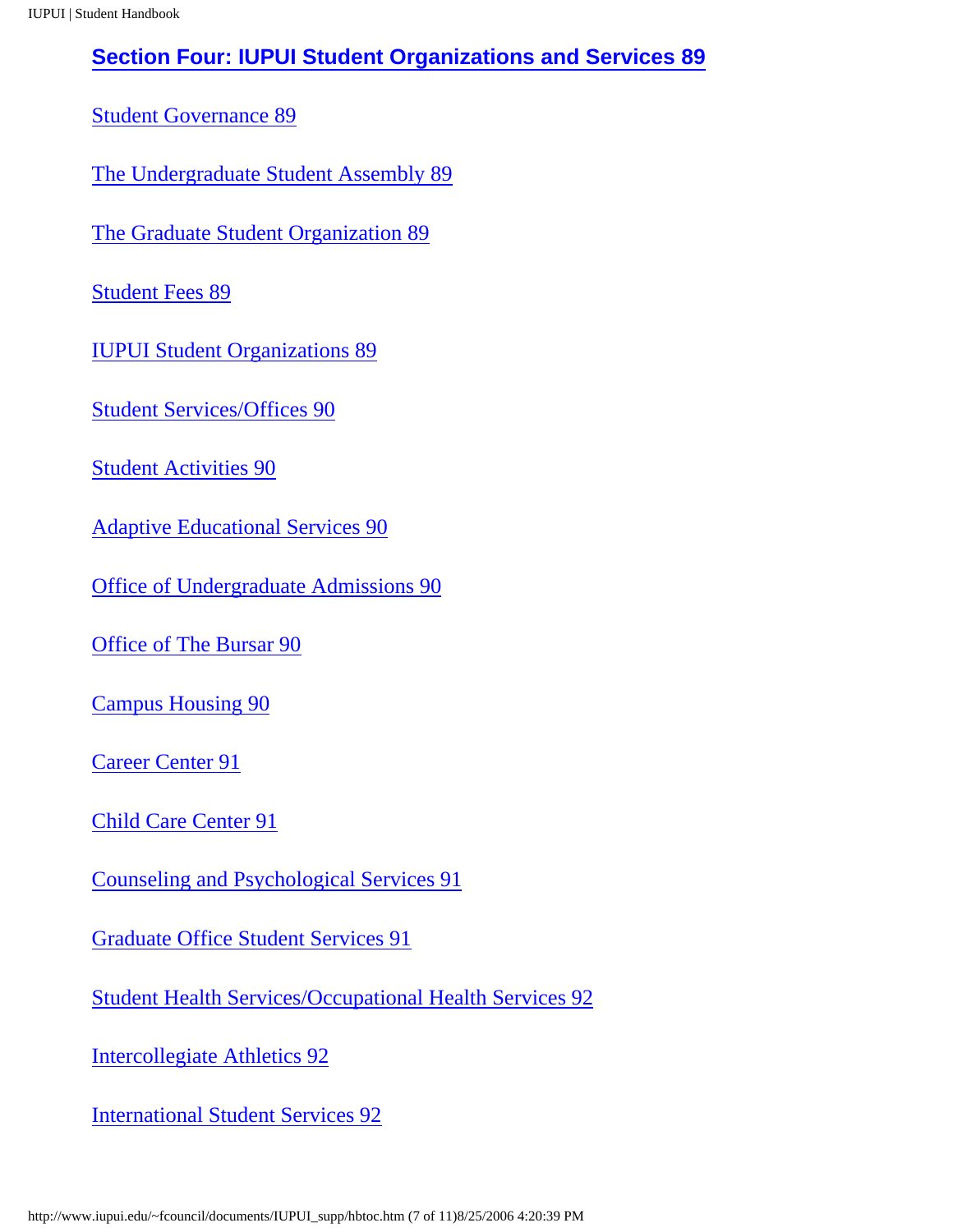[IUPU Columbus Student Services 92](http://www.iupui.edu/~fcouncil/documents/IUPUI_supp/hb4.htm#92)

[Multicultural Student Affairs 92](http://www.iupui.edu/~fcouncil/documents/IUPUI_supp/hb4.htm#92)

[Office of the Registrar 93](http://www.iupui.edu/~fcouncil/documents/IUPUI_supp/hb4.htm#93)

[Residence Life 93](http://www.iupui.edu/~fcouncil/documents/IUPUI_supp/hb4.htm#93)

[Office of Scholarships and Financial Aid 93](http://www.iupui.edu/~fcouncil/documents/IUPUI_supp/hb4.htm#93)

[Office of Campus Interrelations \(Formerly the Office of Student Affairs\) 93](http://www.iupui.edu/~fcouncil/documents/IUPUI_supp/hb4.htm#93)

[Student Publications 93](http://www.iupui.edu/~fcouncil/documents/IUPUI_supp/hb4.htm#93)

[Student Voluntary Community Service 94](http://www.iupui.edu/~fcouncil/documents/IUPUI_supp/hb4.htm#94)

#### **[Section Five: Support Services 95](http://www.iupui.edu/~fcouncil/documents/IUPUI_supp/hb5.htm)**

[Office of Academic Affairs: Office of the Executive Vice Chancellor and Dean of the](http://www.iupui.edu/~fcouncil/documents/IUPUI_supp/hb5.htm#95) [Faculties 95](http://www.iupui.edu/~fcouncil/documents/IUPUI_supp/hb5.htm#95)

[Faculty and Professional Staff Development Office 95](http://www.iupui.edu/~fcouncil/documents/IUPUI_supp/hb5.htm#95) 

[Office of General Education \(OGE\) 96](http://www.iupui.edu/~fcouncil/documents/IUPUI_supp/hb5.htm#96)

[Office of International Affairs 96](http://www.iupui.edu/~fcouncil/documents/IUPUI_supp/hb5.htm#96)

[Research and Sponsored Programs 97](http://www.iupui.edu/~fcouncil/documents/IUPUI_supp/hb5.htm#97)

[Libraries 97](http://www.iupui.edu/~fcouncil/documents/IUPUI_supp/hb5.htm#97)

[University Libraries 98](http://www.iupui.edu/~fcouncil/documents/IUPUI_supp/hb5.htm#98)

[Office of the Vice Chancellor for Administration and Finance 100](http://www.iupui.edu/~fcouncil/documents/IUPUI_supp/hb5.htm#100)

[Budgeting and Fiscal Affairs 100](http://www.iupui.edu/~fcouncil/documents/IUPUI_supp/hb5.htm#100)

[Campus Services 100](http://www.iupui.edu/~fcouncil/documents/IUPUI_supp/hb5.htm#100)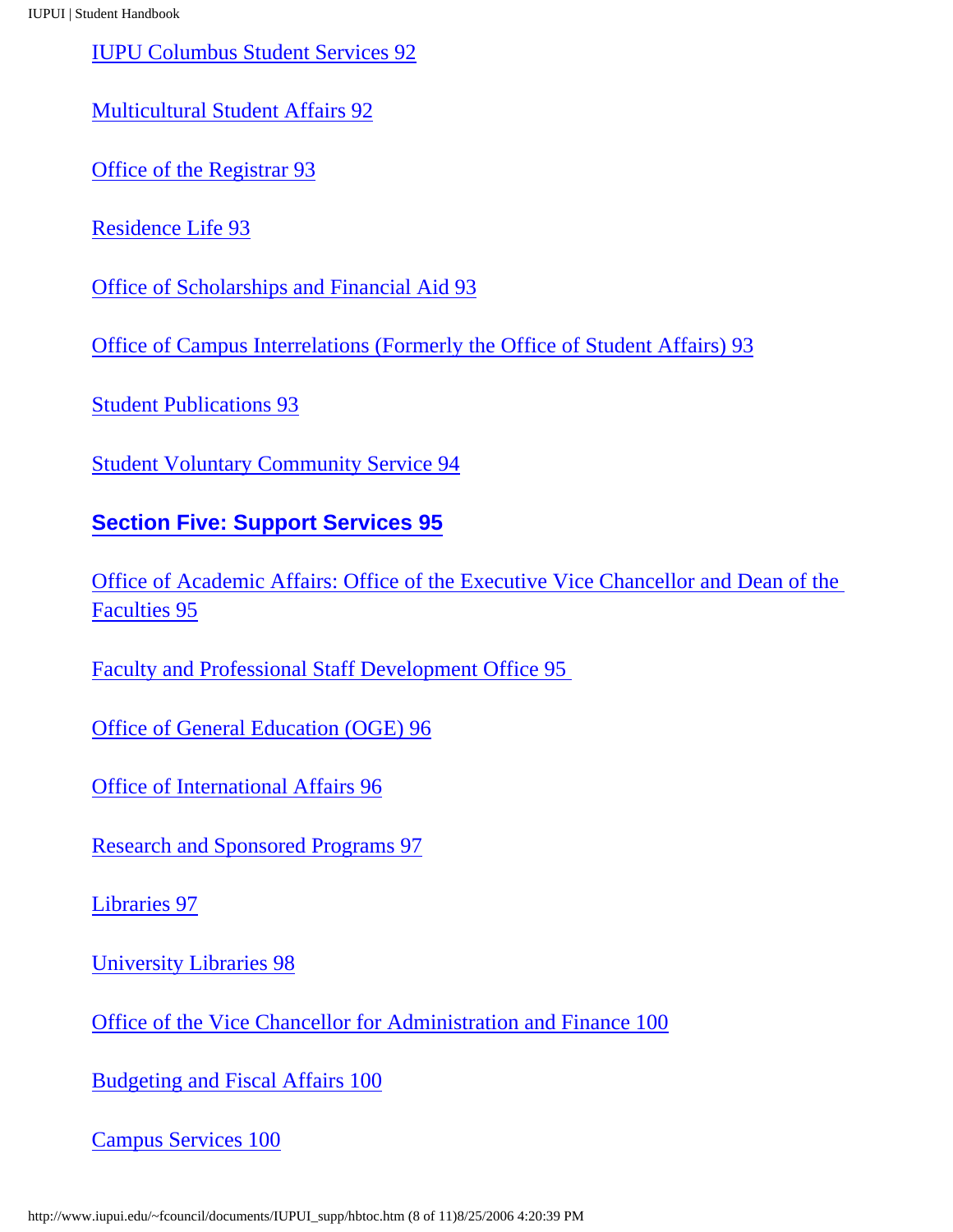[Campus Facility Services 101](http://www.iupui.edu/~fcouncil/documents/IUPUI_supp/hb5.htm#101)

1997-1999 IUPUI Supplement to the Indiana University Academic Handbook

[Child Care Services 101](http://www.iupui.edu/~fcouncil/documents/IUPUI_supp/hb5.htm#101)

[Human Resources Administration 101](http://www.iupui.edu/~fcouncil/documents/IUPUI_supp/hb5.htm#101)

[Public Safety 101](http://www.iupui.edu/~fcouncil/documents/IUPUI_supp/hb5.htm#101)

[Purchasing 101](http://www.iupui.edu/~fcouncil/documents/IUPUI_supp/hb5.htm#101)

[Sports Facilities 101](http://www.iupui.edu/~fcouncil/documents/IUPUI_supp/hb5.htm#101)

[Student Housing 101](http://www.iupui.edu/~fcouncil/documents/IUPUI_supp/hb5.htm#101)

[University Place Conference Center and Hotel 101](http://www.iupui.edu/~fcouncil/documents/IUPUI_supp/hb5.htm#101)

[Office of the Vice Chancellor for External Affairs 101](http://www.iupui.edu/~fcouncil/documents/IUPUI_supp/hb5.htm#101)

[Alumni Relations 102](http://www.iupui.edu/~fcouncil/documents/IUPUI_supp/hb5.htm#102)

[Communications and Public Relations 102](http://www.iupui.edu/~fcouncil/documents/IUPUI_supp/hb5.htm#102)

[Community Relations 103](http://www.iupui.edu/~fcouncil/documents/IUPUI_supp/hb5.htm#103)

[Indiana University Foundation - Indianapolis 103](http://www.iupui.edu/~fcouncil/documents/IUPUI_supp/hb5.htm#103)

[Intercollegiate Athletics 103](http://www.iupui.edu/~fcouncil/documents/IUPUI_supp/hb5.htm#103)

[Office of the Vice Chancellor for Planning and Institutional Improvement 103](http://www.iupui.edu/~fcouncil/documents/IUPUI_supp/hb5.htm#103)

[Information Management and Institutional Research \(IMIR\) 104](http://www.iupui.edu/~fcouncil/documents/IUPUI_supp/hb5.htm#104)

[IUPUI Economic Model Office \(EMOD\) 104](http://www.iupui.edu/~fcouncil/documents/IUPUI_supp/hb5.htm#104)

[Testing Center 104](http://www.iupui.edu/~fcouncil/documents/IUPUI_supp/hb5.htm#104)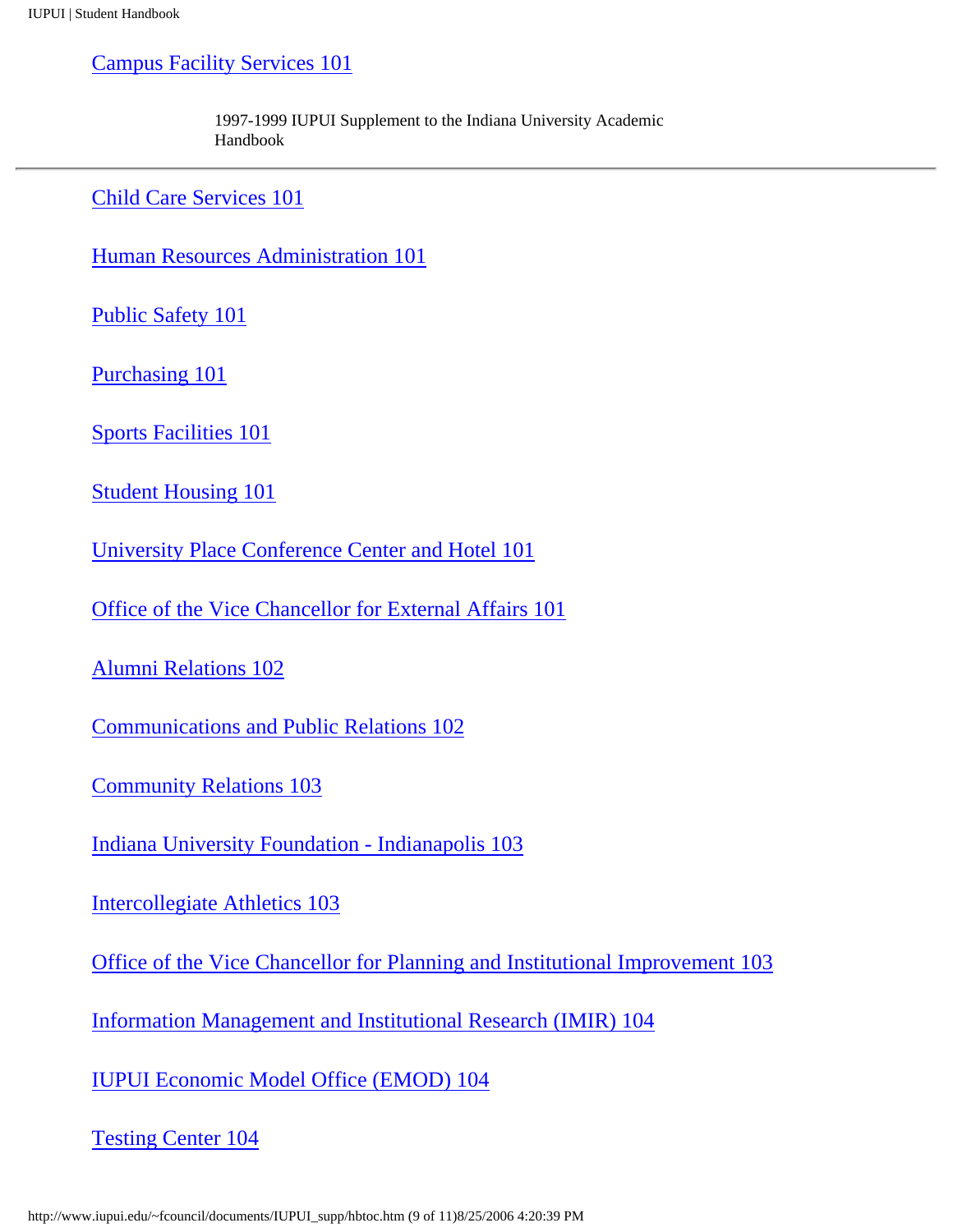[Office of the Vice Chancellor for Undergraduate Education 105](http://www.iupui.edu/~fcouncil/documents/IUPUI_supp/hb5.htm#105)

[Integrated Technologies 106](http://www.iupui.edu/~fcouncil/documents/IUPUI_supp/hb5.htm#106)

[Affirmative Action 106](http://www.iupui.edu/~fcouncil/documents/IUPUI_supp/hb5.htm#106)

[IUPUI Office for Women 107](http://www.iupui.edu/~fcouncil/documents/IUPUI_supp/hb5.htm#107)

[Commission on Women 107](http://www.iupui.edu/~fcouncil/documents/IUPUI_supp/hb5.htm#107)

[Copyright Management Center 107](http://www.iupui.edu/~fcouncil/documents/IUPUI_supp/hb5.htm#107)

[IUPUI Staff Council 107](http://www.iupui.edu/~fcouncil/documents/IUPUI_supp/hb5.htm#107)

[Definition of Staff 107](http://www.iupui.edu/~fcouncil/documents/IUPUI_supp/hb5.htm#107)

[Membership, Election of Representatives and Officers 107](http://www.iupui.edu/~fcouncil/documents/IUPUI_supp/hb5.htm#107)

[Other Support Services/Organizations 108](http://www.iupui.edu/~fcouncil/documents/IUPUI_supp/hb5.htm#108)

[The University Faculty Club in Indianapolis 108](http://www.iupui.edu/~fcouncil/documents/IUPUI_supp/hb5.htm#108)

[Escort Service 108](http://www.iupui.edu/~fcouncil/documents/IUPUI_supp/hb5.htm#108)

[Indiana Federal Credit Union 109](http://www.iupui.edu/~fcouncil/documents/IUPUI_supp/hb5.htm#109)

[IUPUI Sport Services 109](http://www.iupui.edu/~fcouncil/documents/IUPUI_supp/hb5.htm#109)

[IUPUI Sports Complex 109](http://www.iupui.edu/~fcouncil/documents/IUPUI_supp/hb5.htm#109)

[IU Natatorium 109](http://www.iupui.edu/~fcouncil/documents/IUPUI_supp/hb5.htm#109)

[IU Track and Field Stadium 109](http://www.iupui.edu/~fcouncil/documents/IUPUI_supp/hb5.htm#109)

[Indianapolis Tennis Center 109](http://www.iupui.edu/~fcouncil/documents/IUPUI_supp/hb5.htm#109)

[Intramural and Recreational Sports 109](http://www.iupui.edu/~fcouncil/documents/IUPUI_supp/hb5.htm#109)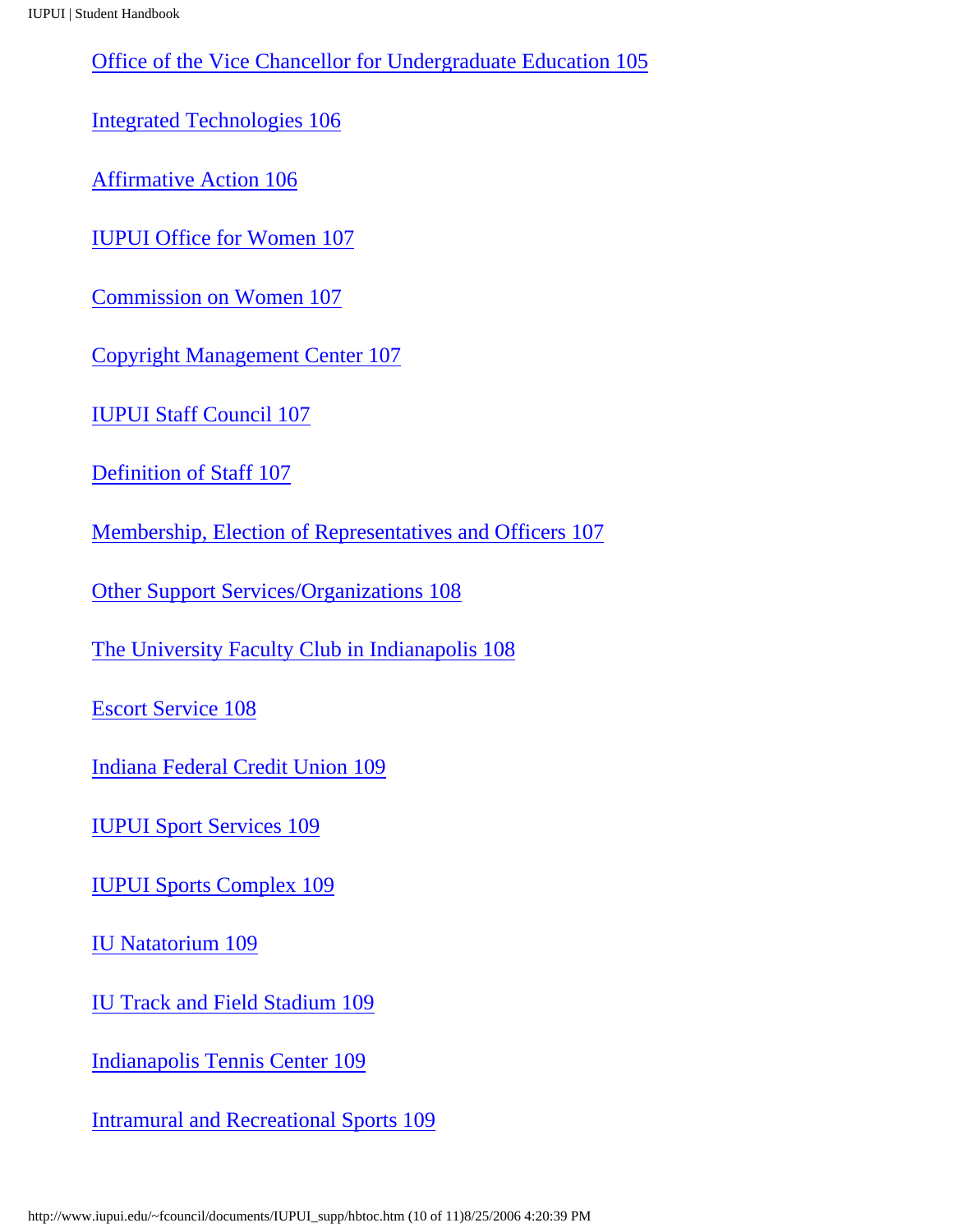[Intramural Activities 109](http://www.iupui.edu/~fcouncil/documents/IUPUI_supp/hb5.htm#109)

[Handball/ Racquetball Courts 109](http://www.iupui.edu/~fcouncil/documents/IUPUI_supp/hb5.htm#109)

[Aerobics Classes 109](http://www.iupui.edu/~fcouncil/documents/IUPUI_supp/hb5.htm#109)

[MAXWELL PROGRAM 109](http://www.iupui.edu/~fcouncil/documents/IUPUI_supp/hb5.htm#109)

[Running/Walking Club 110](http://www.iupui.edu/~fcouncil/documents/IUPUI_supp/hb5.htm#110)

[The National Institute for Fitness and Sport: 110](http://www.iupui.edu/~fcouncil/documents/IUPUI_supp/hb5.htm#110)

1997-1999 IUPUI Supplement to the Indiana University Academic Handbook

**[Appendix A: Indiana University--Purdue University Indianapolis Centers,](http://www.iupui.edu/~fcouncil/documents/IUPUI_supp/appa.htm)  [Institutes, Laboratories, and Other Specialized Programs 111](http://www.iupui.edu/~fcouncil/documents/IUPUI_supp/appa.htm)**

**[Appendix B: Tenure And Promotion Documents 1996-1997 117](http://www.iupui.edu/~fcouncil/documents/IUPUI_supp/appb.htm)**

**[Appendix C: Sabbatical Leave Documents 141](http://www.iupui.edu/~fcouncil/documents/IUPUI_supp/appc.htm)**

**[Appendix D: Faculty Work 151](http://www.iupui.edu/~fcouncil/documents/IUPUI_supp/appd.htm)**

**[Appendix E: Guidance For Faculty On Copyright, Publication And](http://www.iupui.edu/~fcouncil/documents/IUPUI_supp/appe.htm) [General Research Dissemination 157](http://www.iupui.edu/~fcouncil/documents/IUPUI_supp/appe.htm)** 

**[Appendix F: Policy on Personal Web Pages 159](http://www.iupui.edu/~fcouncil/documents/IUPUI_supp/appf.htm)**

**[Appendix G: Academic Year 1997-8 To 2005-6 Projections Academic](http://www.iupui.edu/~fcouncil/documents/IUPUI_supp/appg.htm)  [Calendars 161](http://www.iupui.edu/~fcouncil/documents/IUPUI_supp/appg.htm)** 

[Index 163](#page-14-0)

1997-1999 IUPUI Supplement to the Indiana University Academic Handbook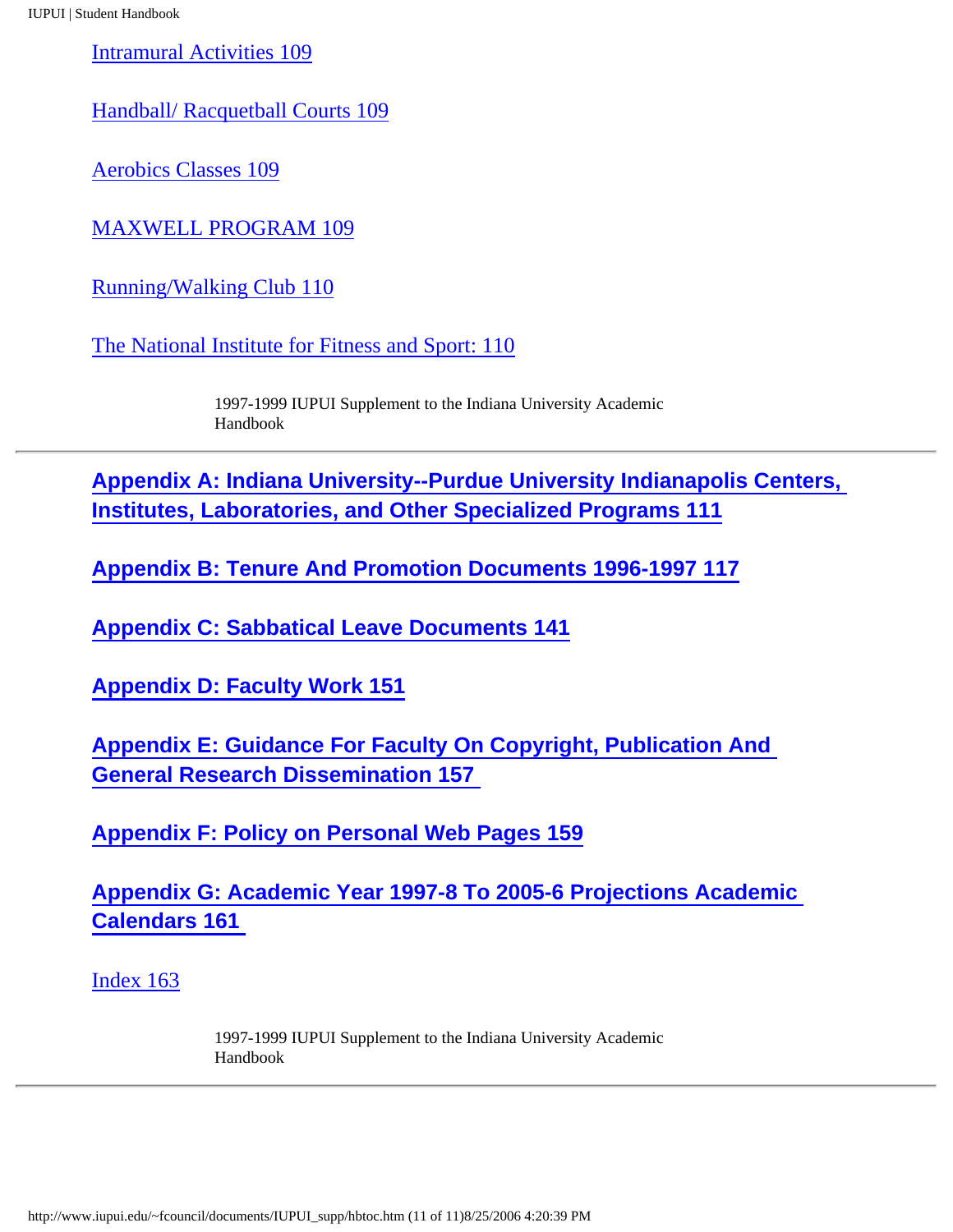<span id="page-12-0"></span>

| $\mathbf{r}$ | ---- | de <sup>x</sup><br>____ |
|--------------|------|-------------------------|
|              |      |                         |

#### **IUPUI Faculty Handbook Committee:**

Carol D. Nathan, Associate Dean of the Faculties

Shirley C. Nusbaum, Assistant Dean of the Faculties

Rebecca E. Porter, Associate Professor

School of Allied Health Sciences

Karen Cobb, Assistant Professor

School of Nursing

Dolores Hoyt, Associate Librarian

University Libraries

Norman Hudson, Assistant Professor (Committee Chair, 1995-97)

Northwest Center for Medical Education

School of Medicine

Attilio Orazi, Professor

School of Medicine

Rick Ralston, Assistant Librarian

School of Medicine

Charles Yokomoto, Professor

School of Engineering and Technology

1997-1999 IUPUI Supplement to the Indiana University Academic Handbook

#### **PREFACE**

1997-1999

IUPUI Supplement

to the

Indiana University Academic Handbook

The 1997-1999 edition of this handbook is provided for the faculty of IUPUI by the IUPUI Faculty Council and the Dean of the Faculties Office as a supplement to the Indiana University system-wide *Academic Handbook*. The *IUPUI Supplement* does not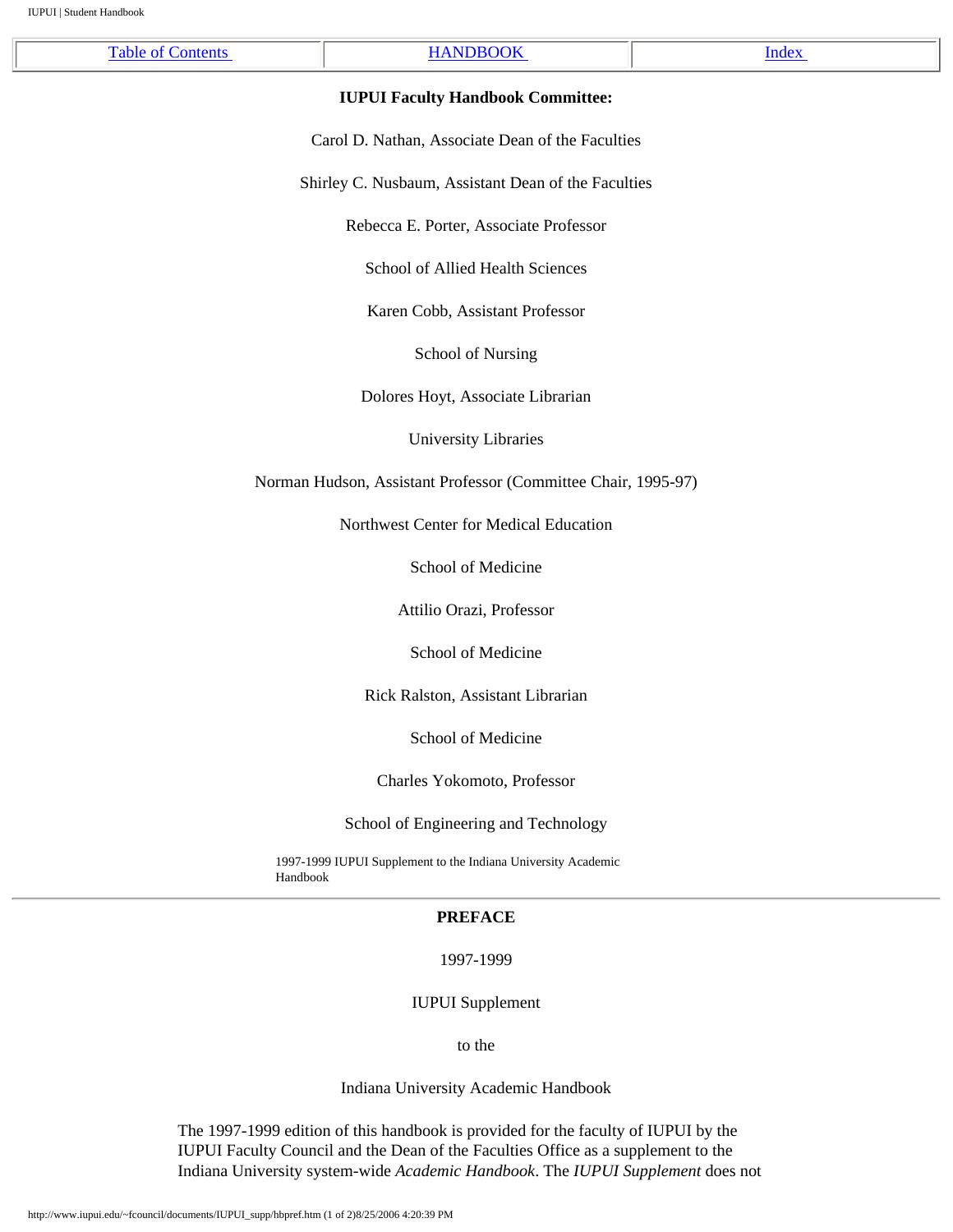duplicate the information already printed in the *IU Academic Handbook*. For complete information on any topic, faculty members should consult both the system-wide and the campus handbooks. For many topics, reference is made to additional sources of detailed information. Resources are available in the IUPUI Faculty Council Office, the Dean of the Faculties Office, and on-line through the IUPUI Home Page. [\(http://www.iupui.](http://www.iupui.edu/) [edu/\)](http://www.iupui.edu/)

The *IUPUI Supplement* is complied by the IUPUI Faculty Handbook Committee and updated on a biennial basis. Faculty should keep in mind that some policies and procedures may undergo revisions after the *IU Academic Handbook* and the *IUPUI Supplement* are printed. The IUPUI Faculty Council Office and the Dean of the Faculties Office will have the latest versions of all of the information included here.

William M. Plater Executive Vice Chancellor and Dean of the Faculties, IUPUI

William H. Schneider 1996-98 President IUPUI Faculty

(Editor's Note: When names of offices or institutions referred to in documents have changed since the adoption of the document, the current name has been inserted for clarity of reference.)

| ึ<br>пешь | UN<br>------- | ındex<br>_____ |
|-----------|---------------|----------------|
|-----------|---------------|----------------|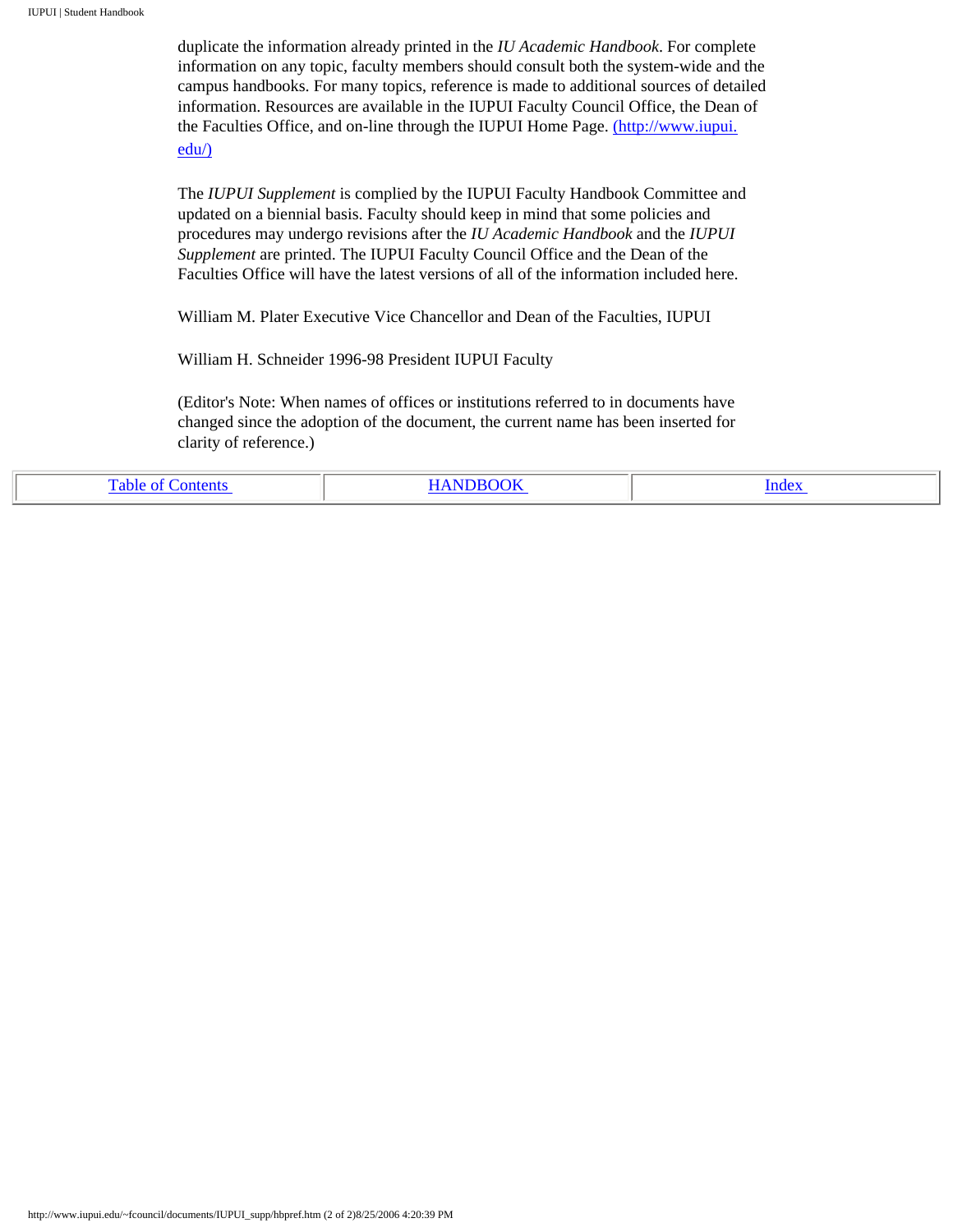# **[ INDEX ]**

# <span id="page-14-0"></span>[A](#page-14-1) [B](#page-16-0) [C](#page-16-1) [D](#page-19-0) [E](#page-17-0) [F](#page-18-0) [G](#page-22-0) [H](#page-20-0) [I](#page-21-0) [J](#page-24-0) [K L](#page-24-0) [M](#page-23-0) [N](#page-24-1) [O](#page-24-2) [P](#page-25-0) [Q](#page-14-0) [R](#page-29-0) [S](#page-28-0) [T](#page-30-0) [U](#page-32-0) [V](#page-33-0) [W](#page-33-1) [X](#page-33-1) [Y](#page-33-1) [Z](#page-33-1)

<span id="page-14-1"></span>

| A                                                 | <b>Admission Policy, 67</b>                                  |
|---------------------------------------------------|--------------------------------------------------------------|
| academic advising, 10                             | --admission standards, 68                                    |
| academic appointees, 58                           | --application fee, 67                                        |
| academic calendars, 67, 161                       | --degree-seeking students, 68                                |
| academic program review, 37                       | --forgiveness policy, 70                                     |
| academic units, 3                                 | --grade placement policy, 72                                 |
| <b>Academy (IUPUI Senior), 65</b>                 | --temporary students, 70                                     |
| <b>Adaptive Educational Services</b><br>(AES), 90 | --transfer students, 69                                      |
| <b>Administration and Finance, 100</b>            | --visiting students, 70                                      |
| administrative committees, 30                     | adoption of amendments to Faculty<br><b>Constitution, 30</b> |
| --Affirmative Action Counsel, 30-32               | advising, 9-10                                               |
| --Animal Care and Coordinating, 30                | <b>Affirmative Action Counsel, 30</b>                        |
| --Athletics Advisory, 30                          | <b>Affirmative Action Office, 106</b>                        |
| --Bookmarks Selection, 30                         | aging (Gerontology), 8                                       |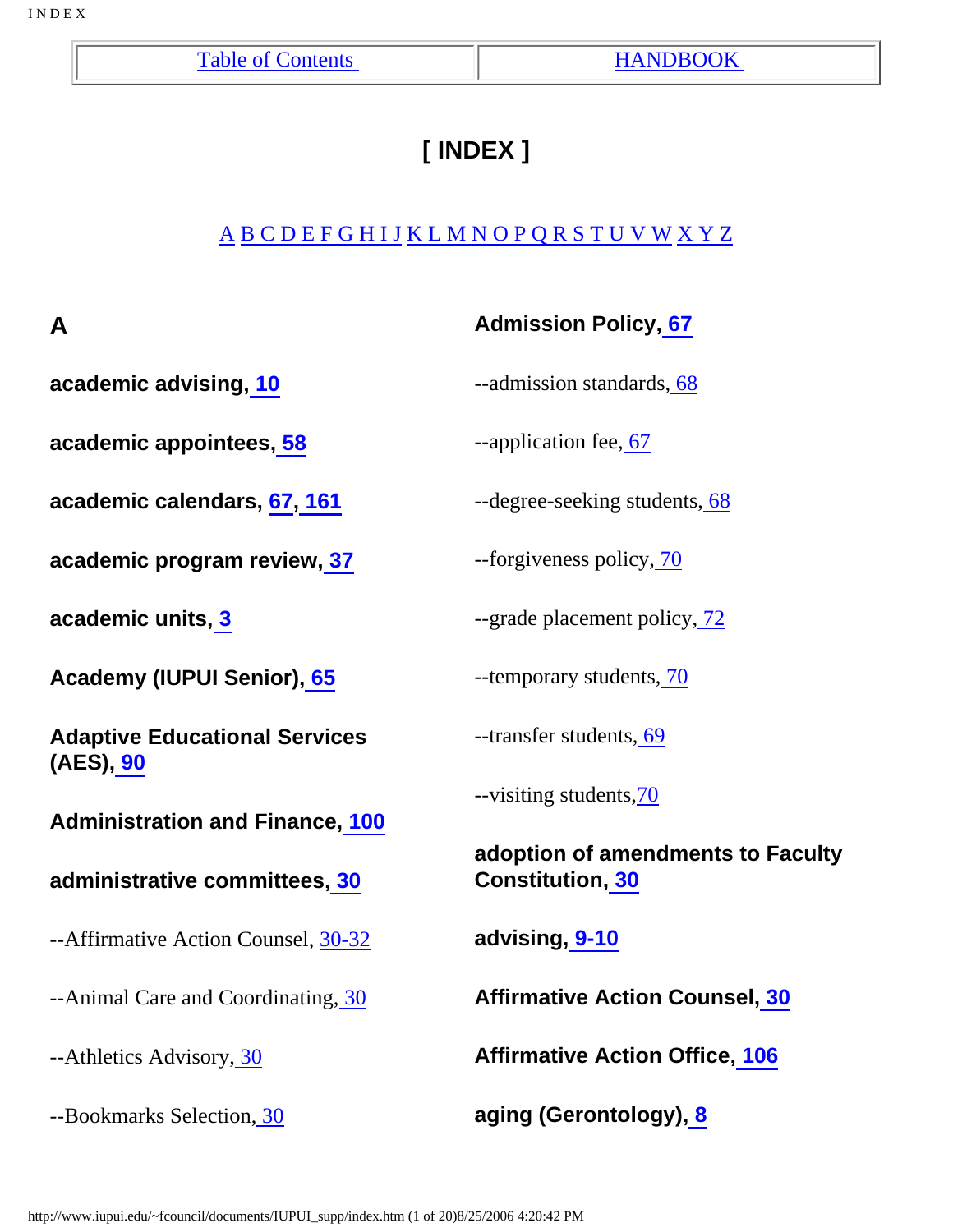--Commencement and Special Ceremonies[, 31](http://www.iupui.edu/~fcouncil/documents/IUPUI_supp/hb1.htm#31)

--Continuing Professional Education Advisory, [31](http://www.iupui.edu/~fcouncil/documents/IUPUI_supp/hb1.htm#31)

--Council of Deans, [33](http://www.iupui.edu/~fcouncil/documents/IUPUI_supp/hb1.htm#33)

--Educational Opportunity Fund Subcommittee[, 33](http://www.iupui.edu/~fcouncil/documents/IUPUI_supp/hb1.htm#33)

--Environmental Safety[, 31](http://www.iupui.edu/~fcouncil/documents/IUPUI_supp/hb1.htm#31)

--Ethics in Research[, 31](http://www.iupui.edu/~fcouncil/documents/IUPUI_supp/hb1.htm#31)

--External Affairs Coordinating Council, [31](http://www.iupui.edu/~fcouncil/documents/IUPUI_supp/hb1.htm#31)

--Faculty Development Board[, 31](http://www.iupui.edu/~fcouncil/documents/IUPUI_supp/hb1.htm#31)

--Faculty Development Grant Review[, 31](http://www.iupui.edu/~fcouncil/documents/IUPUI_supp/hb1.htm#31)

--Fee Appeals[, 31](http://www.iupui.edu/~fcouncil/documents/IUPUI_supp/hb1.htm#31)

--Fee Review[, 31](http://www.iupui.edu/~fcouncil/documents/IUPUI_supp/hb1.htm#31)

--General Studies Degree, [31](http://www.iupui.edu/~fcouncil/documents/IUPUI_supp/hb1.htm#31)

--Honors Council, [32](http://www.iupui.edu/~fcouncil/documents/IUPUI_supp/hb1.htm#32)

--Institutional Biosafety, [32](http://www.iupui.edu/~fcouncil/documents/IUPUI_supp/hb1.htm#32)

--Institutional Data Coordinating, [32](http://www.iupui.edu/~fcouncil/documents/IUPUI_supp/hb1.htm#32)

--Institutional Review Board[, 32](http://www.iupui.edu/~fcouncil/documents/IUPUI_supp/hb1.htm#32)

--Instructional Space, [32](http://www.iupui.edu/~fcouncil/documents/IUPUI_supp/hb1.htm#32)

--Integrated Technologies, [32](http://www.iupui.edu/~fcouncil/documents/IUPUI_supp/hb1.htm#32)

**alcohol policies, [77](http://www.iupui.edu/~fcouncil/documents/IUPUI_supp/hb3.htm#77)**

**alumni relations[, 102](http://www.iupui.edu/~fcouncil/documents/IUPUI_supp/hb5.htm#102)**

**Amendments (Faculty Constitution), 17, [29-30](http://www.iupui.edu/~fcouncil/documents/IUPUI_supp/hb.htm#29-30)**

**Americans with Disabilities Act (ADA)[, 78](http://www.iupui.edu/~fcouncil/documents/IUPUI_supp/hb3.htm#78)**

**Animal Care and Coordinating committee, [30](http://www.iupui.edu/~fcouncil/documents/IUPUI_supp/hb1.htm#30)**

**animal research compliance[, 80](http://www.iupui.edu/~fcouncil/documents/IUPUI_supp/hb.htm#80)**

**annual reviews (tenure)[, 27](http://www.iupui.edu/~fcouncil/documents/IUPUI_supp/appb.htm)**

**application fee (admissions)[, 67](http://www.iupui.edu/~fcouncil/documents/IUPUI_supp/hb3.htm#67)**

**applications (sabbaticals), [145-146](http://www.iupui.edu/~fcouncil/documents/IUPUI_supp/appc.htm)**

**associations (students)[, 89](http://www.iupui.edu/~fcouncil/documents/IUPUI_supp/hb3.htm#89)**

**athletics, [92,](http://www.iupui.edu/~fcouncil/documents/IUPUI_supp/hb5.htm#92) [103,](http://www.iupui.edu/~fcouncil/documents/IUPUI_supp/hb5.htm#103) [109](http://www.iupui.edu/~fcouncil/documents/IUPUI_supp/hb3.htm#109)**

**Athletics Advisory committee,[30](http://www.iupui.edu/~fcouncil/documents/IUPUI_supp/hb1.htm#30)**

**awards**

--Bynum Mentor Awards, [64](http://www.iupui.edu/~fcouncil/documents/IUPUI_supp/hb2.htm#64)

--Chancellor's Awards[, 63](http://www.iupui.edu/~fcouncil/documents/IUPUI_supp/hb2.htm#63)

--criteria[, 65](http://www.iupui.edu/~fcouncil/documents/IUPUI_supp/hb2.htm#65)

--External Fellowship Salary Supplement, [64](http://www.iupui.edu/~fcouncil/documents/IUPUI_supp/hb2.htm#64)

--Glenn W. Irwin Experience Excellence Awards[, 64](http://www.iupui.edu/~fcouncil/documents/IUPUI_supp/hb2.htm#64)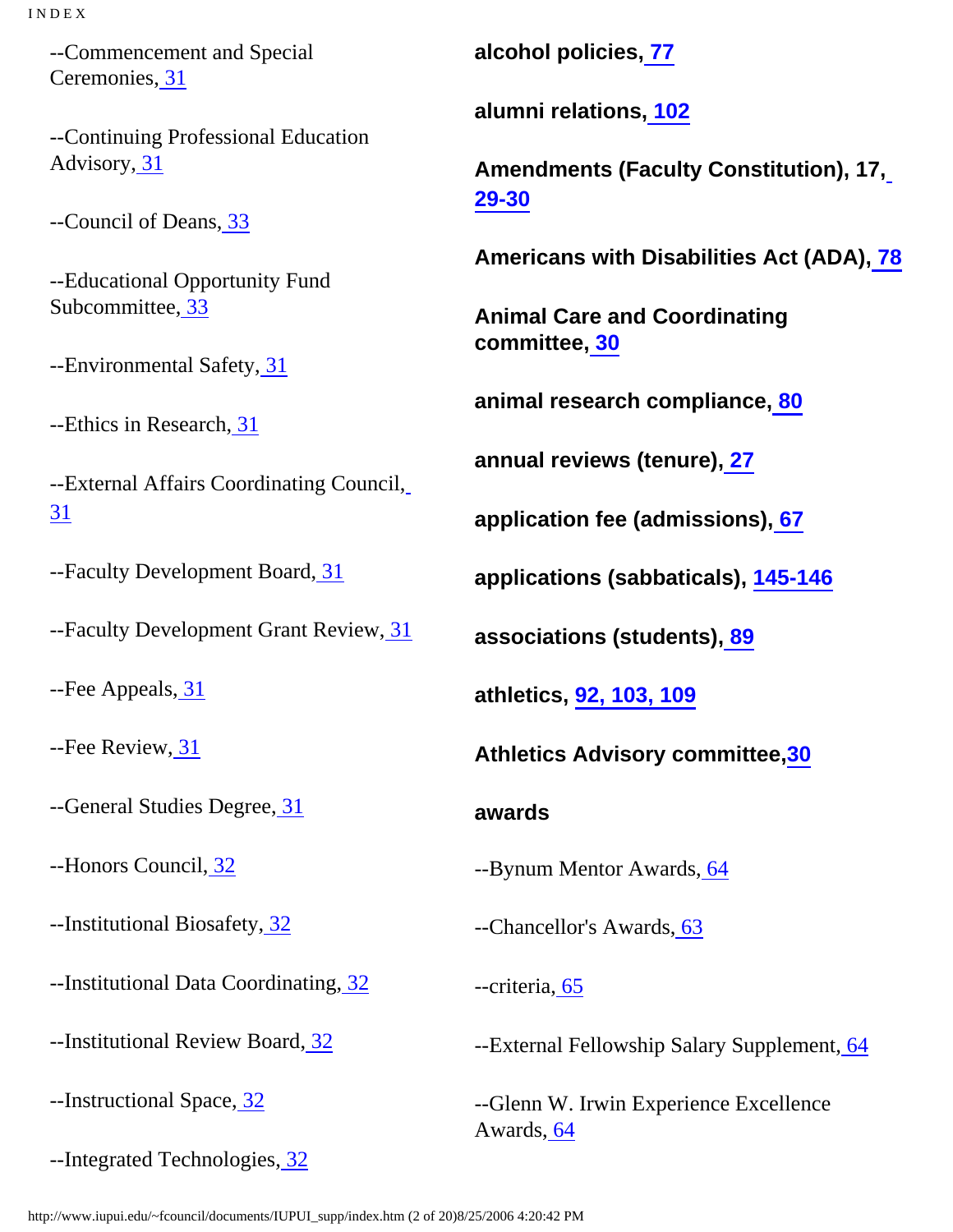--International Affairs Program[, 32](http://www.iupui.edu/~fcouncil/documents/IUPUI_supp/hb1.htm#32)

--Laboratory Safety[, 31](http://www.iupui.edu/~fcouncil/documents/IUPUI_supp/hb1.htm#31)

<span id="page-16-0"></span>--Machine-Produced Radiation Safety, [33](http://www.iupui.edu/~fcouncil/documents/IUPUI_supp/hb1.htm#33)

--Military Science, [32](http://www.iupui.edu/~fcouncil/documents/IUPUI_supp/hb1.htm#32)

--Minority Enhancement subcommittee, [30](http://www.iupui.edu/~fcouncil/documents/IUPUI_supp/hb1.htm#30)

--Parking[, 32](http://www.iupui.edu/~fcouncil/documents/IUPUI_supp/hb1.htm#32)

--Parking Appeals, [32](http://www.iupui.edu/~fcouncil/documents/IUPUI_supp/hb1.htm#32)

--People With Disabilities, [32](http://www.iupui.edu/~fcouncil/documents/IUPUI_supp/hb1.htm#32)

--Program Review and Assessment, [33](http://www.iupui.edu/~fcouncil/documents/IUPUI_supp/hb1.htm#33)

--Public Safety, [33](http://www.iupui.edu/~fcouncil/documents/IUPUI_supp/hb1.htm#33)

--Radiation Safety Council[, 33](http://www.iupui.edu/~fcouncil/documents/IUPUI_supp/hb1.htm#33)

--Radioactive Drug Research, [33](http://www.iupui.edu/~fcouncil/documents/IUPUI_supp/hb1.htm#33)

<span id="page-16-1"></span>--Radionuclide Radiation Safety, [33](http://www.iupui.edu/~fcouncil/documents/IUPUI_supp/hb1.htm#33)

--Research Advisory, [33](http://www.iupui.edu/~fcouncil/documents/IUPUI_supp/hb1.htm#33)

--Sabbatical Leaves[, 33](http://www.iupui.edu/~fcouncil/documents/IUPUI_supp/hb1.htm#33)

--Student Financial Aid, [33](http://www.iupui.edu/~fcouncil/documents/IUPUI_supp/hb1.htm#33)

--University Place Conference Center Advisory, [33](http://www.iupui.edu/~fcouncil/documents/IUPUI_supp/hb1.htm#33)

--Glenn W. Irwin, Jr., Research Award, [63](http://www.iupui.edu/~fcouncil/documents/IUPUI_supp/hb2.htm#63)

--Outstanding New Faculty Award[, 63](http://www.iupui.edu/~fcouncil/documents/IUPUI_supp/hb2.htm#63)

--Teaching Excellence Recognition Award[, 64](http://www.iupui.edu/~fcouncil/documents/IUPUI_supp/hb2.htm#64)

**B**

**Bachelor's degrees, 4-6**

**banking (Credit Union), [109](http://www.iupui.edu/~fcouncil/documents/IUPUI_supp/hb5.htm#109)**

**biohazardous materials[, 81](http://www.iupui.edu/~fcouncil/documents/IUPUI_supp/hb3.htm#81)**

**Board of Advisors[, 11](http://www.iupui.edu/~fcouncil/documents/IUPUI_supp/hb1.htm#11)**

**Bookmarks Selection committee[, 30](http://www.iupui.edu/~fcouncil/documents/IUPUI_supp/hb1.htm#30)**

**budgetary affairs[, 49](http://www.iupui.edu/~fcouncil/documents/IUPUI_supp/hb2.htm#49)**

**Bursar's office[, 90](http://www.iupui.edu/~fcouncil/documents/IUPUI_supp/hb4.htm#90)**

**business, see IU School of Business**

**Bynum Mentor Awards[, 64](http://www.iupui.edu/~fcouncil/documents/IUPUI_supp/hb2.htm#64)**

### **C**

**calendars, 67, 161**

**Campuscape (newsletter)[, 102](http://www.iupui.edu/~fcouncil/documents/IUPUI_supp/hb5.htm#102)**

#### **campuses**

--growth[, 1](http://www.iupui.edu/~fcouncil/documents/IUPUI_supp/hb1.htm#1)

--administrative officers[, 11](http://www.iupui.edu/~fcouncil/documents/IUPUI_supp/hb1.htm#11)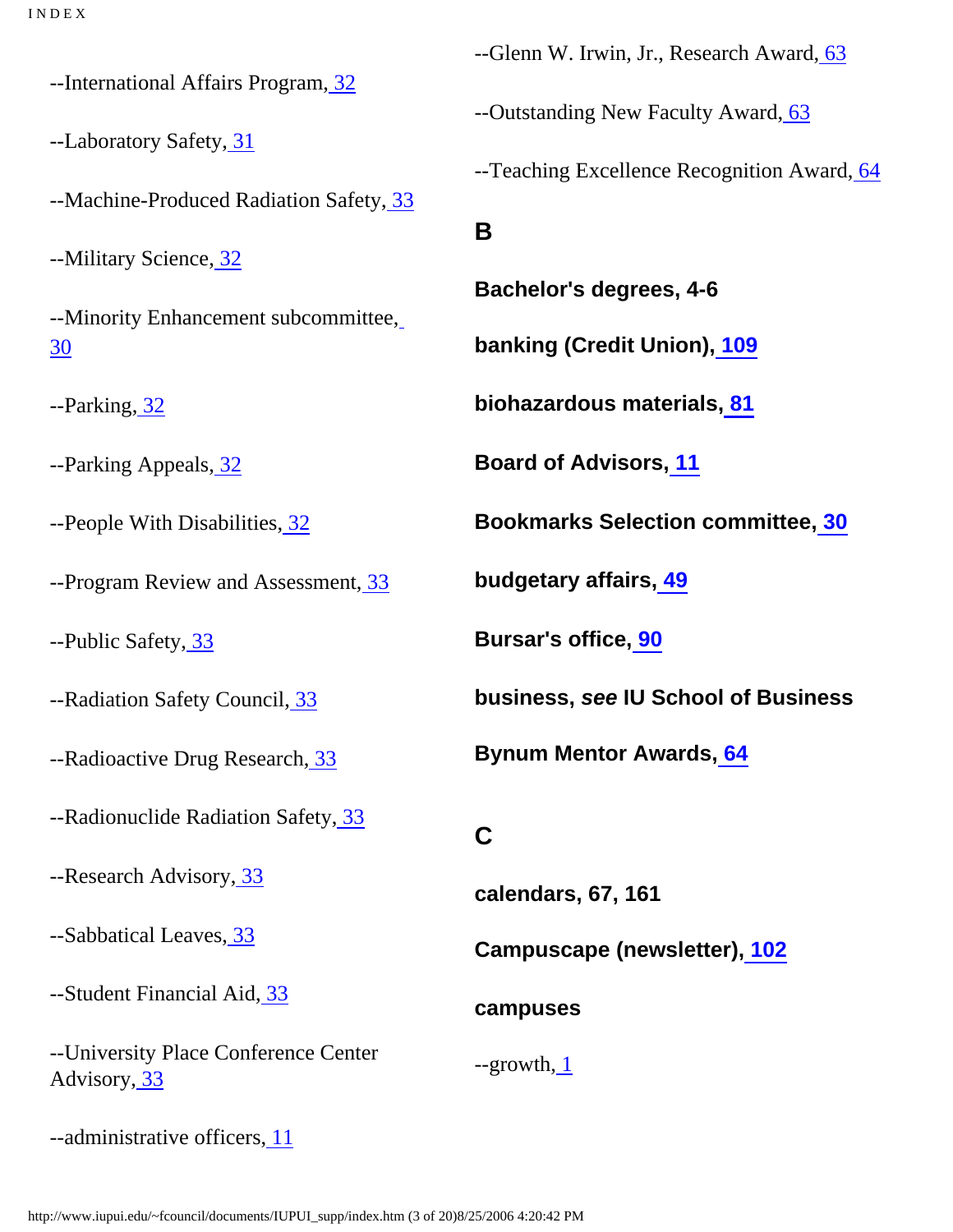--administrators (review procedures), [34](http://www.iupui.edu/~fcouncil/documents/IUPUI_supp/hb1.htm#34)

1997-1999 IUPUI Supplement to the Indiana University Academic Handbook

<span id="page-17-0"></span>

| --Herron School of Art, 3                             | Doctoral degrees, 4-6                                   |
|-------------------------------------------------------|---------------------------------------------------------|
| $-$ IUPU Columbus, $3, 8$                             | drug policies, 77                                       |
| $-$ main, $\overline{3}$                              | Е                                                       |
| candidate (tenure review), 120                        | early tenure, 41                                        |
| <b>Career Center, 91</b>                              | <b>Economic Model Office (EMOD), 104</b>                |
| <b>Center for Teaching and Learning,</b>              | <b>Education, 4</b>                                     |
| $\frac{96}{ }$<br><b>Center on Public Service and</b> | <b>Educational Opportunity Fund</b><br>Subcommittee, 33 |
| Leadership, 7                                         | <b>Elections (Faculty Constitution), 18</b>             |
| centers, 111,                                         | Engineering, 4-5                                        |
| <b>116</b>                                            | <b>Environmental Safety committee, 31</b>               |
| <b>Centers and Institutes,</b>                        | <b>Equal Opportunity Policy, 77</b>                     |
| $\overline{8}$                                        | escorts, 108                                            |
| ceremonies (formal), 38                               | Ethics in Research, 82                                  |
| chair responsibilities (tenure<br>review), 120        | $--$ committee, $31$                                    |
| <b>Chancellor's Awards, 63</b>                        | evaluation of service (tenure review), 127              |
| cheating, 73                                          | evaluation standards (tenure review), 118               |
| checklist (tenure dossier), 129                       | <b>Exercise of Rights and Responsibilities</b>          |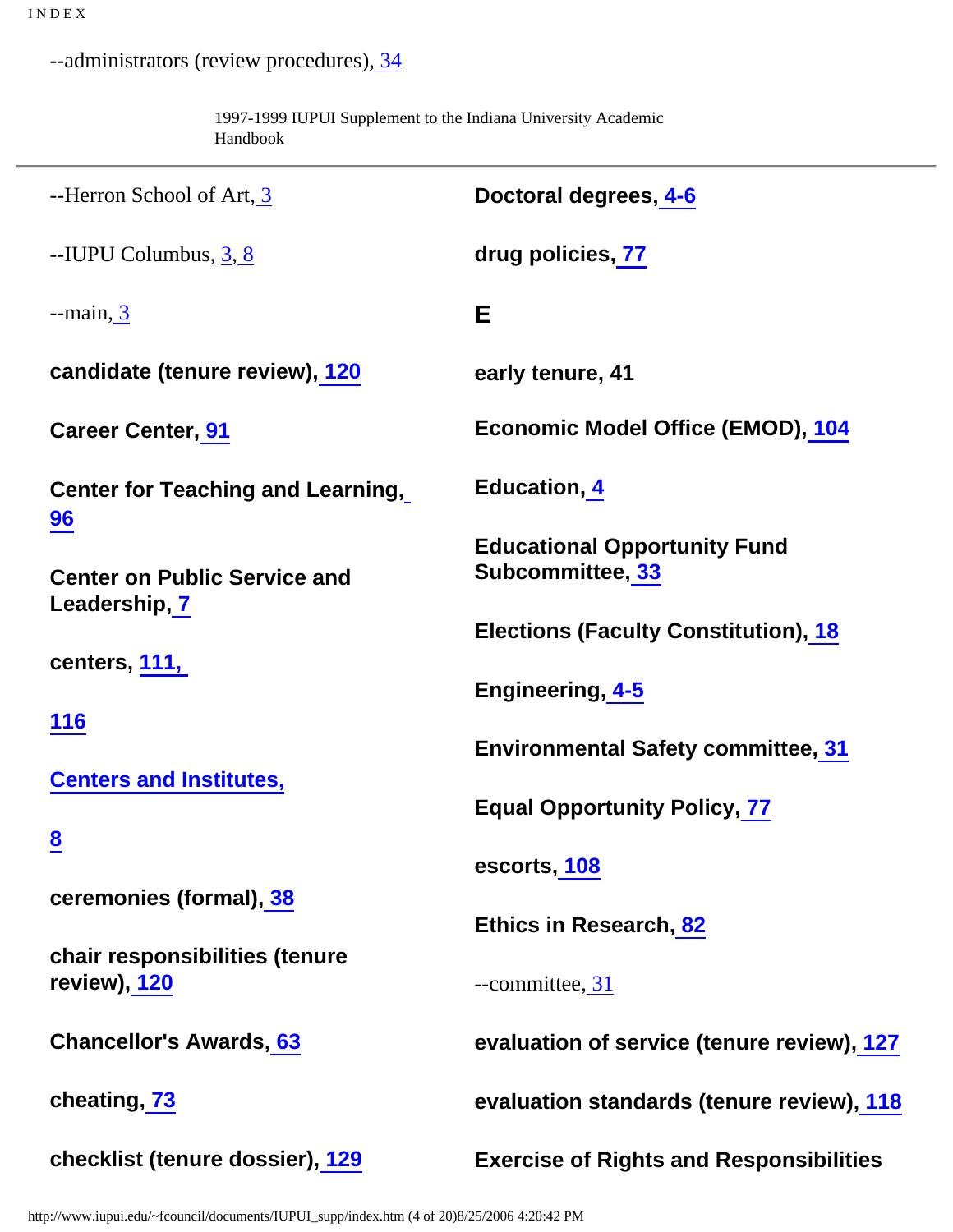**Commencement and Special Ceremonies committee,**

[31](http://www.iupui.edu/~fcouncil/documents/IUPUI_supp/hb1.htm#31)

**Commission on Women[, 107](http://www.iupui.edu/~fcouncil/documents/IUPUI_supp/hb5.htm#107)**

**committees, [30-33](http://www.iupui.edu/~fcouncil/documents/IUPUI_supp/hb1.htm#30)**

--Ethics in Research[, 82](http://www.iupui.edu/~fcouncil/documents/IUPUI_supp/hb3.htm#82)

--Faculty Constitution, [20](http://www.iupui.edu/~fcouncil/documents/IUPUI_supp/hb1.htm#20)

<span id="page-18-0"></span>**communications[, 102](http://www.iupui.edu/~fcouncil/documents/IUPUI_supp/hb5.htm#102)**

**Community Learning Network[, 6](http://www.iupui.edu/~fcouncil/documents/IUPUI_supp/hb1.htm#6)**

--Continuing Studies, [6](http://www.iupui.edu/~fcouncil/documents/IUPUI_supp/hb1.htm#6)

--General Studies, [6](http://www.iupui.edu/~fcouncil/documents/IUPUI_supp/hb1.htm#6)

--IVY Tech[, 7](http://www.iupui.edu/~fcouncil/documents/IUPUI_supp/hb1.htm#7)

**community relations, [103](http://www.iupui.edu/~fcouncil/documents/IUPUI_supp/hb5.htm#103)**

**complaints (faculty)[, 155](http://www.iupui.edu/~fcouncil/documents/IUPUI_supp/appd.htm)**

**computer networks[, 67](http://www.iupui.edu/~fcouncil/documents/IUPUI_supp/hb3.htm#67)**

**computers, Integrated Technologies (IT), [106](http://www.iupui.edu/~fcouncil/documents/IUPUI_supp/hb5.htm#106)**

**conflict of interest, [83,](http://www.iupui.edu/~fcouncil/documents/IUPUI_supp/hb3.htm#83) [86-87](http://www.iupui.edu/~fcouncil/documents/IUPUI_supp/hb3.htm#86)**

--faculty, [153](http://www.iupui.edu/~fcouncil/documents/IUPUI_supp/appd.htm)

**Continuing Professional Education Advisory committ[, 31](http://www.iupui.edu/~fcouncil/documents/IUPUI_supp/hb1.htm#31)**

**(Faculty,**

[13](http://www.iupui.edu/~fcouncil/documents/IUPUI_supp/hb1.htm#13)

**extension period (tenure reviews)[, 42](http://www.iupui.edu/~fcouncil/documents/IUPUI_supp/hb2.htm#42)**

**External Affairs Coordinating Council, [31](http://www.iupui.edu/~fcouncil/documents/IUPUI_supp/hb1.htm#31)**

**External Fellowship Salary Supplement, [64](http://www.iupui.edu/~fcouncil/documents/IUPUI_supp/hb2.htm#64)**

**external recommendation letters (tenure review)[, 136](http://www.iupui.edu/~fcouncil/documents/IUPUI_supp/appb.htm)**

# **F**

### **faculty**

--academic appointees[, 58](http://www.iupui.edu/~fcouncil/documents/IUPUI_supp/hb2.htm#58)

--awards[, 63](http://www.iupui.edu/~fcouncil/documents/IUPUI_supp/hb2.htm#63)

--budgetary affairs[, 49](http://www.iupui.edu/~fcouncil/documents/IUPUI_supp/hb2.htm#49)

--complaints[, 155](http://www.iupui.edu/~fcouncil/documents/IUPUI_supp/appd.htm)

--conflicts of interest, [153](http://www.iupui.edu/~fcouncil/documents/IUPUI_supp/appd.htm)

--copyright information[, 157](http://www.iupui.edu/~fcouncil/documents/IUPUI_supp/appe.htm)

--creative activity, [152](http://www.iupui.edu/~fcouncil/documents/IUPUI_supp/appd.htm)

--dismissal procedures, [43](http://www.iupui.edu/~fcouncil/documents/IUPUI_supp/hb2.htm#43)

--financial problems[, 48](http://www.iupui.edu/~fcouncil/documents/IUPUI_supp/hb2.htm#48)

--governance[, 12](http://www.iupui.edu/~fcouncil/documents/IUPUI_supp/hb1.htm#12)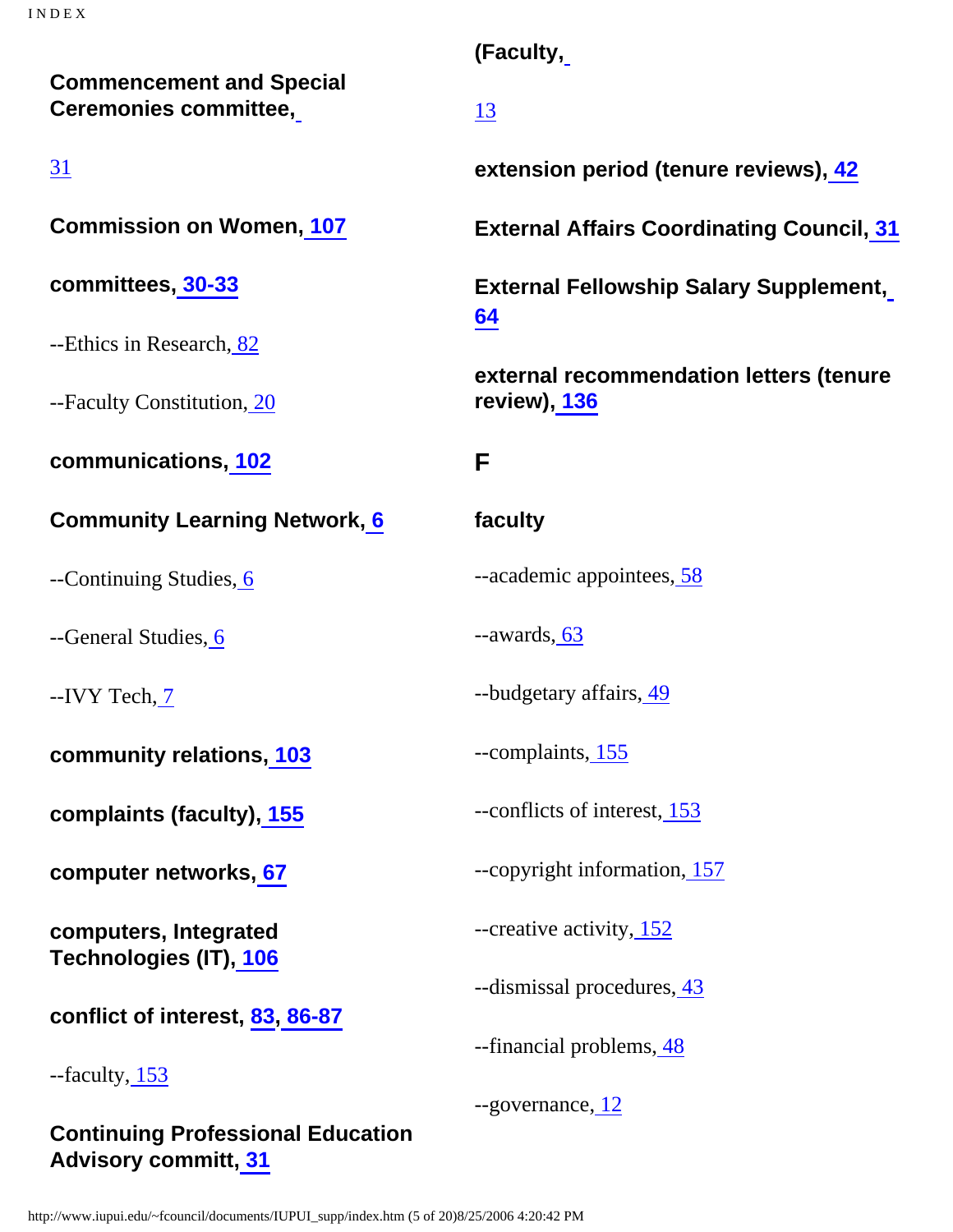**Continuing Studies, [4,](http://www.iupui.edu/~fcouncil/documents/IUPUI_supp/hb1.htm#4) [6](http://www.iupui.edu/~fcouncil/documents/IUPUI_supp/hb1.htm#6)**

**contracts (faculty)[, 155](http://www.iupui.edu/~fcouncil/documents/IUPUI_supp/appd.htm)**

**copyright information (faculty), [157](http://www.iupui.edu/~fcouncil/documents/IUPUI_supp/appe.htm)**

**Copyright Management Center, [107](http://www.iupui.edu/~fcouncil/documents/IUPUI_supp/hb5.htm#107)**

**Council of Deans[, 33](http://www.iupui.edu/~fcouncil/documents/IUPUI_supp/hb1.htm#33)**

**Council on Undergraduate Learning (CUL), [34](http://www.iupui.edu/~fcouncil/documents/IUPUI_supp/hb1.htm#34)**

**councils, see committees**

**Counseling and Psychological Services, [76,](http://www.iupui.edu/~fcouncil/documents/IUPUI_supp/hb3.htm#76) [91](http://www.iupui.edu/~fcouncil/documents/IUPUI_supp/hb4.htm#91)**

**creative activity (faculty)[, 152](http://www.iupui.edu/~fcouncil/documents/IUPUI_supp/appd.htm)**

**Credit Union, [109](http://www.iupui.edu/~fcouncil/documents/IUPUI_supp/hb5.htm#109)**

# <span id="page-19-0"></span>**D**

**Deans, [11](http://www.iupui.edu/~fcouncil/documents/IUPUI_supp/hb1.htm#11)**

--tenure review[, 120](http://www.iupui.edu/~fcouncil/documents/IUPUI_supp/appb.htm)

**degree-seeking students (admissions)[, 68](http://www.iupui.edu/~fcouncil/documents/IUPUI_supp/hb3.htm#68)**

**Dentistry, [4-5](http://www.iupui.edu/~fcouncil/documents/IUPUI_supp/hb1.htm#4)**

**disability policies, [78](http://www.iupui.edu/~fcouncil/documents/IUPUI_supp/hb3.htm#78), [91](http://www.iupui.edu/~fcouncil/documents/IUPUI_supp/hb4.htm#91)**

**disease policies[, 81](http://www.iupui.edu/~fcouncil/documents/IUPUI_supp/hb3.htm#81)**

**dismissal procedures, [43](http://www.iupui.edu/~fcouncil/documents/IUPUI_supp/hb2.htm#43)**

--Grievance Procedure, [58](http://www.iupui.edu/~fcouncil/documents/IUPUI_supp/hb2.htm#58)

--initial appointment contracts[, 155](http://www.iupui.edu/~fcouncil/documents/IUPUI_supp/appd.htm)

--outside work, [152](http://www.iupui.edu/~fcouncil/documents/IUPUI_supp/appd.htm)

--part-time[, 58](http://www.iupui.edu/~fcouncil/documents/IUPUI_supp/hb2.htm#58)

--publication information[, 157](http://www.iupui.edu/~fcouncil/documents/IUPUI_supp/appe.htm)

--ranks and titles, [39](http://www.iupui.edu/~fcouncil/documents/IUPUI_supp/hb.htm#39)

--research[, 152](http://www.iupui.edu/~fcouncil/documents/IUPUI_supp/appd.htm)

--reviews[, 39](http://www.iupui.edu/~fcouncil/documents/IUPUI_supp/hb.htm#39)

--promotion[, 40](http://www.iupui.edu/~fcouncil/documents/IUPUI_supp/hb2.htm#40)

--reappointment, [39](http://www.iupui.edu/~fcouncil/documents/IUPUI_supp/hb.htm#39)

 $-$ tenure,  $40$ 

--salaries, [61](http://www.iupui.edu/~fcouncil/documents/IUPUI_supp/hb2.htm#61)

--teaching assignments[, 154](http://www.iupui.edu/~fcouncil/documents/IUPUI_supp/appd.htm)

--teaching loads[, 61](http://www.iupui.edu/~fcouncil/documents/IUPUI_supp/hb2.htm#61)

--tenure review[, 124](http://www.iupui.edu/~fcouncil/documents/IUPUI_supp/appb.htm)

--research, scholarship or creative activities, [126](http://www.iupui.edu/~fcouncil/documents/IUPUI_supp/appb.htm)

--University Faculty Club in Indianapolis[, 108](http://www.iupui.edu/~fcouncil/documents/IUPUI_supp/hb5.htm#108)

--voting faculty, [39](http://www.iupui.edu/~fcouncil/documents/IUPUI_supp/hb.htm#39)

--work, [151](http://www.iupui.edu/~fcouncil/documents/IUPUI_supp/appd.htm)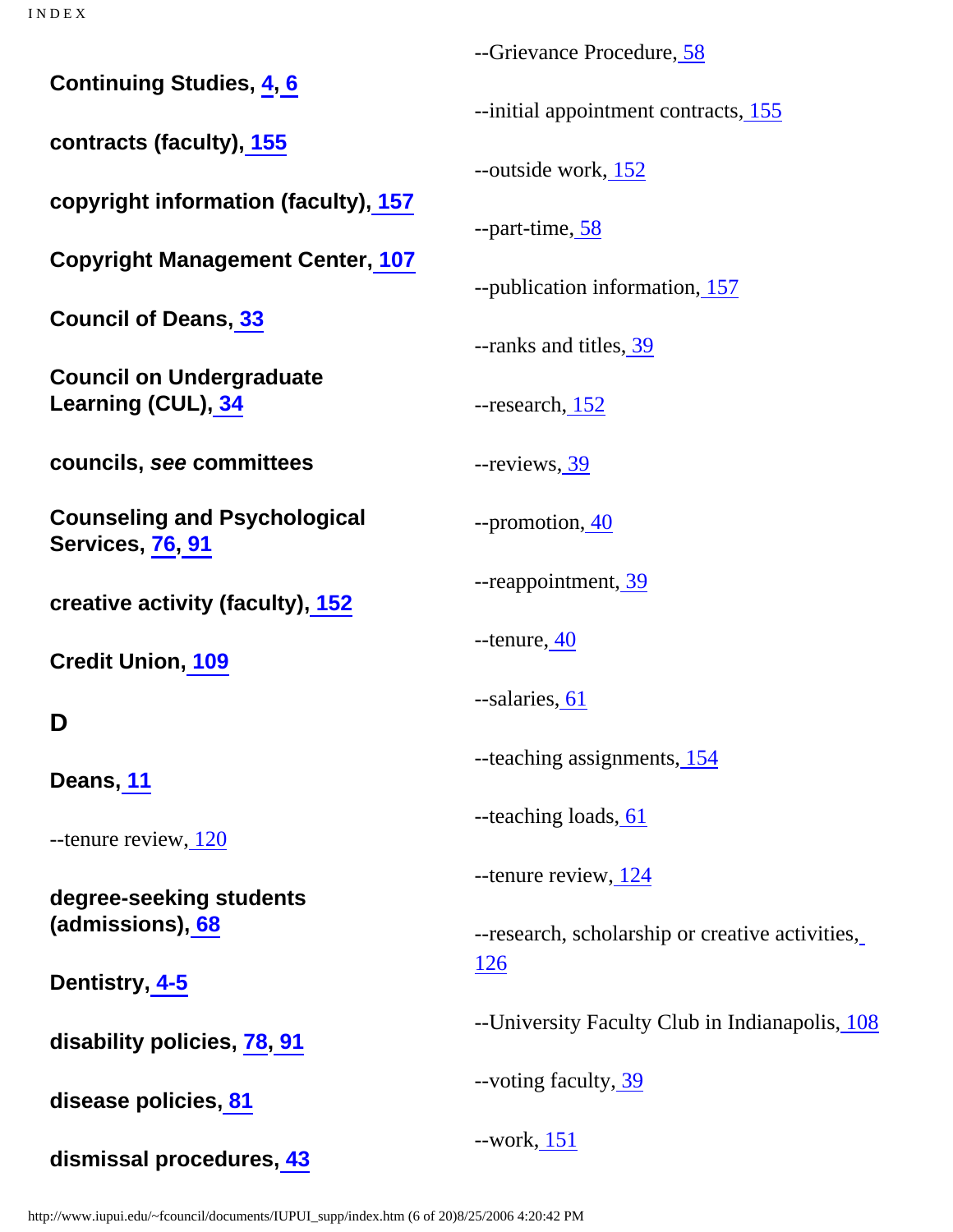--formal proceeding period[, 47](http://www.iupui.edu/~fcouncil/documents/IUPUI_supp/hb2.htm#47)

--formal proceeding procedures,  $\frac{45}{3}$ 

--informal discussion period, 46

--notice period[, 44](http://www.iupui.edu/~fcouncil/documents/IUPUI_supp/hb2.htm#44)

# **Distance Education, [7](http://www.iupui.edu/~fcouncil/documents/IUPUI_supp/hb1.htm#7)[, 87](http://www.iupui.edu/~fcouncil/documents/IUPUI_supp/hb3.htm#87)**

1997-1999 IUPUI Supplement to the Indiana University Academic Handbook

| <b>Faculty Club in Indianapolis, 108</b>          | --President, 11                      |
|---------------------------------------------------|--------------------------------------|
| <b>Faculty Constitution, 12</b>                   | --Undergraduate Student Assembly, 89 |
| --Amendments, 17                                  | grade placement policy, 72           |
| --adoption of, 30                                 | graduate degrees (West Lafayette), 5 |
| --introduction of, 29                             | <b>Graduate Office, 91</b>           |
| --committees of the faculty, 20                   | <b>Graduate Student Assembly, 89</b> |
| --elections, 18                                   | <b>Grievance Procedure, 57</b>       |
| --Excercise of Rights and<br>Responsibilities, 13 | --Faculty Constitution, 24           |
| --Faculty Council, 14                             | --research associates, 59            |
| --Faculty Membership, 13                          | growth (campus), 1                   |
| --Faculty Rights and Responsibilities, 13         | guidelines (tenure review), 117      |
| --Grievances Procedure, 24                        | H                                    |

<span id="page-20-0"></span>http://www.iupui.edu/~fcouncil/documents/IUPUI\_supp/index.htm (7 of 20)8/25/2006 4:20:42 PM

**Faculty and Professional Staff Development Office[, 95](http://www.iupui.edu/~fcouncil/documents/IUPUI_supp/hb5.htm#95)**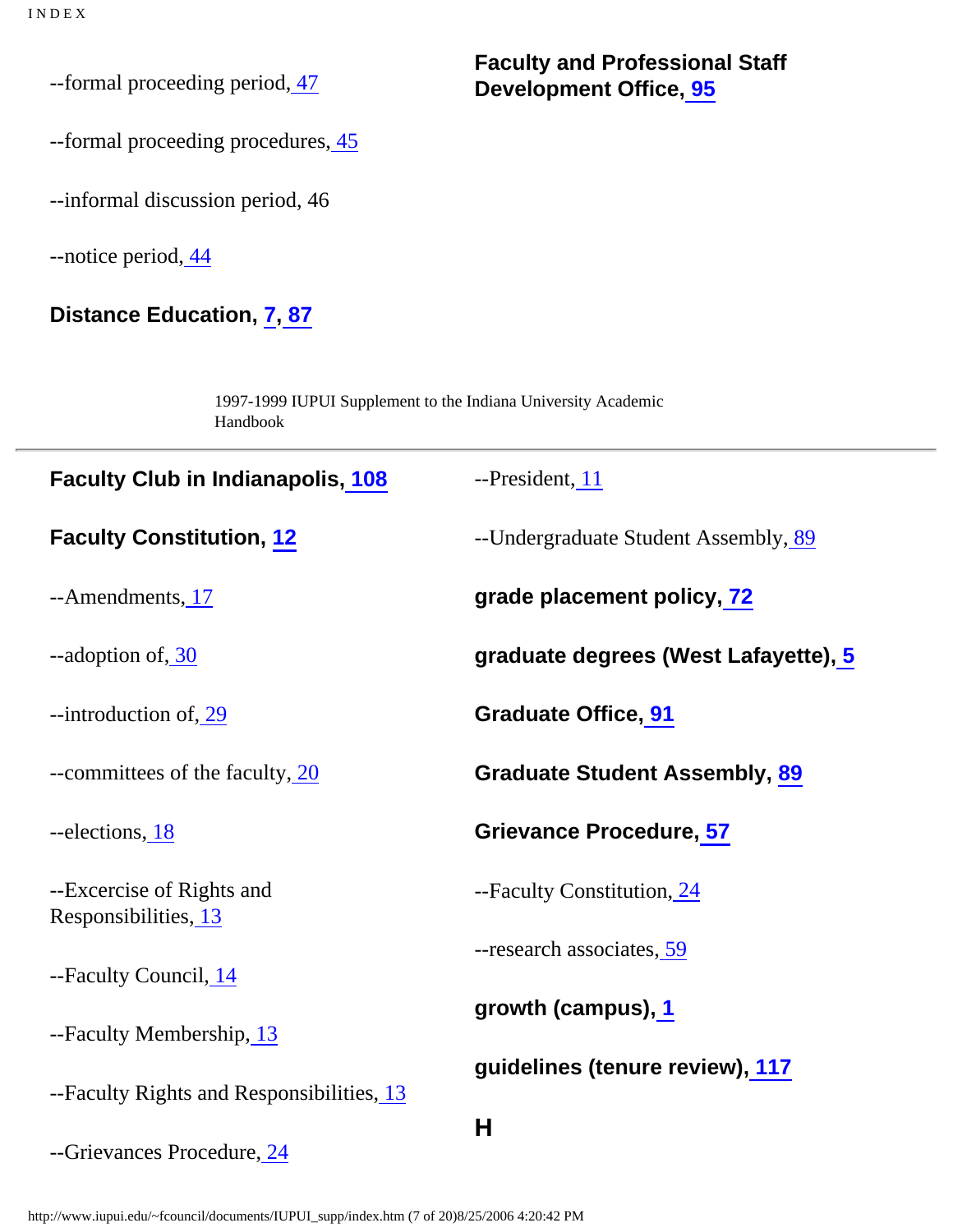--officers, [17](http://www.iupui.edu/~fcouncil/documents/IUPUI_supp/hb1.htm#17)

--Parliamentary Authority[, 29](http://www.iupui.edu/~fcouncil/documents/IUPUI_supp/hb1.htm#29)

--preamble, [12](http://www.iupui.edu/~fcouncil/documents/IUPUI_supp/hb1.htm#12)

--review functions of faculty[, 17](http://www.iupui.edu/~fcouncil/documents/IUPUI_supp/hb1.htm#17)

**Faculty Council[, 11-12](http://www.iupui.edu/~fcouncil/documents/IUPUI_supp/hb1.htm#11)**

**Faculty Development Board of Advisors, [31](http://www.iupui.edu/~fcouncil/documents/IUPUI_supp/hb1.htm#31)**

**Faculty Development Grant Review committee, [31](http://www.iupui.edu/~fcouncil/documents/IUPUI_supp/hb1.htm#31)**

**Faculty Membership (Faculty Constitution), [13](http://www.iupui.edu/~fcouncil/documents/IUPUI_supp/hb1.htm#13)[, 18](http://www.iupui.edu/~fcouncil/documents/IUPUI_supp/hb1.htm#18)**

**Faculty Rights and Responsibilities (Faculty Constitution), [13](http://www.iupui.edu/~fcouncil/documents/IUPUI_supp/hb1.htm#13)**

**Faculty Routing and Action Form for Tenure[, 131](http://www.iupui.edu/~fcouncil/documents/IUPUI_supp/appb.htm)**

**Family Connections, [9](http://www.iupui.edu/~fcouncil/documents/IUPUI_supp/hb1.htm#9)**

**Fee Appeals committee[, 31](http://www.iupui.edu/~fcouncil/documents/IUPUI_supp/hb1.htm#31)**

<span id="page-21-0"></span>**Fee Review committee[, 31](http://www.iupui.edu/~fcouncil/documents/IUPUI_supp/hb1.htm#31)**

**fees (students)[, 89](http://www.iupui.edu/~fcouncil/documents/IUPUI_supp/hb3.htm#89)**

**final examinations[, 72](http://www.iupui.edu/~fcouncil/documents/IUPUI_supp/hb3.htm#72)**

**finances**

## **handicapped persons**

--policies[, 78](http://www.iupui.edu/~fcouncil/documents/IUPUI_supp/hb3.htm#78)

--student services, [91](http://www.iupui.edu/~fcouncil/documents/IUPUI_supp/hb4.htm#91)

**hazardous materials, [6,](http://www.iupui.edu/~fcouncil/documents/IUPUI_supp/hb1.htm#6) [81](http://www.iupui.edu/~fcouncil/documents/IUPUI_supp/hb3.htm#81)**

**health insurance (sabbaticals), [144](http://www.iupui.edu/~fcouncil/documents/IUPUI_supp/appc.htm)**

**health policies[, 81](http://www.iupui.edu/~fcouncil/documents/IUPUI_supp/hb3.htm#81)**

**Herron School of Art, [5](http://www.iupui.edu/~fcouncil/documents/IUPUI_supp/hb1.htm#5)**

--Herron School of Art Library, [99](http://www.iupui.edu/~fcouncil/documents/IUPUI_supp/hb5.htm#99)

**history of IUPUI, [1](http://www.iupui.edu/~fcouncil/documents/IUPUI_supp/hb1.htm#1)**

**home pages (WWW)[, 159](http://www.iupui.edu/~fcouncil/documents/IUPUI_supp/appf.htm)**

**Honors Council[, 32](http://www.iupui.edu/~fcouncil/documents/IUPUI_supp/hb1.htm#32)**

**Honors Program[, 8](http://www.iupui.edu/~fcouncil/documents/IUPUI_supp/hb1.htm#8)**

**hospitals[, 1](http://www.iupui.edu/~fcouncil/documents/IUPUI_supp/hb1.htm#1)**

**housing, on-campus, [90](http://www.iupui.edu/~fcouncil/documents/IUPUI_supp/hb4.htm#90)**

**human research compliance, [80](http://www.iupui.edu/~fcouncil/documents/IUPUI_supp/hb3.htm#80)**

**I**

**impending financial difficulties, [49](http://www.iupui.edu/~fcouncil/documents/IUPUI_supp/hb2.htm#49)**

**Indiana Commission for Higher Education (CHE)[, 12](http://www.iupui.edu/~fcouncil/documents/IUPUI_supp/hb1.htm#12)**

**Indiana University Foundation, [103](http://www.iupui.edu/~fcouncil/documents/IUPUI_supp/hb5.htm#103)**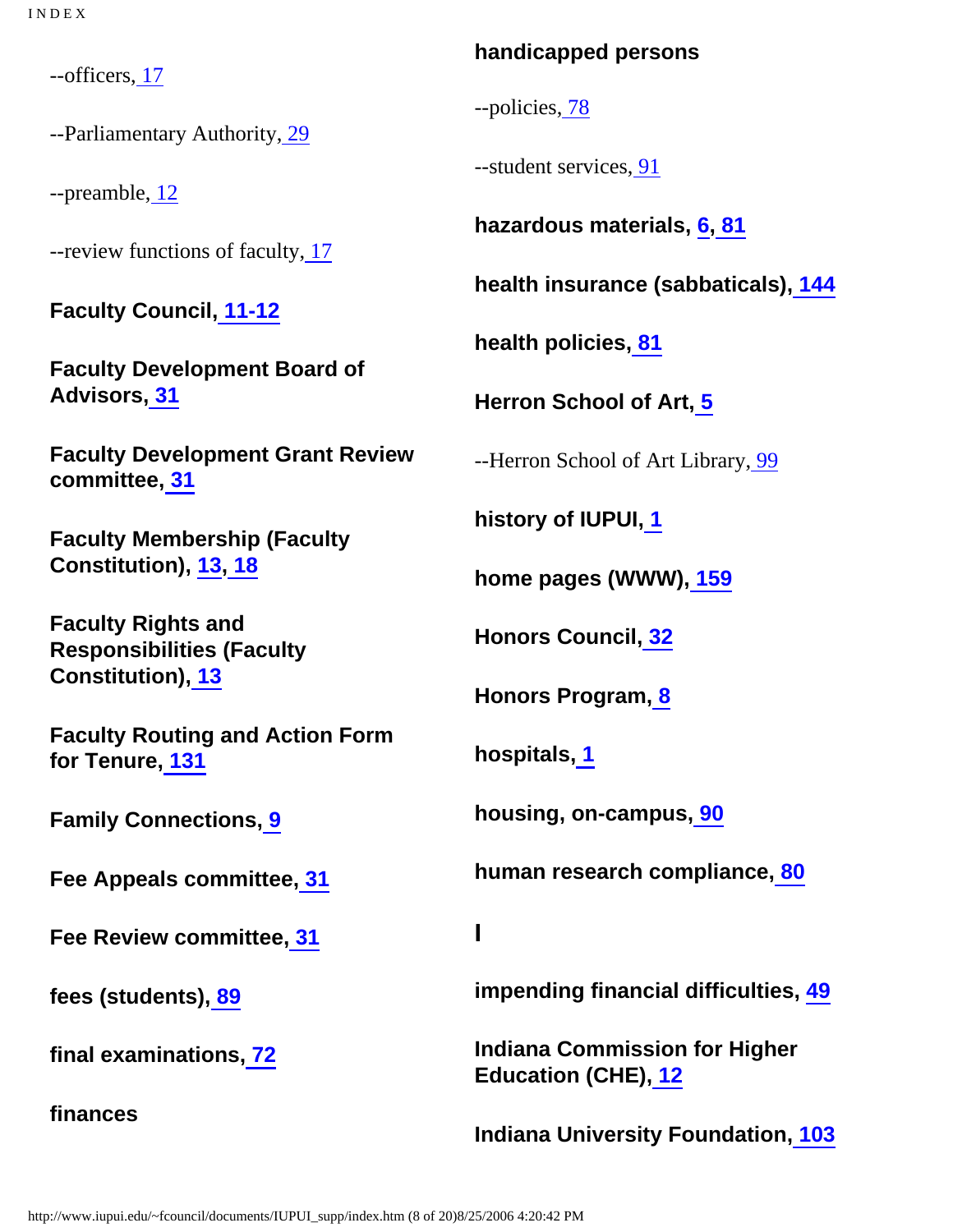--budgetary affairs[, 49](http://www.iupui.edu/~fcouncil/documents/IUPUI_supp/hb2.htm#49)

--conflict of interest, [82-84,](http://www.iupui.edu/~fcouncil/documents/IUPUI_supp/hb3.htm#82) [87](http://www.iupui.edu/~fcouncil/documents/IUPUI_supp/hb3.htm#87)

--crisis[, 50](http://www.iupui.edu/~fcouncil/documents/IUPUI_supp/hb2.htm#50)

--financial exigency, [51](http://www.iupui.edu/~fcouncil/documents/IUPUI_supp/hb2.htm#51)

--impending difficulties, [49](http://www.iupui.edu/~fcouncil/documents/IUPUI_supp/hb2.htm#49)

--sabbaticals[, 143](http://www.iupui.edu/~fcouncil/documents/IUPUI_supp/appc.htm)

**financial aid, [93](http://www.iupui.edu/~fcouncil/documents/IUPUI_supp/hb4.htm#93)**

**financial exigency, [51](http://www.iupui.edu/~fcouncil/documents/IUPUI_supp/hb2.htm#51)**

**financial problems, [48](http://www.iupui.edu/~fcouncil/documents/IUPUI_supp/hb2.htm#48)**

**First Year Seminars[, 9](http://www.iupui.edu/~fcouncil/documents/IUPUI_supp/hb1.htm#9)**

**forgiveness policy (admissions)[, 70](http://www.iupui.edu/~fcouncil/documents/IUPUI_supp/hb3.htm#70)**

**full-time lecturers[, 42](http://www.iupui.edu/~fcouncil/documents/IUPUI_supp/hb2.htm#42)**

**fundraising, Indiana University Foundation[, 103](http://www.iupui.edu/~fcouncil/documents/IUPUI_supp/hb5.htm#103)**

# <span id="page-22-0"></span>**G**

**General Studies Degree Advisory committee, [31](http://www.iupui.edu/~fcouncil/documents/IUPUI_supp/hb1.htm#31)**

**Glenn W. Irwin Experience Excellence Awards, [64](http://www.iupui.edu/~fcouncil/documents/IUPUI_supp/hb2.htm#64)**

**Glenn W. Irwin, Jr., Research Award, [63](http://www.iupui.edu/~fcouncil/documents/IUPUI_supp/hb2.htm#63)**

**governance[, 10](http://www.iupui.edu/~fcouncil/documents/IUPUI_supp/hb1.htm#10)**

**Indiana University Register[, 39](http://www.iupui.edu/~fcouncil/documents/IUPUI_supp/hb.htm#39)**

**Indianapolis Tennis Center, [109](http://www.iupui.edu/~fcouncil/documents/IUPUI_supp/hb5.htm#109)**

**Information Management and Institutional Research[, 104](http://www.iupui.edu/~fcouncil/documents/IUPUI_supp/hb5.htm#104)**

**initial appointment contracts (faculty), [155](http://www.iupui.edu/~fcouncil/documents/IUPUI_supp/appd.htm)**

**institutes, [8,](http://www.iupui.edu/~fcouncil/documents/IUPUI_supp/hb1.htm) [111, 116](http://www.iupui.edu/~fcouncil/documents/IUPUI_supp/appa.htm)**

**Institutional Biosafety committee[, 32](http://www.iupui.edu/~fcouncil/documents/IUPUI_supp/hb1.htm#32)**

**Institutional Data Coordinating committee, [32](http://www.iupui.edu/~fcouncil/documents/IUPUI_supp/hb1.htm#32)**

**Institutional Review Board, [32](http://www.iupui.edu/~fcouncil/documents/IUPUI_supp/hb1.htm#32)**

**Instructional Space committee, [32](http://www.iupui.edu/~fcouncil/documents/IUPUI_supp/hb1.htm#32)**

**Integrated Technologies (IT)[, 106](http://www.iupui.edu/~fcouncil/documents/IUPUI_supp/hb5.htm#106)**

**Integrated Technologies Advisory committee, [32](http://www.iupui.edu/~fcouncil/documents/IUPUI_supp/hb1.htm#32)**

**International Affairs Program committee, [32](http://www.iupui.edu/~fcouncil/documents/IUPUI_supp/hb1.htm#32)**

**international student services[, 92](http://www.iupui.edu/~fcouncil/documents/IUPUI_supp/hb4.htm#92)**

**International Studies[, 5](http://www.iupui.edu/~fcouncil/documents/IUPUI_supp/hb1.htm#5)**

**Intramural and Recreational Sports[, 109](http://www.iupui.edu/~fcouncil/documents/IUPUI_supp/hb5.htm#109)**

**introduction of amendments to Faculty Constitution[, 29](http://www.iupui.edu/~fcouncil/documents/IUPUI_supp/hb1.htm#29)**

**IU Graduate School, [5](http://www.iupui.edu/~fcouncil/documents/IUPUI_supp/hb1.htm#5)**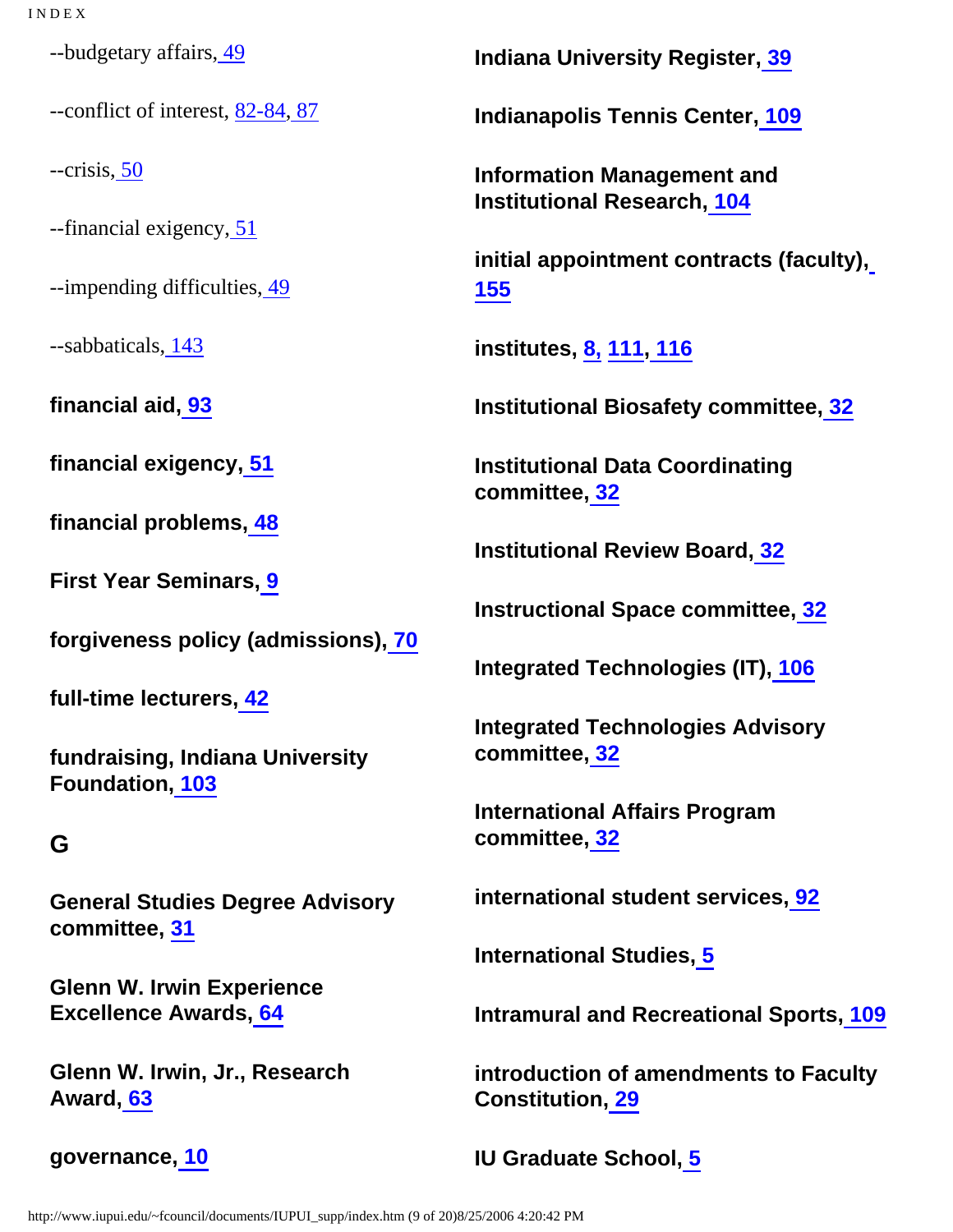--Board of Advisors[, 11](http://www.iupui.edu/~fcouncil/documents/IUPUI_supp/hb1.htm#11) --Council on Undergraduate Learning (CUL), [34](http://www.iupui.edu/~fcouncil/documents/IUPUI_supp/hb1.htm#34) --Deans, [11](http://www.iupui.edu/~fcouncil/documents/IUPUI_supp/hb1.htm#11) --faculty, [12](http://www.iupui.edu/~fcouncil/documents/IUPUI_supp/hb1.htm#12) --Faculty Council, [11-12](http://www.iupui.edu/~fcouncil/documents/IUPUI_supp/hb1.htm#11) --Graduate Student Assembly, [89](http://www.iupui.edu/~fcouncil/documents/IUPUI_supp/hb3.htm#89) --Indiana Commission for Higher Education (CHE)[, 12](http://www.iupui.edu/~fcouncil/documents/IUPUI_supp/hb1.htm#12) **IU Herron School of Art[, 5](http://www.iupui.edu/~fcouncil/documents/IUPUI_supp/hb1.htm#5) IU School of Allied Health Sciences, [3](http://www.iupui.edu/~fcouncil/documents/IUPUI_supp/hb1.htm#3) IU School of Business, [4](http://www.iupui.edu/~fcouncil/documents/IUPUI_supp/hb1.htm#4) IU School of Continuing Studies, [4](http://www.iupui.edu/~fcouncil/documents/IUPUI_supp/hb1.htm#4)** 1997-1999 IUPUI Supplement to the Indiana University Academic Handbook

<span id="page-23-0"></span>

| <b>IU School of Dentistry, 4</b>     | M                                                                          |
|--------------------------------------|----------------------------------------------------------------------------|
| --IU School of Dentistry Library, 99 | <b>Machine-Produced Radiation Safety</b><br>committee, 33                  |
| <b>IU School of Education, 4</b>     |                                                                            |
| <b>IU School of Journalism, 5</b>    | main campus, 3                                                             |
|                                      | <b>Malaysia Program, School of</b><br><b>Engineering and Technology, 8</b> |
| <b>IU School of Law, 5</b>           |                                                                            |
| --IU School of Law Library, 100      | Master's degrees, 4-6                                                      |
| <b>IU School of Liberal Arts, 5</b>  | medicine, see IU School of Medicine                                        |
| <b>IU School of Medicine, 5</b>      | mentoring, Student Mentor/Advisor<br>Program, 9                            |
| --IU School of Medicine Library, 99  | <b>Military Science, 8</b>                                                 |
| <b>IU School of Nursing, 5</b>       |                                                                            |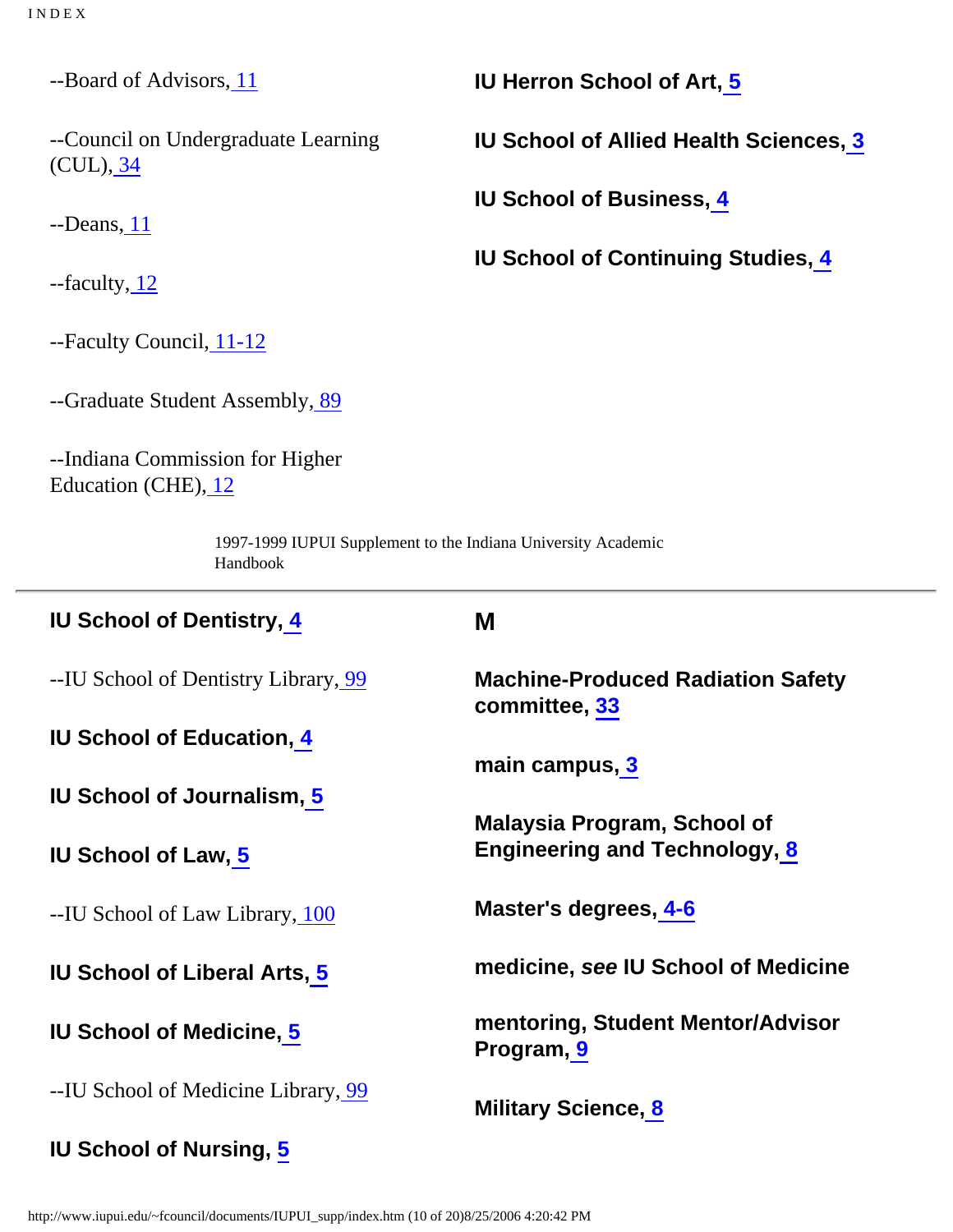<span id="page-24-2"></span><span id="page-24-1"></span><span id="page-24-0"></span>

| <b>IU School of Optometry, 3</b>          | --Advisory committee, 32                     |
|-------------------------------------------|----------------------------------------------|
| <b>IU School of Physical Education, 6</b> | <b>Minority Enhancement subcommittee, 30</b> |
| <b>IU School of Public and</b>            | misconduct (research), 82                    |
| <b>Environmental Affairs, 6</b>           | mission statement, 2                         |
| <b>IU School of Social Work, 6</b>        | multi-campus schools                         |
| <b>IU Track &amp; Field Stadium, 109</b>  | --promotion reviews, 40                      |
| <b>IUPU Columbus, 3, 8</b>                | --tenure reviews, 40                         |
| --student services, 92                    | <b>Multicultural Student Affairs, 92</b>     |
| <b>IUPUI</b>                              | <b>Music Program, 3</b>                      |
| --accreditation, 10                       | N                                            |
| --demographics, 2                         | Natatorium, 109                              |
| --governance, 10                          | newspaper (The Sagamore), 93                 |
| $-$ history, $1$                          | nursing, see IU School of Nursing, 5         |
| --mission statement, 2                    | O                                            |
| --state system, 10                        | <b>Occupational Health Services, 92</b>      |
| <b>IUPUI home page, 67</b>                | off campus classes, 7                        |
| <b>IUPUI Senior Academy, 65</b>           | <b>Office for External Affairs, 101</b>      |
| <b>IVY Tech, 7</b>                        | <b>Office of Academic Affairs, 95</b>        |
| J - L                                     | <b>Office of Campus Interrelations, 93</b>   |
| Joining the Scholarly Community, 9        |                                              |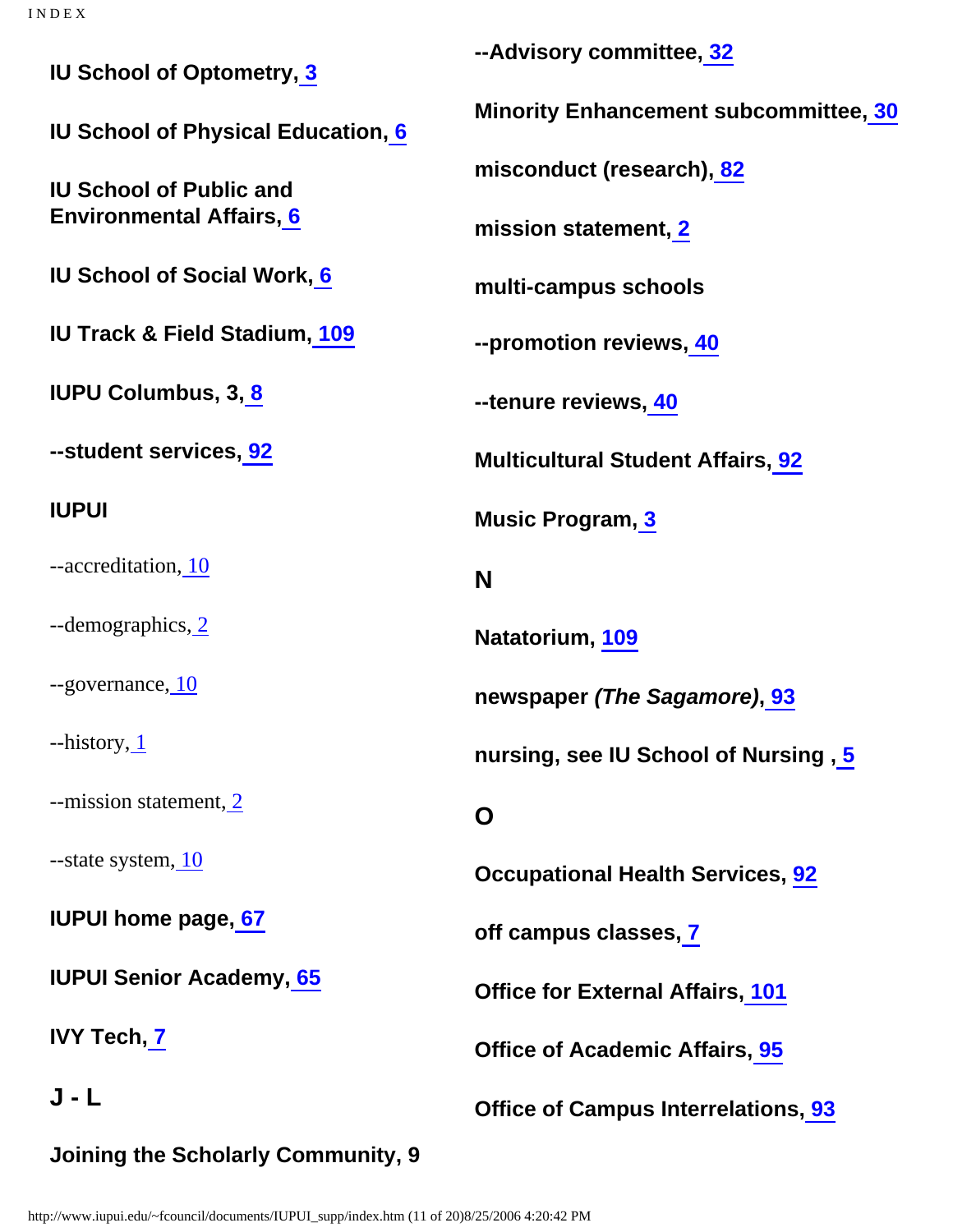**Journalism, [5](http://www.iupui.edu/~fcouncil/documents/IUPUI_supp/hb1.htm#5)**

**laboratories, [111, 116](http://www.iupui.edu/~fcouncil/documents/IUPUI_supp/appa.htm)**

**Laboratory Safety committee, [31](http://www.iupui.edu/~fcouncil/documents/IUPUI_supp/hb1.htm#31)**

**Law[, 5](http://www.iupui.edu/~fcouncil/documents/IUPUI_supp/hb1.htm#5)**

**Learn & Shop College Credit Program[, 7](http://www.iupui.edu/~fcouncil/documents/IUPUI_supp/hb1.htm#7)**

**Learning Communities, [9](http://www.iupui.edu/~fcouncil/documents/IUPUI_supp/hb1.htm#9)**

**leave program (sabbatical)[, 42](http://www.iupui.edu/~fcouncil/documents/IUPUI_supp/hb2.htm#42)**

**lecturers (full-time), [42](http://www.iupui.edu/~fcouncil/documents/IUPUI_supp/hb2.htm#42)**

**Liberal Arts, [5](http://www.iupui.edu/~fcouncil/documents/IUPUI_supp/hb1.htm#5)**

**librarians**

--dismissal procedures, [43](http://www.iupui.edu/~fcouncil/documents/IUPUI_supp/hb2.htm#43)

--promotion reviews[, 40](http://www.iupui.edu/~fcouncil/documents/IUPUI_supp/hb2.htm#40)

--sabbaticals[, 143](http://www.iupui.edu/~fcouncil/documents/IUPUI_supp/appc.htm)

--salaries, [61](http://www.iupui.edu/~fcouncil/documents/IUPUI_supp/hb2.htm#61)

--tenure review[, 125](http://www.iupui.edu/~fcouncil/documents/IUPUI_supp/appb.htm)

--dossier checklist, [130](http://www.iupui.edu/~fcouncil/documents/IUPUI_supp/appb.htm)

--recommendation letter[, 139](http://www.iupui.edu/~fcouncil/documents/IUPUI_supp/appb.htm)

**libraries[, 97](http://www.iupui.edu/~fcouncil/documents/IUPUI_supp/hb5.htm#97)**

<span id="page-25-0"></span>--Herron School of Art[, 99](http://www.iupui.edu/~fcouncil/documents/IUPUI_supp/hb5.htm#99)

**Office of Credit Programs[, 7](http://www.iupui.edu/~fcouncil/documents/IUPUI_supp/hb1.htm#7)**

**Office of General Education[, 96](http://www.iupui.edu/~fcouncil/documents/IUPUI_supp/hb5.htm#96)**

**Office of International Affairs, [96](http://www.iupui.edu/~fcouncil/documents/IUPUI_supp/hb5.htm#96)**

**Office of Scholarships and Financial Aid[, 93](http://www.iupui.edu/~fcouncil/documents/IUPUI_supp/hb4.htm#93)**

**Office of Student Voluntary Community Service, [94](http://www.iupui.edu/~fcouncil/documents/IUPUI_supp/hb4.htm#94)**

**Office of the Bursar, [90](http://www.iupui.edu/~fcouncil/documents/IUPUI_supp/hb4.htm#90)**

**Office of the Registrar, [93](http://www.iupui.edu/~fcouncil/documents/IUPUI_supp/hb4.htm#93)**

**Office of Undergraduate Admissions[, 90](http://www.iupui.edu/~fcouncil/documents/IUPUI_supp/hb4.htm#90)**

**Officers (Faculty Constitution)[, 17](http://www.iupui.edu/~fcouncil/documents/IUPUI_supp/hb1.htm#17)**

**offices, see also student services, support services**

**on-campus housing, [90](http://www.iupui.edu/~fcouncil/documents/IUPUI_supp/hb4.htm#90)**

**Optometry, [3](http://www.iupui.edu/~fcouncil/documents/IUPUI_supp/hb1.htm#3)**

**organizations**

**--Intramural and Recreational Sports, [109](http://www.iupui.edu/~fcouncil/documents/IUPUI_supp/hb5.htm#109)**

**--student, [89](http://www.iupui.edu/~fcouncil/documents/IUPUI_supp/hb3.htm#89)**

**orientation[, 9](http://www.iupui.edu/~fcouncil/documents/IUPUI_supp/hb1.htm#9)**

**Outstanding New Faculty Award, [63](http://www.iupui.edu/~fcouncil/documents/IUPUI_supp/hb2.htm#63)**

**P**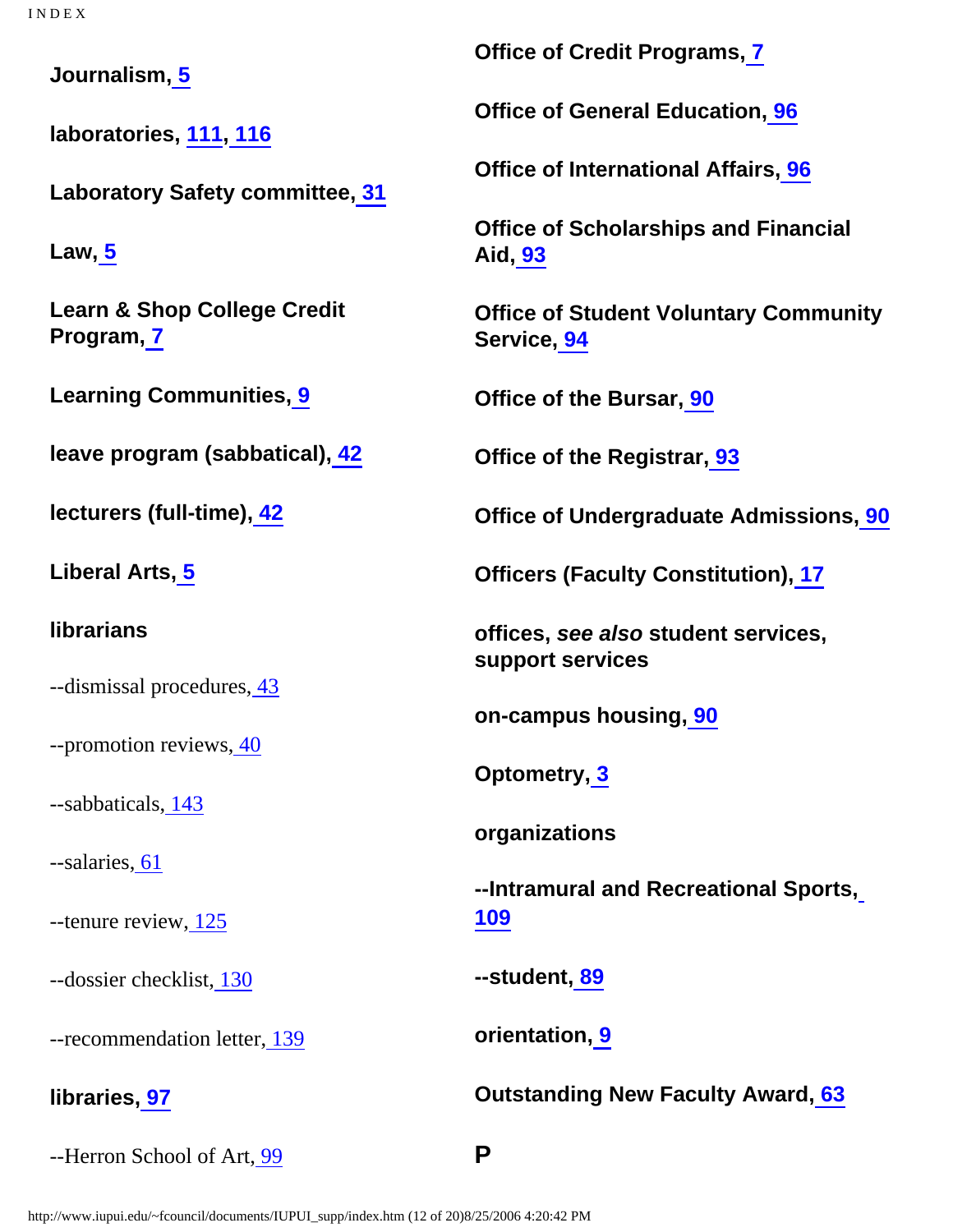--School of Dentistry Library, [99](http://www.iupui.edu/~fcouncil/documents/IUPUI_supp/hb5.htm#99)

--School of Law Library, [100](http://www.iupui.edu/~fcouncil/documents/IUPUI_supp/hb5.htm#100)

--School of Medicine Library, [99](http://www.iupui.edu/~fcouncil/documents/IUPUI_supp/hb5.htm#99)

--University Library[, 98](http://www.iupui.edu/~fcouncil/documents/IUPUI_supp/hb5.htm#98)

**Parking Appeals committee, [32](http://www.iupui.edu/~fcouncil/documents/IUPUI_supp/hb1.htm#32)**

**Parking committee[, 32](http://www.iupui.edu/~fcouncil/documents/IUPUI_supp/hb1.htm#32)**

**Parliamentary Authority (Faculty Constitution), [29](http://www.iupui.edu/~fcouncil/documents/IUPUI_supp/hb1.htm#29)**

**part-time faculty, [58](http://www.iupui.edu/~fcouncil/documents/IUPUI_supp/hb2.htm#58)**

**part-time staff[, 58](http://www.iupui.edu/~fcouncil/documents/IUPUI_supp/hb2.htm#58)**

**People With Disabilities committee, [32](http://www.iupui.edu/~fcouncil/documents/IUPUI_supp/hb1.htm#32)**

Handbook **personal statement (tenure dossier)[, 123](http://www.iupui.edu/~fcouncil/documents/IUPUI_supp/appb.htm) personal WWW pages[, 159](http://www.iupui.edu/~fcouncil/documents/IUPUI_supp/appf.htm) Physical Education[, 6](http://www.iupui.edu/~fcouncil/documents/IUPUI_supp/hb1.htm#6) plagiarism, [73](http://www.iupui.edu/~fcouncil/documents/IUPUI_supp/hb3.htm#73) Planning and Institutional Improvement, [103](http://www.iupui.edu/~fcouncil/documents/IUPUI_supp/hb5.htm#103) policies** --Admission Policy, [67](http://www.iupui.edu/~fcouncil/documents/IUPUI_supp/hb3.htm#67) **--admission standards[, 68](http://www.iupui.edu/~fcouncil/documents/IUPUI_supp/hb3.htm#68) --application fee, [67](http://www.iupui.edu/~fcouncil/documents/IUPUI_supp/hb3.htm#67) --degree-seeking students[, 68](http://www.iupui.edu/~fcouncil/documents/IUPUI_supp/hb3.htm#68) ranks and titles (faculty), [39](http://www.iupui.edu/~fcouncil/documents/IUPUI_supp/hb.htm#39) reappointment reviews[, 39](http://www.iupui.edu/~fcouncil/documents/IUPUI_supp/hb.htm#39) recommendation letter, librarian tenure review[, 139](http://www.iupui.edu/~fcouncil/documents/IUPUI_supp/appb.htm) recommendation letters, [137](http://www.iupui.edu/~fcouncil/documents/IUPUI_supp/appb.htm)** --external, [136](http://www.iupui.edu/~fcouncil/documents/IUPUI_supp/appb.htm) **records (students), [73](http://www.iupui.edu/~fcouncil/documents/IUPUI_supp/hb3.htm#73) Registrar[, 93](http://www.iupui.edu/~fcouncil/documents/IUPUI_supp/hb4.htm#93) repeat option (grade placement policy), [72](http://www.iupui.edu/~fcouncil/documents/IUPUI_supp/hb3.htm#72) report on completion (sabbatical), [149](http://www.iupui.edu/~fcouncil/documents/IUPUI_supp/appc.htm) research (faculty), [152](http://www.iupui.edu/~fcouncil/documents/IUPUI_supp/appd.htm)**

1997-1999 IUPUI Supplement to the Indiana University Academic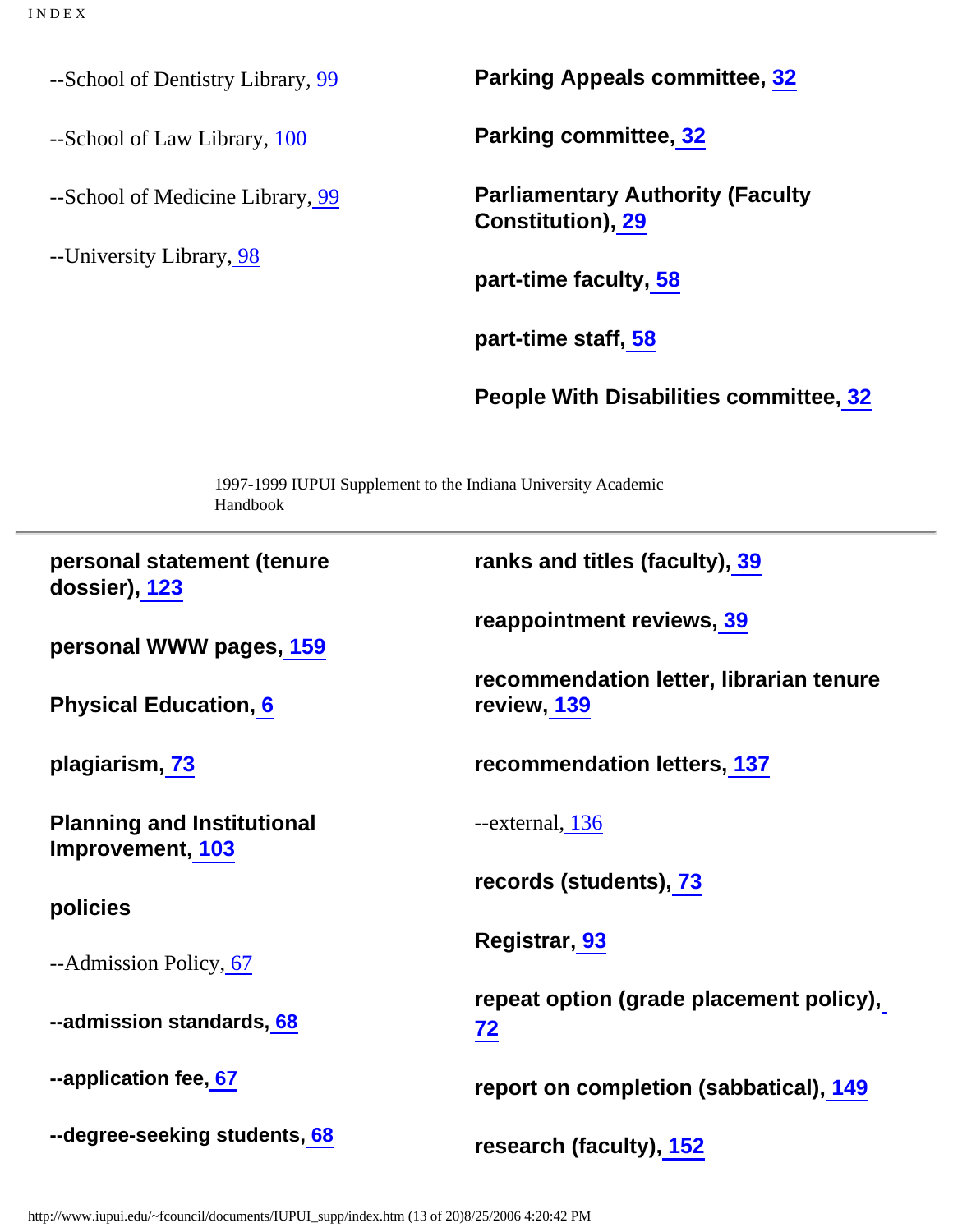**--forgiveness policy, [70](http://www.iupui.edu/~fcouncil/documents/IUPUI_supp/hb3.htm#70) --grade placement policy, [72](http://www.iupui.edu/~fcouncil/documents/IUPUI_supp/hb3.htm#72) --temporary students, [70](http://www.iupui.edu/~fcouncil/documents/IUPUI_supp/hb3.htm#70) --transfer students, [69](http://www.iupui.edu/~fcouncil/documents/IUPUI_supp/hb3.htm#69) --visiting students, [70](http://www.iupui.edu/~fcouncil/documents/IUPUI_supp/hb3.htm#70)** --alcohol[, 77](http://www.iupui.edu/~fcouncil/documents/IUPUI_supp/hb3.htm#77) --biohazardous materials[, 81](http://www.iupui.edu/~fcouncil/documents/IUPUI_supp/hb3.htm#81) --cheating[, 73](http://www.iupui.edu/~fcouncil/documents/IUPUI_supp/hb3.htm#73) --conflict of interest, 82-83[, 86-87](http://www.iupui.edu/~fcouncil/documents/IUPUI_supp/hb3.htm#86) --disabilities, [78](http://www.iupui.edu/~fcouncil/documents/IUPUI_supp/hb3.htm#78) --diseases, [81](http://www.iupui.edu/~fcouncil/documents/IUPUI_supp/hb3.htm#81) --distance education, [87](http://www.iupui.edu/~fcouncil/documents/IUPUI_supp/hb3.htm#87) --drug[, 77](http://www.iupui.edu/~fcouncil/documents/IUPUI_supp/hb3.htm#77) --Equal Opportunity Policy, [77](http://www.iupui.edu/~fcouncil/documents/IUPUI_supp/hb3.htm#77) --hazardous materials[, 81](http://www.iupui.edu/~fcouncil/documents/IUPUI_supp/hb3.htm#81) --health[, 81](http://www.iupui.edu/~fcouncil/documents/IUPUI_supp/hb3.htm#81) --plagiarism, [73](http://www.iupui.edu/~fcouncil/documents/IUPUI_supp/hb3.htm#73) --radioactive materials, [82](http://www.iupui.edu/~fcouncil/documents/IUPUI_supp/hb3.htm#82) --research[, 80](http://www.iupui.edu/~fcouncil/documents/IUPUI_supp/hb3.htm#80) **Research Advisory committee, [33](http://www.iupui.edu/~fcouncil/documents/IUPUI_supp/hb1.htm#33) Research and Sponsored Programs, [97](http://www.iupui.edu/~fcouncil/documents/IUPUI_supp/hb5.htm#97) research associates (Grievance Procedure), [59](http://www.iupui.edu/~fcouncil/documents/IUPUI_supp/hb2.htm#59) research compliance[, 80](http://www.iupui.edu/~fcouncil/documents/IUPUI_supp/hb3.htm#80)** --misconduct[, 82](http://www.iupui.edu/~fcouncil/documents/IUPUI_supp/hb3.htm#82) **Residence Life, [93](http://www.iupui.edu/~fcouncil/documents/IUPUI_supp/hb4.htm#93) Restaurant, Hotel, Institution, Tourism Program[, 3](http://www.iupui.edu/~fcouncil/documents/IUPUI_supp/hb1.htm#3) Review Functions of Faculty (Faculty Constitution), [17](http://www.iupui.edu/~fcouncil/documents/IUPUI_supp/hb1.htm#17) review procedures (administrators)[, 34](http://www.iupui.edu/~fcouncil/documents/IUPUI_supp/hb1.htm#34) reviews** --academic program review[, 37](http://www.iupui.edu/~fcouncil/documents/IUPUI_supp/hb1.htm#37) --faculty, [39](http://www.iupui.edu/~fcouncil/documents/IUPUI_supp/hb.htm#39) **--promotion[, 40](http://www.iupui.edu/~fcouncil/documents/IUPUI_supp/hb2.htm#40) --reappointment, [39](http://www.iupui.edu/~fcouncil/documents/IUPUI_supp/hb.htm#39)** tenure[, 40](http://www.iupui.edu/~fcouncil/documents/IUPUI_supp/hb2.htm#40) promotion (librarians), [40](http://www.iupui.edu/~fcouncil/documents/IUPUI_supp/hb2.htm#40) Riley Hospital for Children[, 1](http://www.iupui.edu/~fcouncil/documents/IUPUI_supp/hb1.htm#1) ROTC (Military Science), [8](http://www.iupui.edu/~fcouncil/documents/IUPUI_supp/hb1.htm#8)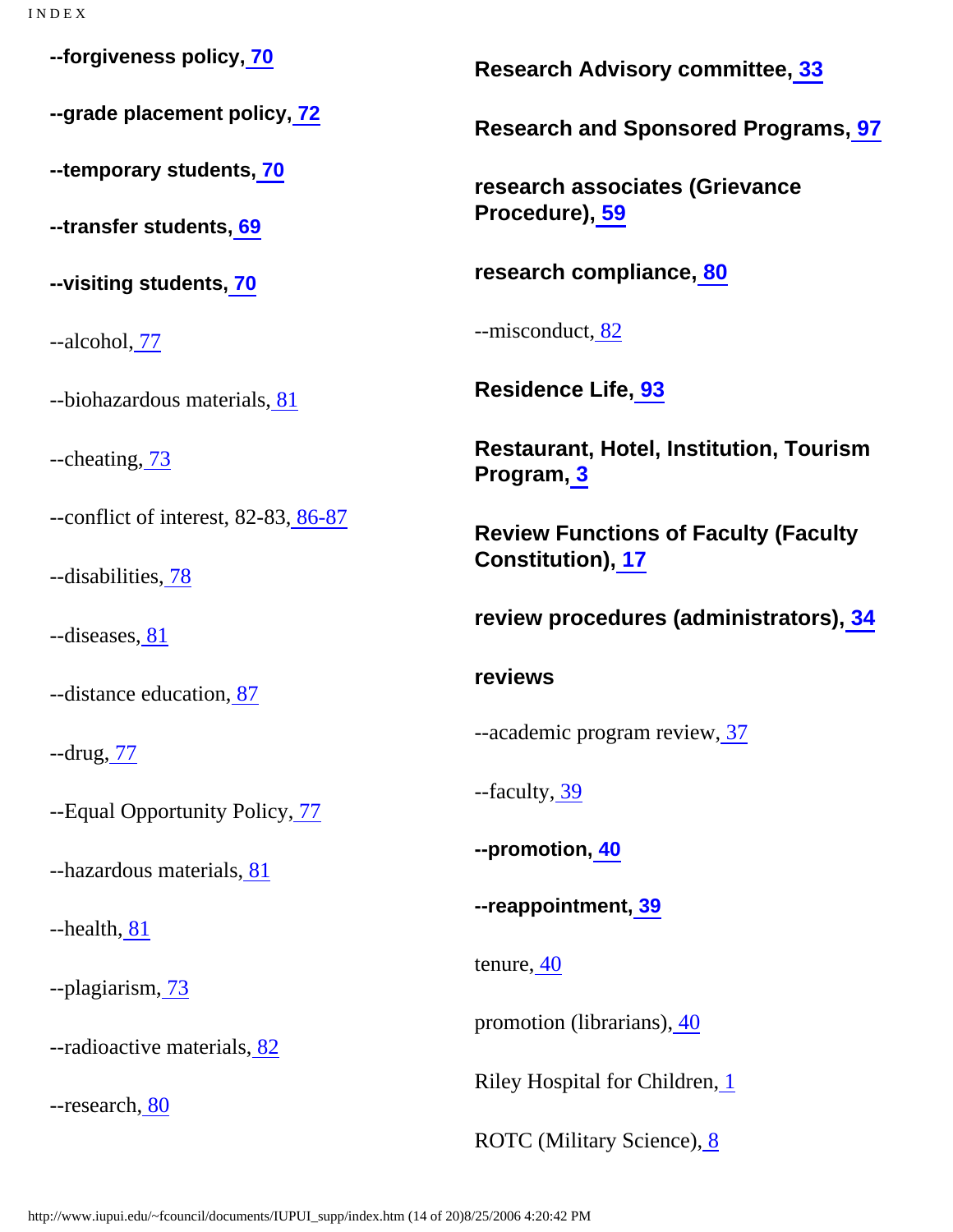<span id="page-28-0"></span>--research misconduct, [82](http://www.iupui.edu/~fcouncil/documents/IUPUI_supp/hb3.htm#82)

--sex offenders, [76](http://www.iupui.edu/~fcouncil/documents/IUPUI_supp/hb3.htm#76)

--smoking[, 79](http://www.iupui.edu/~fcouncil/documents/IUPUI_supp/hb3.htm#79)

**Preamble (Faculty Constitution)[, 12](http://www.iupui.edu/~fcouncil/documents/IUPUI_supp/hb1.htm#12)**

**President, [11](http://www.iupui.edu/~fcouncil/documents/IUPUI_supp/hb1.htm#11)**

**procedures (sabbaticals), [143](http://www.iupui.edu/~fcouncil/documents/IUPUI_supp/appc.htm)**

**Program Review and Assessment committee, [33](http://www.iupui.edu/~fcouncil/documents/IUPUI_supp/hb1.htm#33)**

**promotion reviews[, 40](http://www.iupui.edu/~fcouncil/documents/IUPUI_supp/hb2.htm#40)**

--dossiers, [118](http://www.iupui.edu/~fcouncil/documents/IUPUI_supp/appb.htm)

--librarians, [40](http://www.iupui.edu/~fcouncil/documents/IUPUI_supp/hb2.htm#40)

--multi-campus schools[, 40](http://www.iupui.edu/~fcouncil/documents/IUPUI_supp/hb2.htm#40)

**Psychological Services, [76,](http://www.iupui.edu/~fcouncil/documents/IUPUI_supp/hb3.htm#76) [91](http://www.iupui.edu/~fcouncil/documents/IUPUI_supp/hb4.htm#91)**

**Public and Environmental Affairs[, 6](http://www.iupui.edu/~fcouncil/documents/IUPUI_supp/hb1.htm#6)**

**public relations[, 102](http://www.iupui.edu/~fcouncil/documents/IUPUI_supp/hb5.htm#102)**

**Public Safety committee, [33](http://www.iupui.edu/~fcouncil/documents/IUPUI_supp/hb1.htm#33)**

**publication information (faculty), [157](http://www.iupui.edu/~fcouncil/documents/IUPUI_supp/appe.htm)**

**publications (The Sagamore)[, 93](http://www.iupui.edu/~fcouncil/documents/IUPUI_supp/hb4.htm#93)**

**Purdue School of Engineering and Technology Indiana[, 4](http://www.iupui.edu/~fcouncil/documents/IUPUI_supp/hb1.htm#4)**

**sabbatical leave program, [42](http://www.iupui.edu/~fcouncil/documents/IUPUI_supp/hb2.htm#42)**

**Sabbatical Leaves committee[, 33](http://www.iupui.edu/~fcouncil/documents/IUPUI_supp/hb1.htm#33)**

**sabbaticals[, 141](http://www.iupui.edu/~fcouncil/documents/IUPUI_supp/appc.htm)**

**S**

--applications[, 145-146](http://www.iupui.edu/~fcouncil/documents/IUPUI_supp/appc.htm)

--finances[, 143](http://www.iupui.edu/~fcouncil/documents/IUPUI_supp/appc.htm)

--health insurance[, 144](http://www.iupui.edu/~fcouncil/documents/IUPUI_supp/appc.htm)

--librarians, [143](http://www.iupui.edu/~fcouncil/documents/IUPUI_supp/appc.htm)

--procedures[, 143](http://www.iupui.edu/~fcouncil/documents/IUPUI_supp/appc.htm)

--report on completion[, 149](http://www.iupui.edu/~fcouncil/documents/IUPUI_supp/appc.htm)

**safety[, 33](http://www.iupui.edu/~fcouncil/documents/IUPUI_supp/hb1.htm#33)**

**The Sagamore, 93**

**salaries[, 61](http://www.iupui.edu/~fcouncil/documents/IUPUI_supp/hb2.htm#61)**

**scholarship (tenure review), [126](http://www.iupui.edu/~fcouncil/documents/IUPUI_supp/appb.htm)**

**Scholarships and Financial Aid, [93](http://www.iupui.edu/~fcouncil/documents/IUPUI_supp/hb4.htm#93)**

**schools (Deans)[, 11](http://www.iupui.edu/~fcouncil/documents/IUPUI_supp/hb1.htm#11)**

**seminars**

--First Year Seminars, [9](http://www.iupui.edu/~fcouncil/documents/IUPUI_supp/hb1.htm#9)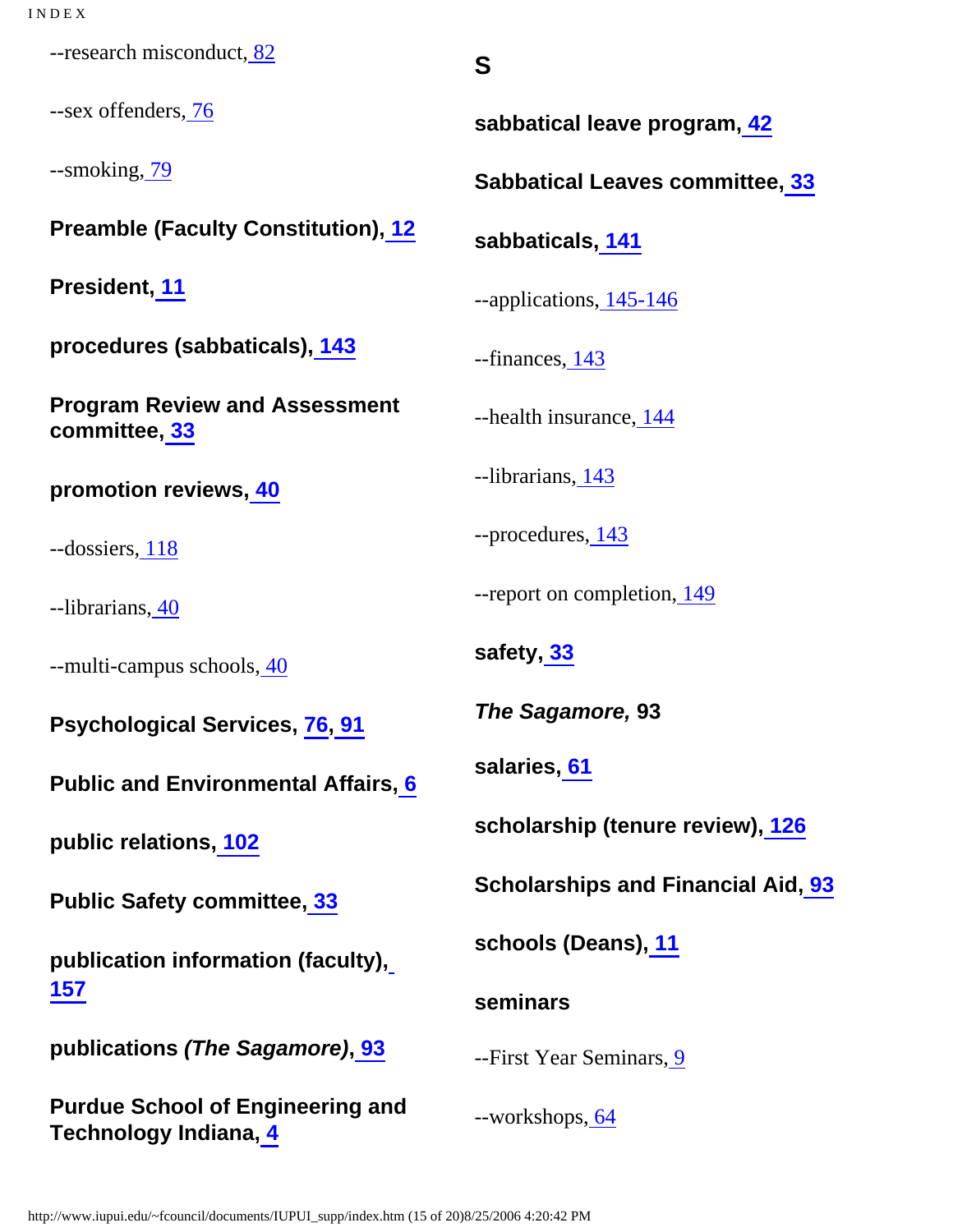I N D E X

--Malaysia Program, [8](http://www.iupui.edu/~fcouncil/documents/IUPUI_supp/hb1.htm#8)

**Purdue School of Science Indianapolis, [6](http://www.iupui.edu/~fcouncil/documents/IUPUI_supp/hb1.htm#6)**

<span id="page-29-0"></span>**R**

**Radiation Safety Council, [33](http://www.iupui.edu/~fcouncil/documents/IUPUI_supp/hb1.htm#33)**

**Radioactive Drug Research committee, [33](http://www.iupui.edu/~fcouncil/documents/IUPUI_supp/hb1.htm#33)**

**sexual harassment policies, [73](http://www.iupui.edu/~fcouncil/documents/IUPUI_supp/hb3.htm#73)**

--complaint information[, 76](http://www.iupui.edu/~fcouncil/documents/IUPUI_supp/hb3.htm#76)

**smoking policies[, 79](http://www.iupui.edu/~fcouncil/documents/IUPUI_supp/hb3.htm#79)**

**Social Work[, 6](http://www.iupui.edu/~fcouncil/documents/IUPUI_supp/hb1.htm#6)**

--Gerontology, [8](http://www.iupui.edu/~fcouncil/documents/IUPUI_supp/hb1.htm#8)

**societies (students)[, 89](http://www.iupui.edu/~fcouncil/documents/IUPUI_supp/hb3.htm#89)**

**radioactive materials[, 82](http://www.iupui.edu/~fcouncil/documents/IUPUI_supp/hb3.htm#82)**

**Radionuclide Radiation Safety committee, [33](http://www.iupui.edu/~fcouncil/documents/IUPUI_supp/hb1.htm#33)**

> 1997-1999 IUPUI Supplement to the Indiana University Academic Handbook

| staff, 58                                                                 | --Office of International Affairs, 96                                  |
|---------------------------------------------------------------------------|------------------------------------------------------------------------|
| <b>Staff Council organization, 107</b>                                    | --Office of the Vice Chancellor for<br>Administration and Finance, 100 |
| state system (IUPUI), 10                                                  | --Office of the Vice Chancellor for Planning                           |
| <b>Student Activities staff, 90</b>                                       | and Institutional Improvement, 103                                     |
| <b>Student Financial Aid committee,</b><br>33                             | --Office of the Vice Chancellor for<br>Undergraduate Education, 105    |
| <b>Student Health Services/</b><br><b>Occupational Health Service, 92</b> | --public relations, 102                                                |
| <b>Student Mentor/Advisor Program, 9</b>                                  | --Research and Sponsored Programs, 97                                  |
|                                                                           | --Staff Council organization, 107                                      |
| student services, 90                                                      | --Testing Center, 105                                                  |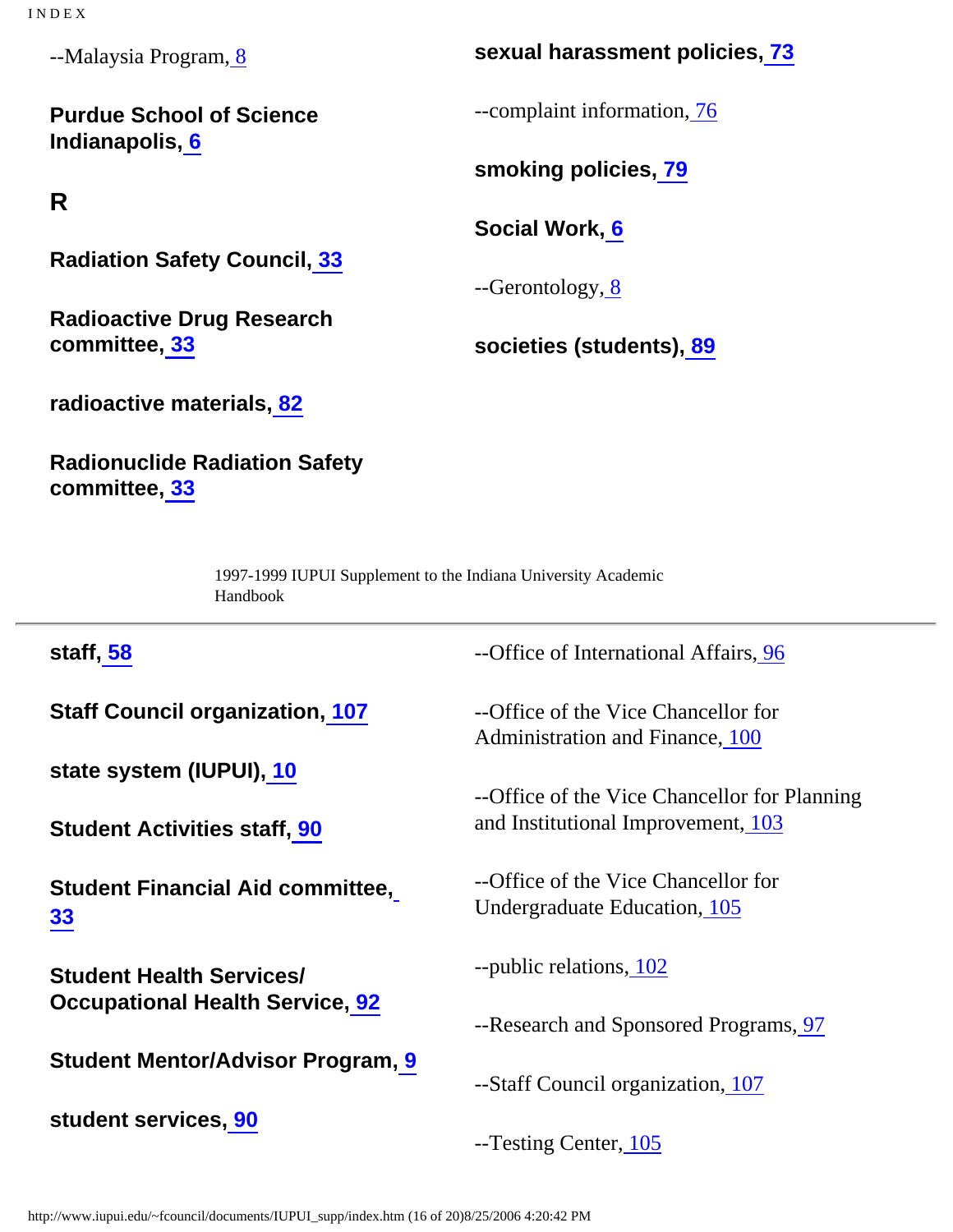--Adaptive Educational Services (AES), [90](http://www.iupui.edu/~fcouncil/documents/IUPUI_supp/hb4.htm#90)

<span id="page-30-0"></span>--athletics[, 92](http://www.iupui.edu/~fcouncil/documents/IUPUI_supp/hb4.htm#92)

--Career Center, [91](http://www.iupui.edu/~fcouncil/documents/IUPUI_supp/hb4.htm#91)

--disabled persons, [91](http://www.iupui.edu/~fcouncil/documents/IUPUI_supp/hb4.htm#91)

--Graduate Office[, 91](http://www.iupui.edu/~fcouncil/documents/IUPUI_supp/hb4.htm#91)

--international student services[, 92](http://www.iupui.edu/~fcouncil/documents/IUPUI_supp/hb4.htm#92)

--IUPU Columbus, [92](http://www.iupui.edu/~fcouncil/documents/IUPUI_supp/hb4.htm#92)

--Multicultural Student Affairs[, 92](http://www.iupui.edu/~fcouncil/documents/IUPUI_supp/hb4.htm#92)

--Office of Campus Interrelations[, 93](http://www.iupui.edu/~fcouncil/documents/IUPUI_supp/hb4.htm#93)

--Office of Scholarships and Financial Aid[, 93](http://www.iupui.edu/~fcouncil/documents/IUPUI_supp/hb4.htm#93)

--Office of Student Voluntary Community Service, [94](http://www.iupui.edu/~fcouncil/documents/IUPUI_supp/hb4.htm#94)

--Office of the Bursar[, 90](http://www.iupui.edu/~fcouncil/documents/IUPUI_supp/hb4.htm#90)

--Office of the Registrar[, 93](http://www.iupui.edu/~fcouncil/documents/IUPUI_supp/hb4.htm#93)

--Office of Undergraduate Admissions, [90](http://www.iupui.edu/~fcouncil/documents/IUPUI_supp/hb4.htm#90)

--Residence Life[, 93](http://www.iupui.edu/~fcouncil/documents/IUPUI_supp/hb4.htm#93)

--Student Activities staff, [90](http://www.iupui.edu/~fcouncil/documents/IUPUI_supp/hb4.htm#90)

--Undergraduate Education[, 105](http://www.iupui.edu/~fcouncil/documents/IUPUI_supp/hb5.htm#105)

### **students**

--University Faculty Club in Indianapolis[, 108](http://www.iupui.edu/~fcouncil/documents/IUPUI_supp/hb5.htm#108)

# **T**

**teaching assignments, [154](http://www.iupui.edu/~fcouncil/documents/IUPUI_supp/appd.htm)**

**Teaching Excellence Recognition Award, [64](http://www.iupui.edu/~fcouncil/documents/IUPUI_supp/hb2.htm#64)**

**teaching loads, [61](http://www.iupui.edu/~fcouncil/documents/IUPUI_supp/hb2.htm#61)**

**temporary students, [70](http://www.iupui.edu/~fcouncil/documents/IUPUI_supp/hb3.htm#70)**

**Tennis Center[, 109](http://www.iupui.edu/~fcouncil/documents/IUPUI_supp/hb5.htm#109)**

**tenure review[, 40](http://www.iupui.edu/~fcouncil/documents/IUPUI_supp/hb2.htm#40)**

--annual reviews[, 127](http://www.iupui.edu/~fcouncil/documents/IUPUI_supp/appb.htm)

--candidate[, 120](http://www.iupui.edu/~fcouncil/documents/IUPUI_supp/appb.htm)

--chair, [120](http://www.iupui.edu/~fcouncil/documents/IUPUI_supp/appb.htm)

--criteria[, 118](http://www.iupui.edu/~fcouncil/documents/IUPUI_supp/appb.htm)

--dean responsibilities, [120](http://www.iupui.edu/~fcouncil/documents/IUPUI_supp/appb.htm)

--defined, [121](http://www.iupui.edu/~fcouncil/documents/IUPUI_supp/appb.htm)

--dismissal procedures, [43](http://www.iupui.edu/~fcouncil/documents/IUPUI_supp/hb2.htm#43)

--dossier[, 118](http://www.iupui.edu/~fcouncil/documents/IUPUI_supp/appb.htm)

**--checklist, [129](http://www.iupui.edu/~fcouncil/documents/IUPUI_supp/appb.htm)**

**--content, [121](http://www.iupui.edu/~fcouncil/documents/IUPUI_supp/appb.htm)**

**--format[, 119](http://www.iupui.edu/~fcouncil/documents/IUPUI_supp/appb.htm)**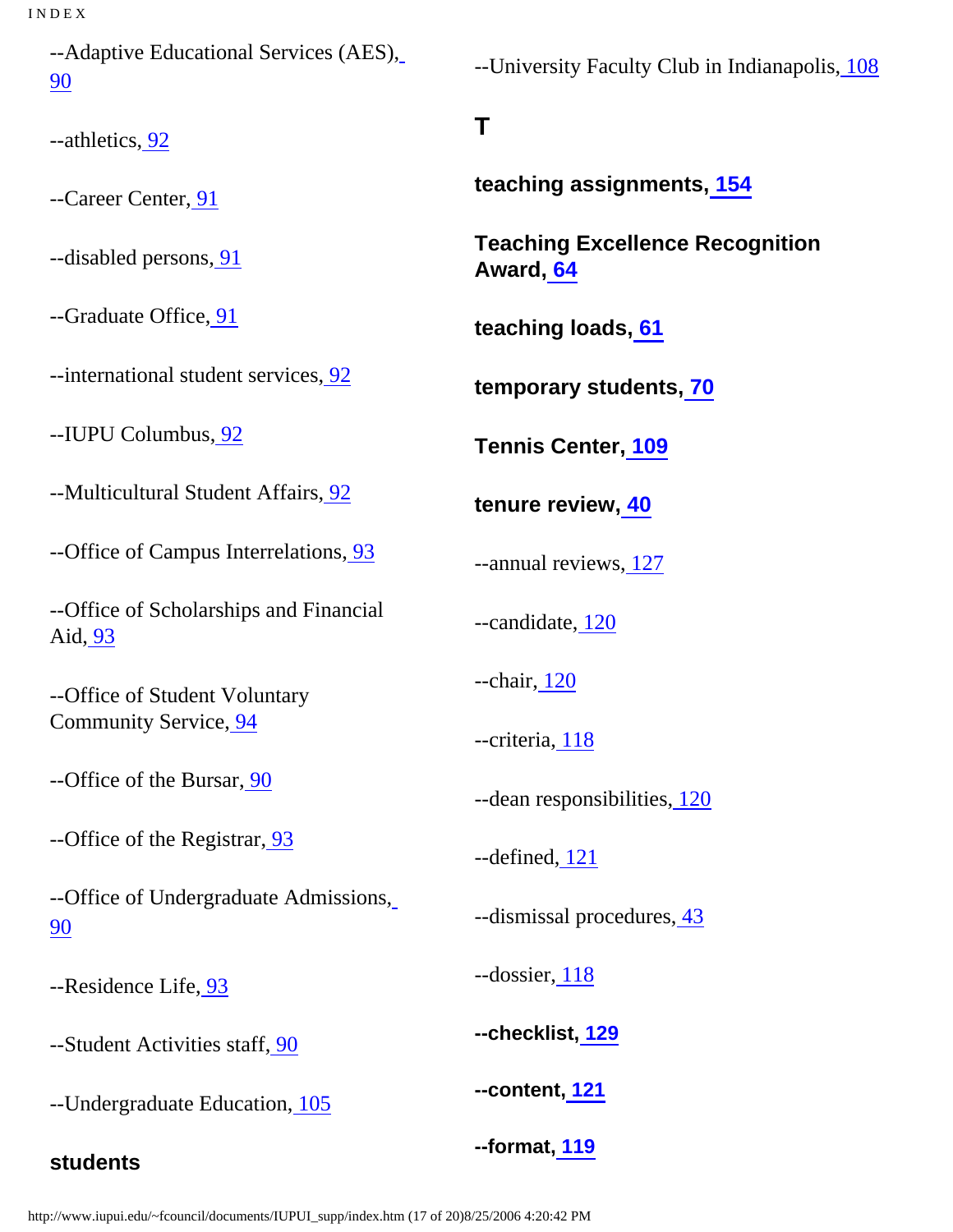--admissions[, 69-70](http://www.iupui.edu/~fcouncil/documents/IUPUI_supp/hb3.htm#69)

--associations[, 89](http://www.iupui.edu/~fcouncil/documents/IUPUI_supp/hb3.htm#89)

--fees[, 89](http://www.iupui.edu/~fcouncil/documents/IUPUI_supp/hb3.htm#89)

--Graduate Student Assembly, [89](http://www.iupui.edu/~fcouncil/documents/IUPUI_supp/hb3.htm#89)

--housing on-campus[, 90](http://www.iupui.edu/~fcouncil/documents/IUPUI_supp/hb4.htm#90)

--organizations[, 89](http://www.iupui.edu/~fcouncil/documents/IUPUI_supp/hb3.htm#89)

--records[, 73](http://www.iupui.edu/~fcouncil/documents/IUPUI_supp/hb3.htm#73)

--societies[, 89](http://www.iupui.edu/~fcouncil/documents/IUPUI_supp/hb3.htm#89)

--Undergraduate Student Assembly, [89](http://www.iupui.edu/~fcouncil/documents/IUPUI_supp/hb3.htm#89)

**Summer Research Opportunity Program[, 8](http://www.iupui.edu/~fcouncil/documents/IUPUI_supp/hb1.htm#8)**

### **support services, [95](http://www.iupui.edu/~fcouncil/documents/IUPUI_supp/hb5.htm#95)**

--Affirmative Action Office, [106](http://www.iupui.edu/~fcouncil/documents/IUPUI_supp/hb5.htm#106)

--Center for Teaching and Learning[, 96](http://www.iupui.edu/~fcouncil/documents/IUPUI_supp/hb5.htm#96)

--Commission on Women, [107](http://www.iupui.edu/~fcouncil/documents/IUPUI_supp/hb5.htm#107)

--communications[, 102](http://www.iupui.edu/~fcouncil/documents/IUPUI_supp/hb5.htm#102)

--community relations[, 103](http://www.iupui.edu/~fcouncil/documents/IUPUI_supp/hb5.htm#103)

--Copyright Management Center[, 107](http://www.iupui.edu/~fcouncil/documents/IUPUI_supp/hb5.htm#107)

--Economic Model Office (EMOD), [104](http://www.iupui.edu/~fcouncil/documents/IUPUI_supp/hb5.htm#104)

**--personal statement, [123](http://www.iupui.edu/~fcouncil/documents/IUPUI_supp/appb.htm)**

--early, [41](http://www.iupui.edu/~fcouncil/documents/IUPUI_supp/hb2.htm#41)

--evaluation of service[, 127](http://www.iupui.edu/~fcouncil/documents/IUPUI_supp/appb.htm)

--evaluation standards, [118](http://www.iupui.edu/~fcouncil/documents/IUPUI_supp/appb.htm)

--extension period, [42](http://www.iupui.edu/~fcouncil/documents/IUPUI_supp/hb2.htm#42)

--faculty

**--research, scholarship or creative activities, [126](http://www.iupui.edu/~fcouncil/documents/IUPUI_supp/appb.htm)**

**--review[, 124](http://www.iupui.edu/~fcouncil/documents/IUPUI_supp/appb.htm)**

--Faculty Routing and Action Form for Tenure, [131](http://www.iupui.edu/~fcouncil/documents/IUPUI_supp/appb.htm)

--guidelines[, 117](http://www.iupui.edu/~fcouncil/documents/IUPUI_supp/hb2.htm#117)

--librarians, [125](http://www.iupui.edu/~fcouncil/documents/IUPUI_supp/appb.htm)

**--dossier checklist[, 130](http://www.iupui.edu/~fcouncil/documents/IUPUI_supp/appb.htm)**

**--recommendation letter, [139](http://www.iupui.edu/~fcouncil/documents/IUPUI_supp/appb.htm)**

--multi-campus schools[, 40](http://www.iupui.edu/~fcouncil/documents/IUPUI_supp/hb2.htm#40)

--recommendation letters, [136-137](http://www.iupui.edu/~fcouncil/documents/IUPUI_supp/appb.htm)

**Testing Center, [105](http://www.iupui.edu/~fcouncil/documents/IUPUI_supp/hb5.htm#105)**

**tickets (athletic events), [109](http://www.iupui.edu/~fcouncil/documents/IUPUI_supp/hb5.htm#109)**

**Track & Field Stadium, [109](http://www.iupui.edu/~fcouncil/documents/IUPUI_supp/hb5.htm#109)**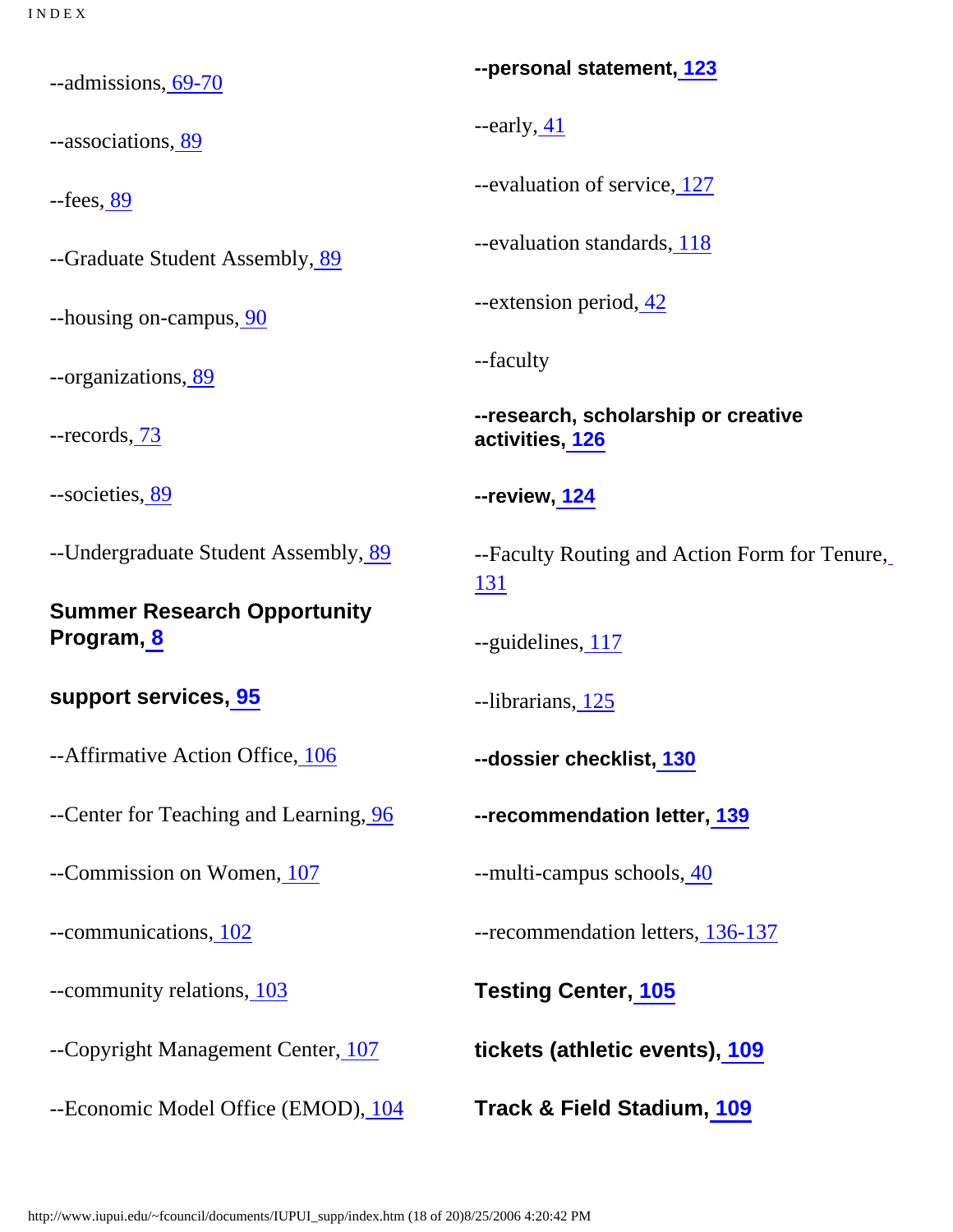--escorts, [108](http://www.iupui.edu/~fcouncil/documents/IUPUI_supp/hb5.htm#108)

--Faculty and Professional Staff Development Office[, 95](http://www.iupui.edu/~fcouncil/documents/IUPUI_supp/hb5.htm#95)

<span id="page-32-0"></span>--Information Management and Institutional Research, [104](http://www.iupui.edu/~fcouncil/documents/IUPUI_supp/hb5.htm#104)

--Integrated Technologies (IT), [106](http://www.iupui.edu/~fcouncil/documents/IUPUI_supp/hb5.htm#106)

--Office for External Affairs[, 101](http://www.iupui.edu/~fcouncil/documents/IUPUI_supp/hb5.htm#101)

--Office of Academic Affairs[, 95](http://www.iupui.edu/~fcouncil/documents/IUPUI_supp/hb5.htm#95)

--Office of General Education, [96](http://www.iupui.edu/~fcouncil/documents/IUPUI_supp/hb5.htm#96)

**transfer students[, 69](http://www.iupui.edu/~fcouncil/documents/IUPUI_supp/hb3.htm#69) Treasurer[, 11](http://www.iupui.edu/~fcouncil/documents/IUPUI_supp/hb1.htm#11) Trustees[, 11](http://www.iupui.edu/~fcouncil/documents/IUPUI_supp/hb1.htm#11) U UEC (Undergraduate Education Center), [8](http://www.iupui.edu/~fcouncil/documents/IUPUI_supp/hb1.htm#8)**

1997-1999 IUPUI Supplement to the Indiana University Academic Handbook

### **Undergraduate Education Center[, 8](http://www.iupui.edu/~fcouncil/documents/IUPUI_supp/hb1.htm#8)**

# **Undergraduate Student Assembly, [89](http://www.iupui.edu/~fcouncil/documents/IUPUI_supp/hb3.htm#89)**

### **undergraduates**

--Council on Undergraduate Learning (CUL), [34](http://www.iupui.edu/~fcouncil/documents/IUPUI_supp/hb1.htm#34)

--*see also*, students

**University College[, 8](http://www.iupui.edu/~fcouncil/documents/IUPUI_supp/hb1.htm#8)**

**University Faculty Club in Indianapolis, [108](http://www.iupui.edu/~fcouncil/documents/IUPUI_supp/hb5.htm#108)**

### **University Library, [98](http://www.iupui.edu/~fcouncil/documents/IUPUI_supp/hb5.htm#98)**

### **University Place Conference**